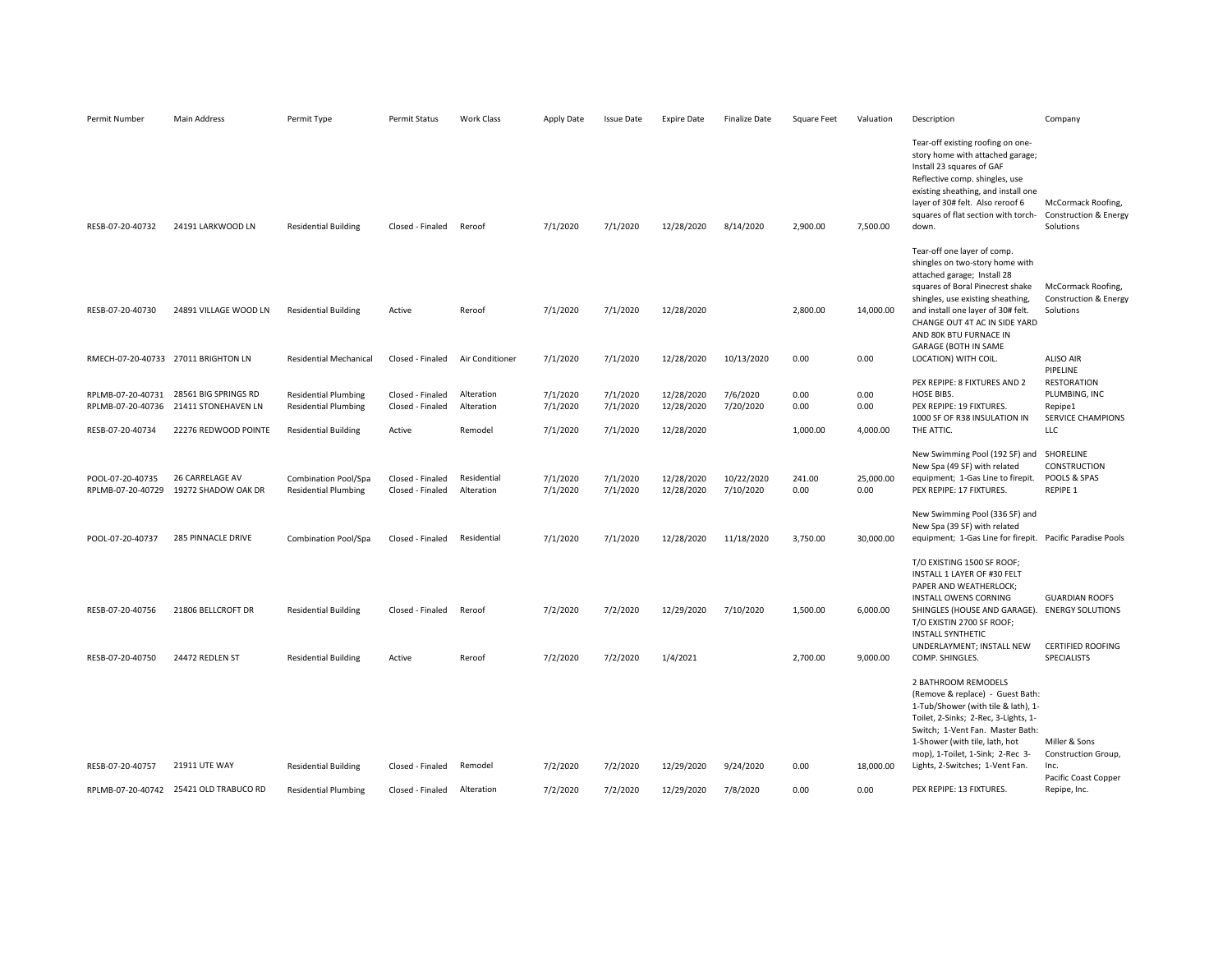| RESB-06-20-40638                      | 1426 VIEJO RIDGE DRIVE S.                        | <b>Residential Building</b>                                | Closed - Finaled                     | New                         | 6/24/2020             | 7/2/2020             | 12/29/2020               | 12/17/2020             | 3,587.00         | 439,895.00         | New SFD "Windstone" / Plan 2-ER<br>/ 3,587 SF / Garage 597 SF / Porch<br>32 SF / CA Room 248 SF / Opt.<br>Covered Master Terrace 248 SF / P- LANDSEA HOLDINGS<br>M-E / LOT #83                                                                                                                                                                                                                                                      | CORPORATION                          |
|---------------------------------------|--------------------------------------------------|------------------------------------------------------------|--------------------------------------|-----------------------------|-----------------------|----------------------|--------------------------|------------------------|------------------|--------------------|-------------------------------------------------------------------------------------------------------------------------------------------------------------------------------------------------------------------------------------------------------------------------------------------------------------------------------------------------------------------------------------------------------------------------------------|--------------------------------------|
| RESB-06-20-40639<br>RPLMB-07-20-40753 | 1434 VIEJO RIDGE DRIVE S.<br>23382 DEVONSHIRE DR | <b>Residential Building</b><br><b>Residential Plumbing</b> | Closed - Finaled<br>Closed - Finaled | New<br>Alteration           | 6/24/2020<br>7/2/2020 | 7/2/2020<br>7/2/2020 | 12/29/2020<br>12/29/2020 | 12/17/2020<br>7/9/2020 | 3,814.00<br>0.00 | 463,109.00<br>0.00 | New SFD "Windstone" / Plan 3-AR<br>/ 3,814 SF / Garage 579 SF / CA<br>Room 206 SF / Opt. Master<br>Terrace 206 SF / P-M-E / LOT #84 CORPORATION<br>PEX REPIPE: 11 FIXTURES.<br>Copper Repipe (whole house,                                                                                                                                                                                                                          | LANDSEA HOLDINGS<br>AMERI-CAL REPIPE |
|                                       | RPLMB-07-20-40751 20952 PASEO NOGAL              | <b>Residential Plumbing</b>                                | Closed - Finaled                     | Alteration                  | 7/2/2020              | 7/2/2020             | 12/29/2020               | 7/8/2020               | 0.00             | 0.00               | approx. 9 fixtures)                                                                                                                                                                                                                                                                                                                                                                                                                 | Simpex Repipe, Inc.                  |
|                                       |                                                  |                                                            |                                      |                             |                       |                      |                          |                        |                  |                    | 500 SF 1'ST AND 2'D FLOOR<br>REMODEL TO INCLUDE: KITCHEN<br>AND 3 BATHROOMS REMODEL,<br>REMOVE A LOAD BEARING WALL<br>BETWEEN FAMILY ROOM AND<br>LIVING AREA; NEW WALKING<br>CLOSET IN MASTER BEDROOM;<br>ENLARGE 1 EXTERIOR WINDOW @<br>MASTER BEDROOM; 2 TUBS, 1<br>SHOWER, 1 DISH WASHER, 5<br>SINKS, 3 TOILETS, 3 VENT. FANS, 1<br>HOOD, 1 DISPOSAL, 22 REC, 26<br>LIGHTS, 18 SW. **1/12/2021 -<br>PERMIT REVISED to include 1- |                                      |
| RESB-06-20-40255                      | 24882 JERONIMO LN                                | <b>Residential Building</b>                                | Closed - Finaled                     | Remodel                     | 6/2/2020              | 7/2/2020             | 12/29/2020               | 6/3/2021               | 500.00           | 120,000.00         | Panel Upgrade to 200 amps**<br>KITCHEN AND (3) BATHROOMS<br>REMODEL TO INCLUDE: 5 SINKS, 1                                                                                                                                                                                                                                                                                                                                          | Casa Verde Homes Inc                 |
|                                       | RPLMB-07-20-40749 24971 EL CABALLO ST            | <b>Residential Plumbing</b>                                | Active                               | Alteration                  | 7/2/2020              | 7/2/2020             | 12/29/2020               |                        | 0.00             | 0.00               | DISHWASHER.<br>New SFD "Windstone" / Plan 1-DR<br>/ 3,272 SF / Garage 599 SF / Porch<br>58 SF / CA Room 208 SF / Opt.<br>Master Terrace 181 SF / P-M-E /                                                                                                                                                                                                                                                                            | OWNER-BUILDER<br>LANDSEA HOLDINGS    |
| RESB-06-20-40637                      | 1442 VIEJO RIDGE DRIVE S.                        | <b>Residential Building</b>                                | Closed - Finaled                     | New                         | 6/24/2020             | 7/2/2020             | 12/29/2020               | 12/23/2020             | 3,272.00         | 402,519.00         | LOT #85<br>INSTALL 13.5 KWH ESS WITH 1<br>POWERWALL AND 1 LOAD<br><b>CENTER.*PERMIT REVISED</b><br>8/13/20 TO REMOVE LOAD                                                                                                                                                                                                                                                                                                           | CORPORATION                          |
| RELEC-06-20-40496                     | 1767 CANYON OAKS                                 | <b>Residential Electrical</b>                              | Closed - Finaled                     | Remodel                     | 6/16/2020             | 7/2/2020             | 12/29/2020               | 8/28/2020              | 0.00             | 0.00               | CENTER AND DISCONNECT.*<br>PEX Repipe (whole house, approx.                                                                                                                                                                                                                                                                                                                                                                         | <b>TESLA</b>                         |
| RPLMB-07-20-40752 22461 ELOISE DR     |                                                  | <b>Residential Plumbing</b>                                | Active                               | Alteration                  | 7/2/2020              | 7/2/2020             | 12/29/2020               |                        | 0.00             | 0.00               | 12 fixtures)                                                                                                                                                                                                                                                                                                                                                                                                                        | Simpex Repipe, Inc.                  |
| COMB-07-20-40746                      | 27211 BURBANK                                    | <b>Commercial Building</b>                                 | Closed - Finaled                     | Tenant Improvement 7/2/2020 |                       | 7/2/2020             | 12/29/2020               | 3/2/2021               | 0.00             | 0.00               | INSTALL A NEW 1T ROOFTOP<br>CONDENSER UNIT.<br><b>CONSTRUCTION OF 279 SF</b><br>STANDARD POOL & SPA WITH<br>EQUIPMENTS; GAS LINE TO                                                                                                                                                                                                                                                                                                 | White Mechanical                     |
| POOL-07-20-40799                      | 28732 VISTA SANTIAGO RD                          | Combination Pool/Spa                                       | Closed - Finaled                     | Residential                 | 7/6/2020              | 7/6/2020             | 1/2/2021                 | 11/13/2020             | 279.00           | 40,000.00          | FUTURE BBQ; ELECT. LINE WITH<br>UP TO 3 OUTLETS.                                                                                                                                                                                                                                                                                                                                                                                    | <b>CORRELL CUSTOM</b><br>POOLS       |
|                                       |                                                  |                                                            |                                      |                             |                       |                      |                          |                        |                  |                    |                                                                                                                                                                                                                                                                                                                                                                                                                                     | <b>GREAT PARK</b>                    |
| RPLMB-07-20-40805                     | 22116 SUMMIT HILL DR                             | <b>Residential Plumbing</b>                                | Closed - Finaled                     | Alteration                  | 7/6/2020              | 7/6/2020             | 1/4/2021                 | 9/15/2020              | 0.00             | 0.00               | PEX Repipe (13 fixtures)<br>Partial Reroof (9 squares) for<br>future solar - Install 30# felt and<br>Malarkey composition shingles                                                                                                                                                                                                                                                                                                  | PLUMBING<br>Above All                |
| RESB-07-20-40806                      | <b>18 FUCHSIA</b>                                | <b>Residential Building</b>                                | Closed - Finaled                     | Reroof                      | 7/6/2020              | 7/6/2020             | 1/2/2021                 | 8/27/2020              | 900.00           | 2,800.00           | (only under solar).                                                                                                                                                                                                                                                                                                                                                                                                                 | Construction, Inc.                   |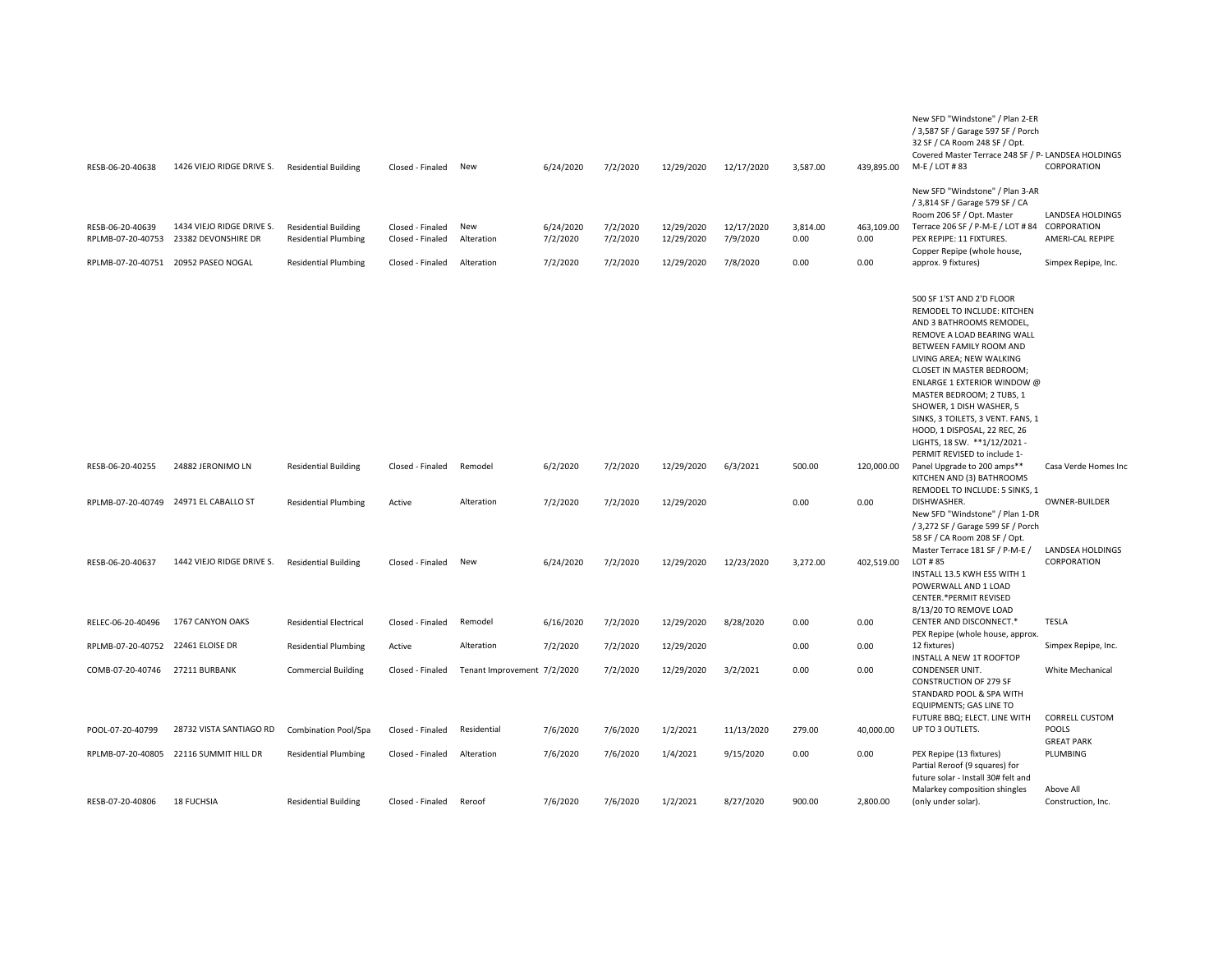|                                      |                                        |                               |                  |                             |           |          |          |            |           |            | T/O 2000 SF EXISTING SHAKE<br>ROOF; REUSE SHEATHING;<br>INSTALL 2 LAYERS OF G40<br>UNDERLAYMENT; INSTALL<br><b>EAGLELITE TILES (7.2 PSF -</b>                                       |                                                                |
|--------------------------------------|----------------------------------------|-------------------------------|------------------|-----------------------------|-----------|----------|----------|------------|-----------|------------|-------------------------------------------------------------------------------------------------------------------------------------------------------------------------------------|----------------------------------------------------------------|
| RESB-06-20-40718                     | 21061 AVENIDA FLORESTA                 | <b>Residential Building</b>   | Closed - Finaled | Reroof                      | 6/30/2020 | 7/6/2020 | 1/2/2021 | 8/10/2020  | 2.000.00  | 13,200.00  | <b>EVALUATION REPORT 1900)</b>                                                                                                                                                      | Hoyt Roofs Inc<br><b>GREAT PARK</b>                            |
| RPLMB-07-20-40804                    | 26343 SPRING CREEK CIR                 | <b>Residential Plumbing</b>   | Active           | Alteration                  | 7/6/2020  | 7/6/2020 | 1/2/2021 |            | 0.00      | 0.00       | PEX Repipe (13 fixtures)                                                                                                                                                            | PLUMBING                                                       |
| RMECH-07-20-40797 23005 ASPAN ST     |                                        | <b>Residential Mechanical</b> | Closed - Finaled | Air Conditioner             | 7/6/2020  | 7/6/2020 | 1/2/2021 | 2/24/2021  | 0.00      | 0.00       | CHANGE OUT 3T AC IN SIDE YARD<br>AND 80K BTU FURNACE IN CLOSET<br>(BOTH IN SAME LOCATION) WITH<br>COIL, DISCONNECT AND<br>DUCTWORK.                                                 | <b>ECONO AIR</b>                                               |
| RPLMB-07-20-40796                    | 76 CARRIAGE DR                         | <b>Residential Plumbing</b>   | Closed - Finaled | Alteration                  | 7/6/2020  | 7/6/2020 | 1/2/2021 | 7/14/2020  | 0.00      | 0.00       | PEX REPIPE: 15 FIXTURES.                                                                                                                                                            | CARE PLUMBING, INC.                                            |
| RPLMB-07-20-40803                    | 26397 MOUNTAIN GROVE<br><b>CIR</b>     | <b>Residential Plumbing</b>   | Active           | Alteration                  | 7/6/2020  | 7/6/2020 | 1/2/2021 |            | 0.00      | 0.00       | PEX Repipe (13 fixtures)                                                                                                                                                            | <b>GREAT PARK</b><br>PLUMBING                                  |
|                                      |                                        |                               |                  |                             |           |          |          |            |           |            |                                                                                                                                                                                     |                                                                |
|                                      |                                        |                               |                  |                             |           |          |          |            |           |            | INSTALL NEW 4T AC UNIT IN SIDE<br>YARD, CHANGE OUT 80K BTU                                                                                                                          |                                                                |
| RMECH-07-20-40802 24921 RIVENDELL DR |                                        | <b>Residential Mechanical</b> | Closed - Finaled | Air Conditioner             | 7/6/2020  | 7/6/2020 | 1/2/2021 | 11/16/2020 | 0.00      | 0.00       | FURNACE IN GARAGE WITH COIL,<br>DISCONNECT AND DUCTWORK.                                                                                                                            | <b>DYNAMIC AIR</b><br><b>SERVICES INC</b><br><b>GREAT PARK</b> |
|                                      | RPLMB-07-20-40801 22122 SUMMIT HILL DR | <b>Residential Plumbing</b>   | Active           | Alteration                  | 7/6/2020  | 7/6/2020 | 1/2/2021 |            | 0.00      | 0.00       | PEX Repipe (13 fixtures)                                                                                                                                                            | PLUMBING                                                       |
|                                      |                                        |                               |                  |                             |           |          |          |            |           |            | (ROLL PLANS) 20,850 SF INT.<br>OFFICE T/I FOR "ALCON"; REMOVE<br>EXISTING CUBICLES AND ADD<br>NEW CUBICLES; 4 NEW SINGLE<br>OCCUPANCY RESTROOMS; 1<br>VENT. FAN, DUCTWORK, 4 SINKS, |                                                                |
| COMB-03-20-39328                     | 20511 LAKE FOREST DR                   | <b>Commercial Building</b>    | Closed - Finaled | Tenant Improvement 3/6/2020 |           | 7/7/2020 | 1/3/2021 | 11/10/2020 | 20,850.00 | 300,000.00 | 4 TOILETS, 6 REC, 5 SW, 13<br>LIGHTS, NEW ELECT. CIRCUITS.                                                                                                                          | LCS CONSTRUCTORS,<br>INC.                                      |
| RELEC-07-20-40817                    | 23442 DURYEA DR                        | <b>Residential Electrical</b> | Closed - Finaled | Alteration                  | 7/7/2020  | 7/7/2020 | 1/3/2021 | 2/9/2021   | 0.00      | 0.00       | 1-Panel Upgrade to 200 amps<br><b>CONSTRUCTION OF A 98 SF</b>                                                                                                                       | OWNER/BUILDER                                                  |
| POOL-07-20-40821                     | 21975 TRAILWAY LN                      | Combination Pool/Spa          | Closed - Finaled | Residential                 | 7/7/2020  | 7/7/2020 | 1/3/2021 | 9/10/2020  | 98.00     | 20,000.00  | STANDARD POOL WITH<br><b>EQUIPMENTS.</b>                                                                                                                                            | Swan Pools                                                     |
| RESB-06-20-40613                     | 22051 SUNDOWNERS LN                    | <b>Residential Building</b>   | Active           | Solar Panels                | 6/23/2020 | 7/7/2020 | 1/3/2021 |            | 580.00    | 30,000.00  | INSTALL 10.08 KW ROOF<br>MOUNTED PV SYSTEM WITH 32<br>MODULES, 1 INVERTER, 580.44 SF. SOLAR<br>5.25 kW; 15 roof-mounted solar                                                       | <b>BRIGHT PLANET</b>                                           |
| RESB-06-20-40321                     | <b>15 CALOTTE PL</b>                   | <b>Residential Building</b>   | Closed - Finaled | Solar Panels                | 6/5/2020  | 7/7/2020 | 1/3/2021 | 7/24/2020  | 270.00    | 14,999.00  | modules with 15 micro-inverters;<br>Includes electrical.<br>1-AC Changeout (4 tons, 16-SEER,<br>in same side yard location) with<br>Disconnect; 1-Coil; 1-FAU                       | ALTAIR SOLAR, INC.                                             |
|                                      |                                        |                               |                  |                             |           |          |          |            |           |            | Changeout (80,000 BTU, in same                                                                                                                                                      |                                                                |
|                                      | RMECH-07-20-40820 22512 WOODCREST CIR  | <b>Residential Mechanical</b> | Closed - Finaled | Alteration                  | 7/7/2020  | 7/7/2020 | 1/3/2021 | 7/22/2020  | 0.00      | 0.00       | garage location) with Ductwork<br>$(10$ ducts).<br>MAIN SERVICE PANEL                                                                                                               | Alicia Air Conditioning<br>& Heating, Inc.                     |
| RELEC-07-20-40823                    | 24672 BELGREEN PL                      | <b>Residential Electrical</b> | Closed - Finaled | Meter                       | 7/7/2020  | 7/7/2020 | 1/3/2021 | 4/14/2021  | 0.00      | 0.00       | UPGRADE/RELOCATE TO 200A.<br>1-AC Changeout (5 tons, 16-SEER,<br>in same side yard location) with<br>Disconnect; 1-Coil; 1-FAU                                                      | OWNER-BUILDER                                                  |
| RMECH-07-20-40818 24216 KATHY AV     |                                        | <b>Residential Mechanical</b> | Closed - Finaled | Alteration                  | 7/7/2020  | 7/7/2020 | 1/3/2021 | 8/3/2020   | 0.00      | 0.00       | Changeout (80,000 BTU, in same<br>garage location).                                                                                                                                 | Alicia Air Conditioning<br>& Heating, Inc.                     |
|                                      |                                        |                               |                  |                             |           |          |          |            |           |            |                                                                                                                                                                                     |                                                                |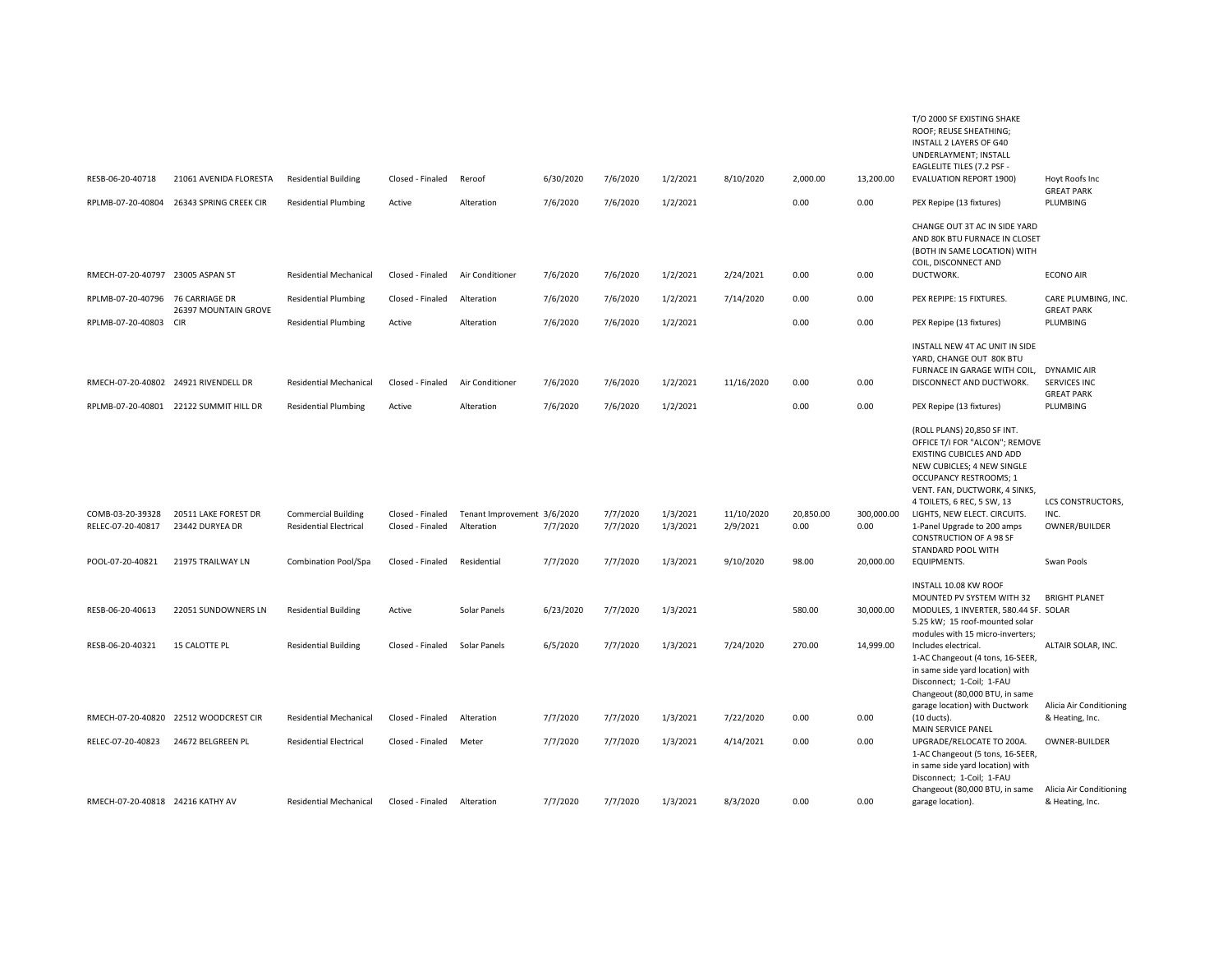| SIGN-07-20-40819                    | 27156 BURBANK                        | Sign                          | Closed - Finaled | Wall Sign    | 7/7/2020  | 7/7/2020 | 1/3/2021  | 8/7/2020  | 58.00  | 4,000.00   | INSTALLATION OF 58 SF NON-<br>ILLUMINATED LETTER FOAM SIGN<br>FOR " TRUE FAMILY<br>ENTERPRISES".                                                                                                                                                                                                                                                                                                                                                                                                                                                                                                                                  | <b>FAST SIGNS</b>                                 |
|-------------------------------------|--------------------------------------|-------------------------------|------------------|--------------|-----------|----------|-----------|-----------|--------|------------|-----------------------------------------------------------------------------------------------------------------------------------------------------------------------------------------------------------------------------------------------------------------------------------------------------------------------------------------------------------------------------------------------------------------------------------------------------------------------------------------------------------------------------------------------------------------------------------------------------------------------------------|---------------------------------------------------|
|                                     |                                      |                               |                  |              |           |          |           |           |        |            | (ROLL PLANS) ** CHANGE OF<br>OCCUPANCY FROM R-3 TO R-<br>3.1** Includes remodeling<br>(approx. 200 SF) of existing home<br>to convert existing dining room to<br>a bedroom (to total 5 bedrooms)<br>and to add two new bathrooms<br>(to total 4 bathrooms); Partial<br>demo of some non-bearing walls<br>and adding new walls; Two<br>existing bathrooms will be<br>remodeled; Add 5 new exit doors<br>with new ramps; 1-Gas Line to<br>relocate water heater 3-Showers<br>(tile/lath/hot mop) 4-Sinks 4-<br>Toilets; 45-Lights 7-Smoke<br>Detectors/Carbon Monoxide<br>Sensors (hard-wired) 4-<br>Humidistat Switches; 4-Exhaust |                                                   |
| RESB-09-19-35415                    | 23416 DEVONSHIRE DR                  | <b>Residential Building</b>   | Active           | Remodel      | 9/20/2019 | 7/7/2020 | 1/3/2021  |           | 200.00 | 100,000.00 | Fans<br>Guest Bath Remodel: 1-Bath Tub<br>(with tile & lath) 1-Toilet 1-Sink;<br>1-Rec 1-Light 2-Switches; 1-<br>Exhaust Fan; Drywall repair, as                                                                                                                                                                                                                                                                                                                                                                                                                                                                                  | <b>Star Construction</b><br>Expert Home Builders, |
| RESB-07-20-40830                    | 26551 KARI BROOK                     | <b>Residential Building</b>   | Active           | Remodel      | 7/8/2020  | 7/8/2020 | 1/17/2021 |           | 0.00   | 12,000.00  | needed.<br>1-AC Changeout (4 tons, in same<br>right side yard location); 1-Coil; 1-                                                                                                                                                                                                                                                                                                                                                                                                                                                                                                                                               | Inc.                                              |
| RMECH-07-20-40829 10 LA PERLA       |                                      | <b>Residential Mechanical</b> | Closed - Finaled | Alteration   | 7/8/2020  | 7/8/2020 | 1/4/2021  | 9/4/2020  | 0.00   | 0.00       | FAU Changeout (80,000 BTU, in<br>same garage location).<br>1-Water Heater Changeout (50<br>gal., in same location in utility                                                                                                                                                                                                                                                                                                                                                                                                                                                                                                      | Aliso Air, Inc.                                   |
| RPLMB-07-20-40831 26332 LOCH GLEN   |                                      | <b>Residential Plumbing</b>   | Closed - Finaled | Water Heater | 7/8/2020  | 7/8/2020 | 1/4/2021  | 7/10/2020 | 0.00   | 0.00       | closet).<br>PEX Repipe (Whole House - 14<br>fixtures plus 1 hose bibb) ** Permit                                                                                                                                                                                                                                                                                                                                                                                                                                                                                                                                                  | <b>Rescue Rooter</b>                              |
|                                     | RPLMB-07-20-40833 19201 RED BLUFF DR | <b>Residential Plumbing</b>   | Active           | Alteration   | 7/8/2020  | 7/8/2020 | 1/4/2021  |           | 0.00   | 0.00       | revised on 7/14/20 to add (1)<br>kitchen sink**                                                                                                                                                                                                                                                                                                                                                                                                                                                                                                                                                                                   | California Repipe<br>Specialist                   |
| RMECH-07-20-40832 39 CALLE CABRILLO |                                      | <b>Residential Mechanical</b> | Closed - Finaled | Alteration   | 7/8/2020  | 7/8/2020 | 1/4/2021  | 7/29/2020 | 0.00   | 0.00       | 2-AC Changeouts (1 - 3 ton and 1 -<br>3.5 ton, both in same locations in<br>side yard); 2-Coils; 2-FAU<br>Changeouts (1 - 50,000 BTU, in<br>same location in 2nd floor attic<br>and 1-75,000 BTU, in same garage<br>location), including Ductwork.<br>**CONTRACTOR SHOULD BE<br>AVAILABLE AT SITE AND MUST<br>HAVE LADDER OF APPROPRIATE<br>SIZE AND STRENGTH SETUP FOR<br>ATTIC ACCESS AT THE TIME OF<br>INSPECTION**                                                                                                                                                                                                            | GP Heating & Cooling                              |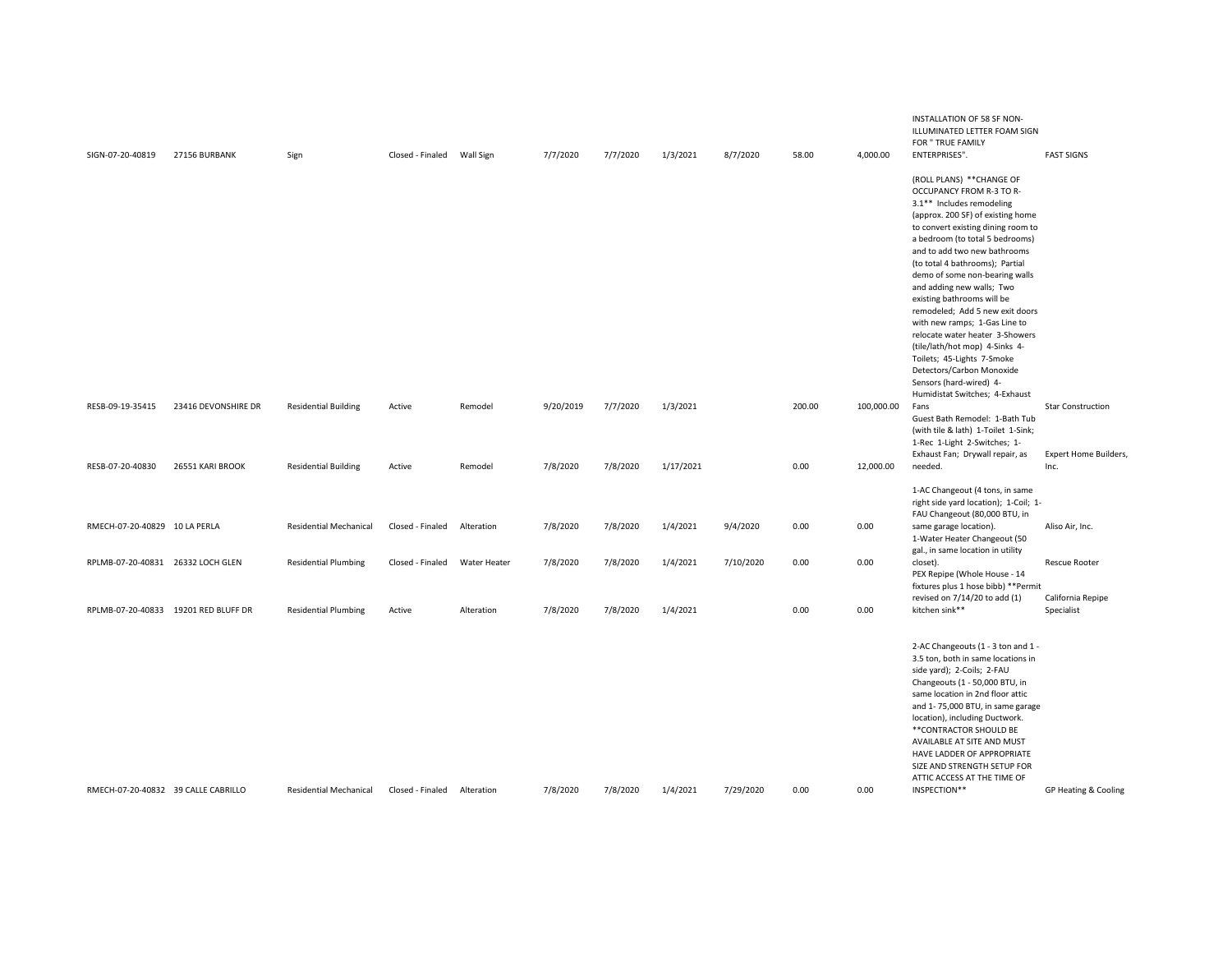|                   |                                                 |                               |                  |                       |           |          |          |            |          |           | REROOF 5-UNIT BLDG: Tear-off<br>existing roofing material; Replace<br>plywood deck, as needed; Install<br>leak barrier; Install GAF Tiger Paw<br>underlayment; Install GAF<br>Timberline HD RS shingles with                               | <b>FONTAINE</b>                     |
|-------------------|-------------------------------------------------|-------------------------------|------------------|-----------------------|-----------|----------|----------|------------|----------|-----------|--------------------------------------------------------------------------------------------------------------------------------------------------------------------------------------------------------------------------------------------|-------------------------------------|
| RESB-07-20-40815  | 21141, 21143, 21145, 21151,<br>21155 RIVER GLEN | <b>Residential Building</b>   | Closed - Finaled | Reroof                | 7/7/2020  | 7/9/2020 | 1/5/2021 | 10/14/2020 | 5,400.00 | 17,550.00 | flashing components; Ridge<br>venting with Ridglass.<br>55 SF FREESTANDING OPEN<br>LATTICE ARBOR OVER THE BBQ<br>AREA; ADD NEW DOOR FROM<br>EXISTING BATH TO SIDE YARD; 1<br>GAS LINE TO BBQ AND FIRE PIT; 3                               | WEATHERPROOFING,<br>INC.            |
| RESB-05-20-40192  | 1161 SUMMIT OAK DRIVE                           | <b>Residential Building</b>   | Active           | Remodel               | 5/27/2020 | 7/9/2020 | 1/5/2021 |            | 55.00    | 90,000.00 | REC, 5 LIGHTS, 2 SW.<br><b>CONSTRUCTION OF A 356 SF</b><br>STANDARD POOL AND 49 SF SPA<br>WITH EQUIPMENTS. ***10/9/20 -<br>PERMIT REVISED to include gas<br>and electric stub-outs for future                                              | OWNER/BUILDER                       |
| POOL-07-20-40838  | 25192 TIA CT                                    | <b>Combination Pool/Spa</b>   | Closed - Finaled | Residential           | 7/9/2020  | 7/9/2020 | 1/5/2021 | 1/15/2021  | 405.00   | 35,000.00 | BBQ.***                                                                                                                                                                                                                                    | O C POOLSCAPES INC                  |
|                   | 26472, 26474, 26476, 26482,                     |                               |                  |                       |           |          |          |            |          |           | REROOF 5-UNIT BLDG: Tear-off<br>existing roofing material; Replace<br>plywood deck, as needed; Install<br>leak barrier; Install GAF Tiger Paw<br>underlayment; Install GAF<br>Timberline HD RS shingles with<br>flashing components; Ridge | <b>FONTAINE</b><br>WEATHERPROOFING, |
| RESB-07-20-40813  | 26486 OLIVEWOOD                                 | <b>Residential Building</b>   | Active           | Reroof                | 7/7/2020  | 7/9/2020 | 1/5/2021 |            | 5,400.00 | 17,550.00 | venting with Ridglass.                                                                                                                                                                                                                     | INC.                                |
|                   |                                                 |                               |                  | Patio Cover (Over 200 |           |          |          |            |          |           | INSTALL 218 SF ATTACHED OPEN<br>LATTICE PATIO COVER WITH 1                                                                                                                                                                                 |                                     |
| RESB-07-20-40755  | <b>6 BELL VISTA</b>                             | <b>Residential Building</b>   | Closed - Finaled | sq. ft.)              | 7/2/2020  | 7/9/2020 | 1/5/2021 | 2/16/2021  | 218.00   | 10,000.00 | HEATER, 2 CEILING FANS, 3 SW.<br>Install new Generac air-cooled<br>generator (22 kW) on a new<br>concrete pad on side of house,<br>along with a new automatic<br>transfer switch (200 amp) and a                                           | <b>ALTERA LANDSCAPE</b>             |
| RELEC-06-20-40713 | 20915 COVENTRY LN                               | <b>Residential Electrical</b> | Closed - Finaled | New                   | 6/29/2020 | 7/9/2020 | 1/5/2021 | 7/13/2020  | 0.00     | 0.00      | new load center (200 amp).                                                                                                                                                                                                                 | JPE Enterprises, Inc.               |
| RESB-06-20-40280  | 24271 BARK ST                                   | <b>Residential Building</b>   | Closed - Finaled | Solar Panels          | 6/2/2020  | 7/9/2020 | 1/5/2021 | 8/3/2020   | 304.00   | 17,000.00 | 5.44 kW; 17 roof-mounted solar<br>modules with 17 microinverters;<br>Includes electrical plus 1-Energy<br>Storage System (13.5 kWh), and 1- Sunrun Installation<br>Backup Loads Panel (225 amps).                                          | Services, Inc.                      |
| POOL-07-20-40841  | 1082 VIEJO HILLS                                | Combination Pool/Spa          | Closed - Finaled | Residential           | 7/9/2020  | 7/9/2020 | 1/5/2021 | 10/20/2020 | 204.00   | 25,000.00 | <b>CONSTRUCTION OF 180 SF</b><br>STANDARD POOL AND 24 SF SPA<br>WITH EQUIPMENTS; GAS LINE<br>WITH 1 OUTLET TO BBQ; ELECT<br>LINE WITH 1 OUTLET TO BBQ.                                                                                     | <b>SUNSET POOLS</b>                 |
|                   |                                                 |                               |                  |                       |           |          |          |            |          |           |                                                                                                                                                                                                                                            |                                     |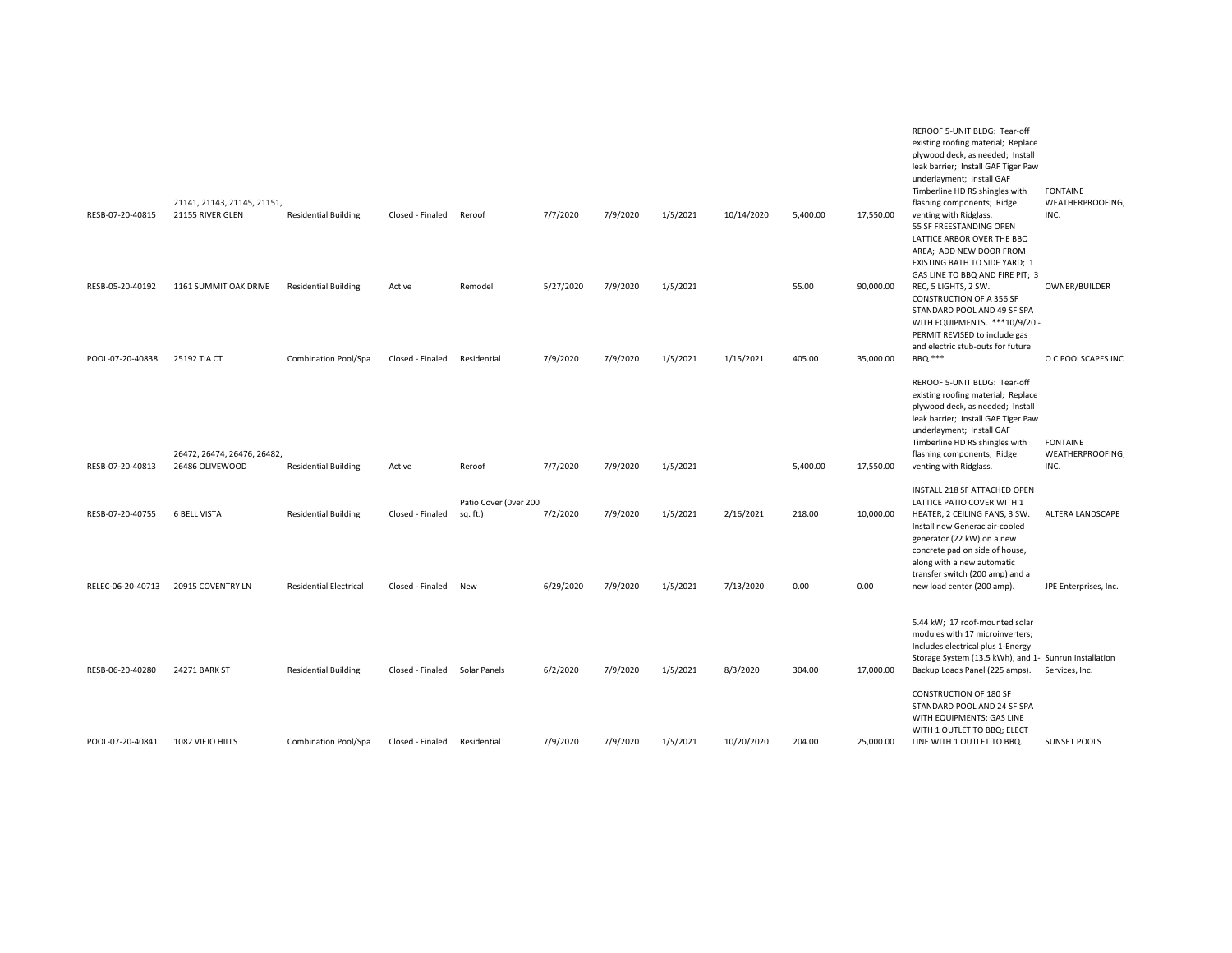|                                    |                                                |                               |                  |                              |           |           |          |            |          |            | modules with 16 integrated micro-<br>inverters; Includes electrical plus<br>Panel Upgrade (to 225 amps), 2-<br>Tesla Powerwall Energy Storage<br>Systems, 1-Generation Panel (125<br>amps), 1-Critical Loads Panel (125                                                                                                                        |                                             |
|------------------------------------|------------------------------------------------|-------------------------------|------------------|------------------------------|-----------|-----------|----------|------------|----------|------------|------------------------------------------------------------------------------------------------------------------------------------------------------------------------------------------------------------------------------------------------------------------------------------------------------------------------------------------------|---------------------------------------------|
| RESB-06-20-40381                   | 21042 PASEO VERDURA                            | <b>Residential Building</b>   | Closed - Finaled | Solar Panels                 | 6/8/2020  | 7/9/2020  | 1/5/2021 | 9/14/2020  | 321.00   | 37,368.00  | amps), and 1-NEMA 14-50 outlet. Sea Bright Solar, Inc.                                                                                                                                                                                                                                                                                         |                                             |
| RELEC-07-20-40845                  | 22791 COSTA BELLA DR                           | <b>Residential Electrical</b> | Closed - Finaled | Meter                        | 7/9/2020  | 7/9/2020  | 1/5/2021 | 7/22/2020  | 0.00     | 0.00       | MAIN PANEL UPGRADE TO 225 A. OWNER-BUILDER                                                                                                                                                                                                                                                                                                     |                                             |
| RESB-07-20-40816                   | 26472, 26474, 26476, 26482,<br>26486 SAGEWOOD  | <b>Residential Building</b>   | Active           | Reroof                       | 7/7/2020  | 7/9/2020  | 1/5/2021 |            | 5,400.00 | 17,550.00  | REROOF 5-UNIT BLDG: Tear-off<br>existing roofing material; Replace<br>plywood deck, as needed; Install<br>leak barrier; Install GAF Tiger Paw<br>underlayment; Install GAF<br>Timberline HD RS shingles with<br>flashing components; Ridge<br>venting with Ridglass.                                                                           | <b>FONTAINE</b><br>WEATHERPROOFING,<br>INC. |
|                                    |                                                |                               |                  |                              |           |           |          |            |          |            | REROOF 5-UNIT BLDG: Tear-off<br>existing roofing material; Replace<br>plywood deck, as needed; Install<br>leak barrier; Install GAF Tiger Paw<br>underlayment; Install GAF<br>Timberline HD RS shingles with                                                                                                                                   | <b>FONTAINE</b>                             |
| RESB-07-20-40814                   | 26471, 26473, 26475, 26481,<br>26485 OLIVEWOOD | <b>Residential Building</b>   | Active           | Reroof                       | 7/7/2020  | 7/9/2020  | 2/2/2021 |            | 5,400.00 | 17,550.00  | flashing components; Ridge<br>venting with Ridglass.<br>(1) 100A TEMP. POWER POLE ON<br>A CONSTRUCTION SITE FOR "SHEA<br>HOMES-                                                                                                                                                                                                                | WEATHERPROOFING,<br>INC.                    |
| CELEC-07-20-40846                  | 17.5 LONTANO                                   | <b>Commercial Electrical</b>  | Closed - Finaled | Meter                        | 7/9/2020  | 7/9/2020  | 1/5/2021 | 7/14/2020  | 0.00     | 0.00       | PEACHWOOD/TAMARISK".                                                                                                                                                                                                                                                                                                                           | Power Plus                                  |
| RESB-07-20-40843                   | 21785 TICONDEROGA LN                           | <b>Residential Building</b>   | Closed - Finaled | Reroof                       | 7/9/2020  | 7/9/2020  | 1/5/2021 | 7/17/2020  | 600.00   | 3,000.00   | Tear-off existing flat material on<br>attached garage only; Install 6<br>squares of hot mop, 3-ply rock and<br>use existing sheathing.                                                                                                                                                                                                         | <b>Beach Cities Roofing</b>                 |
|                                    | 26592 TOWNE CENTRE                             |                               |                  |                              |           |           |          |            |          |            | 2,483 SF INTERIOR TI FOR<br>"CHIPOTLE": INSTALLATION OF<br>NEW INTERIOR WALLS, FINISHES,<br>AND ASSOCIATED MEP; CREATE<br>NEW ADMIN OFFICES, NEW FULL<br>SERVICE KITCHEN WITH WALK IN<br>COOLER, NEW SERVICE/COUNTER<br>AREA, 40 SEAT DINING ROOM,<br>AND (2) SINGLE OCCUPANT<br>RESTROOMS. **Outdoor seating<br>provided, no patio structures |                                             |
| COMB-03-20-39675                   | <b>DRIVE 120</b>                               | <b>Commercial Building</b>    | Closed - Finaled | Tenant Improvement 3/31/2020 |           | 7/10/2020 | 1/6/2021 | 10/19/2020 | 2,483.00 | 300,000.00 | proposed**<br>CHANGE OUT 2.5 AC UNIT IN<br>FRONT SIDE AND 30K BTU<br>FURNACE IN ATTIC (BOTH IN                                                                                                                                                                                                                                                 | LEVICA BUILDERS INC                         |
| RMECH-07-20-40856 26386 SCOTS GLEN |                                                | <b>Residential Mechanical</b> | Active           | Air Conditioner              | 7/10/2020 | 7/10/2020 | 1/6/2021 |            | 0.00     | 0.00       | SAME LOCATION) WITH COIL.                                                                                                                                                                                                                                                                                                                      | Just Right Services                         |

6.64 kW; 16 roof-mounted solar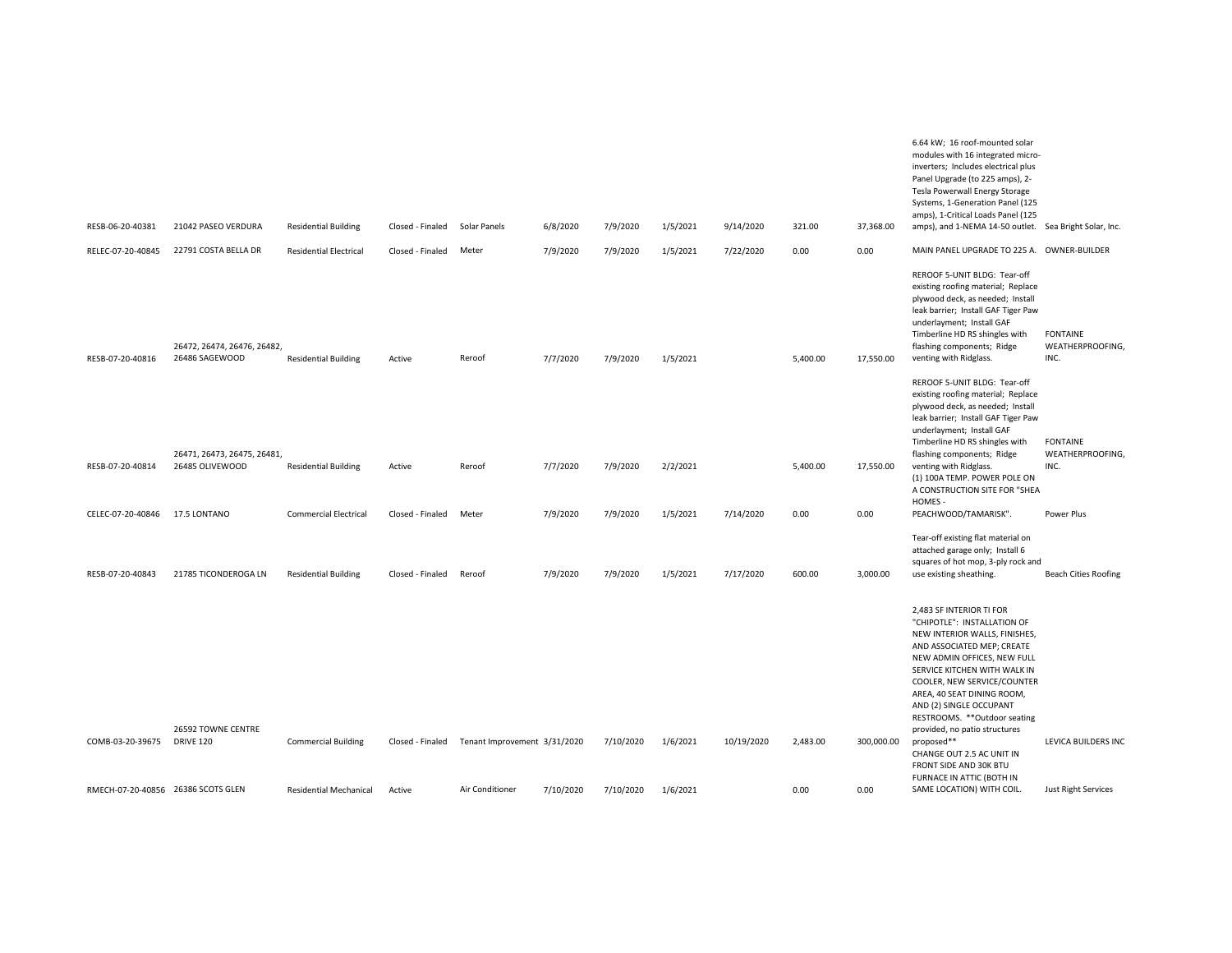| RMECH-07-20-40866 23136 LA VACA ST |                                        | <b>Residential Mechanical</b> | Active           | Air Conditioner | 7/10/2020 | 7/10/2020 | 1/6/2021  |            | 0.00     | 0.00      | (**Includes Electrical**) AND 60K<br>BTU FURNACE IN GARAGE (BOTH<br>IN SAME LOCATION) WITH COIL.<br>PEX REPIPE: 17 FIXTURES AND 2                                                                                             | <b>GREENSTAR HOME</b><br><b>SERVICES</b><br>REPIPE 1 |
|------------------------------------|----------------------------------------|-------------------------------|------------------|-----------------|-----------|-----------|-----------|------------|----------|-----------|-------------------------------------------------------------------------------------------------------------------------------------------------------------------------------------------------------------------------------|------------------------------------------------------|
| RPLMB-07-20-40862 26342 IVES WAY   |                                        | <b>Residential Plumbing</b>   | Closed - Finaled | Alteration      | 7/10/2020 | 7/10/2020 | 1/6/2021  | 8/13/2020  | 0.00     | 0.00      | HOSE BIBS.                                                                                                                                                                                                                    |                                                      |
|                                    | RMECH-07-20-40859 19172 JASPER HILL RD | <b>Residential Mechanical</b> | Closed - Finaled | Air Conditioner | 7/10/2020 | 7/10/2020 | 1/6/2021  | 6/1/2021   | 0.00     | 0.00      | CHANGE OUT 3T AC IN SIDE YARD<br>AND 60K BTU FURNACE IN ATTIC<br>(BOTH IN SAME LOCATION).                                                                                                                                     | AIRE SERV OF<br>ORANGE COUNTY /<br>CORONA            |
|                                    |                                        |                               |                  |                 |           |           |           |            |          |           |                                                                                                                                                                                                                               |                                                      |
| RELEC-07-20-40860                  | 25882 VICAR WAY                        | <b>Residential Electrical</b> | Closed - Finaled | Meter           | 7/10/2020 | 7/10/2020 | 1/6/2021  | 7/16/2020  | 0.00     | 0.00      | MAIN PANEL UPGARDE TO 200A.                                                                                                                                                                                                   | Image Electric                                       |
|                                    | RMECH-07-20-40861 21521 VIA SOMBREADA  | <b>Residential Mechanical</b> | Closed - Finaled | Air Conditioner | 7/10/2020 | 7/10/2020 | 1/6/2021  | 8/26/2020  | 0.00     | 0.00      | CHANGE OUT 4T AC IN BACK YARD SERVICE CHAMPIONS,<br>(SAME LOCATION) WITH COIL.                                                                                                                                                | LLC                                                  |
| RESB-07-20-40865                   | 26151 ROSCOMMON CT                     | <b>Residential Building</b>   | Closed - Finaled | Reroof          | 7/10/2020 | 7/10/2020 | 1/6/2021  | 10/19/2020 | 2,300.00 | 8,200.00  | T/O EXISTING 2300 SF ROOF;<br>INSTALL #15 UNDERLAYMENT;<br>INSTALL NEW COMP. SHINGLES.                                                                                                                                        | Top Notch Roof Co.,<br>Inc.                          |
| RPLMB-07-20-40864                  | 24372 WOODWALK RD                      | <b>Residential Plumbing</b>   | Active           | Remodel         | 7/10/2020 | 7/10/2020 | 1/6/2021  |            | 0.00     | 0.00      | <b>EXTENSION TO AN EXISTING GAS</b><br>LINE WITH 1 OUTLET FOR FIRE PIT. OWNER-BUILDER                                                                                                                                         |                                                      |
| RPLMB-07-20-40863                  | 29065 CANYON VISTA DR                  | <b>Residential Plumbing</b>   | Closed - Finaled | Alteration      | 7/10/2020 | 7/10/2020 | 1/6/2021  | 7/20/2020  | 0.00     | 0.00      | PEX REPIPE: 14 FIXTURES AND 2<br>HOSE BIBS.                                                                                                                                                                                   | REPIPE 1                                             |
|                                    | RMECH-07-20-40907 20901 CALLE CELESTE  | <b>Residential Mechanical</b> | Closed - Finaled | Alteration      | 7/13/2020 | 7/13/2020 | 1/9/2021  | 9/2/2020   | 0.00     | 0.00      |                                                                                                                                                                                                                               | <b>SERVICE CHAMPIONS</b><br>LLC                      |
|                                    |                                        |                               |                  |                 |           |           |           |            |          |           | DUCTWORK ONLY (7 DUCTS).                                                                                                                                                                                                      |                                                      |
| RESB-07-20-40824                   | 22812 RUMBLE DR                        | <b>Residential Building</b>   | Closed - Finaled | Solar Panels    | 7/7/2020  | 7/13/2020 | 1/9/2021  | 11/3/2020  | 540.00   | 31,450.00 | INSTALL 9.75 KW ROOF MOUNTED<br>PV SYSTEM WITH 30 MODULES, 1<br>INVERTER, 9.8 KWH ENERGY<br>STORAGE SYSTEM WITH (1)<br>BATTERY, 1 LOAD PANEL, 540 SF.<br>ADDITION TO AN EXISTING PV                                           | <b>VIVINT SOLAR</b>                                  |
|                                    |                                        |                               |                  |                 |           |           |           |            |          |           | SYSTEM TO INCLUDE: INSTALL<br>8.775 KW ROOF MOUNTED PV<br>SYSTEM WITH 27 MODULES, 1<br>INVERTER, NEW SOLAR CIMBINER                                                                                                           |                                                      |
| RESB-07-20-40759                   | 22932 PLAINVIEW CIR                    | <b>Residential Building</b>   | Closed - Finaled | Solar Panels    | 7/2/2020  | 7/13/2020 | 1/9/2021  | 4/8/2021   | 654.00   | 19,305.00 | PANEL, 654 SF TOTAL.                                                                                                                                                                                                          | <b>VIVINT SOLAR</b><br><b>GREAT PARK</b>             |
| RPLMB-07-20-40895                  | 26393 WATERFORD CIR                    | <b>Residential Plumbing</b>   | Closed - Finaled | Alteration      | 7/13/2020 | 7/13/2020 | 1/9/2021  | 10/5/2020  | 0.00     | 0.00      | PEX Repipe (13 fixtures)                                                                                                                                                                                                      | PLUMBING                                             |
| RPLMB-07-20-40901                  | 22546 MAURICE CT                       | <b>Residential Plumbing</b>   | Active           | Alteration      | 7/13/2020 | 7/13/2020 | 1/9/2021  |            | 0.00     | 0.00      | PEX REPIPE: 16 FIXTURES AND 2<br>HOSE BIBS.                                                                                                                                                                                   | C & C PLUMBING                                       |
| RPLMB-07-20-40894                  | 22136 SUMMIT HILL DR                   | <b>Residential Plumbing</b>   | Closed - Finaled | Alteration      | 7/13/2020 | 7/13/2020 | 1/9/2021  | 9/29/2020  | 0.00     | 0.00      | PEX Repipe (13 fixtures)                                                                                                                                                                                                      | <b>GREAT PARK</b><br>PLUMBING                        |
| RESB-06-20-40620                   | 24052 SUTTON DR                        | <b>Residential Building</b>   | Void             | Solar Panels    | 6/23/2020 | 7/13/2020 | 1/11/2021 | 5/25/2021  | 345.00   | 13,585.00 | INSTALL 6.175 KW ROOF<br>MOUNTED PV SYSTEM WITH 19<br>MODULES, 1 INVERTER, (1) 9.8<br>KWH ENERGY STORAGE SYSTEM;<br>1 BACKUP LOAD PANEL; 345 SF.                                                                              | Vivint Solar                                         |
| RESB-07-20-40898                   | 23082 MULLIN RD                        | <b>Residential Building</b>   | Closed - Finaled | Remodel         | 7/13/2020 | 7/13/2020 | 1/9/2021  | 9/15/2020  | 0.00     | 2,500.00  | Remodel 1st Floor Powder Room<br>into a Full Bathroom by converting<br>an existing closet into area for<br>New Shower (with hot mop / tile /<br>lath); Includes adding new studs<br>for new wall and new door and<br>drywall. | OWNER/BUILDER                                        |
|                                    |                                        |                               |                  |                 |           |           |           |            |          |           |                                                                                                                                                                                                                               |                                                      |

CHANGE OUT 3T AC IN SIDE YARD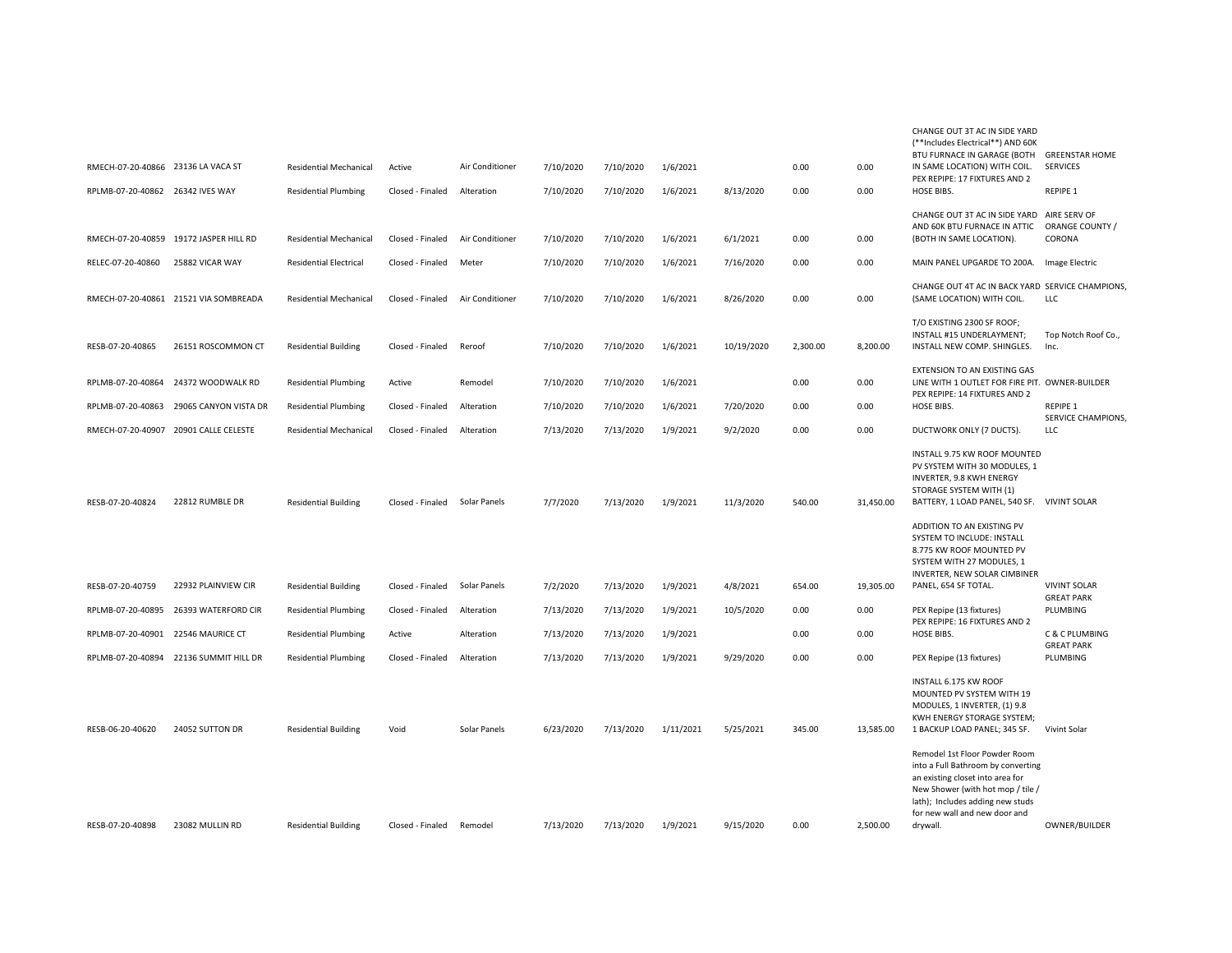|                   |                                         |                               |                  |                     |           |           |           |           |          |            | Electrical for new fountain in<br>backyard (pump will be located                                                                                                                                                                                                          |                                                                            |
|-------------------|-----------------------------------------|-------------------------------|------------------|---------------------|-----------|-----------|-----------|-----------|----------|------------|---------------------------------------------------------------------------------------------------------------------------------------------------------------------------------------------------------------------------------------------------------------------------|----------------------------------------------------------------------------|
| RELEC-07-20-40906 | 155 BRYCE RUN                           | <b>Residential Electrical</b> | Active           | Remodel             | 7/13/2020 | 7/13/2020 | 1/9/2021  |           | 0.00     | 0.00       | inside fountain).<br>1-AC Changeout (5 tons, in same                                                                                                                                                                                                                      | Waterworx Pools, Inc.<br><b>Bill Paslay Heating, Air</b><br>Conditioning & |
|                   | RMECH-07-20-40892 24662 ROLLINGWOOD RD  | <b>Residential Mechanical</b> | Closed - Finaled | Air Conditioner     | 7/13/2020 | 7/13/2020 | 1/9/2021  | 7/27/2020 | 0.00     | 0.00       | side yard location); 1-Coil.                                                                                                                                                                                                                                              | Electric<br><b>GREAT PARK</b>                                              |
|                   | RPLMB-07-20-40893 22176 SUMMIT HILL DR  | <b>Residential Plumbing</b>   | Closed - Finaled | Alteration          | 7/13/2020 | 7/13/2020 | 1/9/2021  | 10/5/2020 | 0.00     | 0.00       | PEX Repipe (13 fixtures)<br>INSTALL 6.175 KW ROOF                                                                                                                                                                                                                         | PLUMBING                                                                   |
|                   |                                         |                               |                  |                     |           |           |           |           |          |            | MOUNTED PV SYSTEM WITH 19<br>MODULES, 1 INVERTER, 9.8 KWH<br><b>ENERGY STORAGE SYSTEM WITH</b><br>(1) BATTERY, (1) BACK UP LOAD                                                                                                                                           |                                                                            |
| RESB-07-20-40825  | 23841 BOEING LN                         | <b>Residential Building</b>   | Active           | Solar Panels        | 7/7/2020  | 7/13/2020 | 1/9/2021  |           | 341.00   | 23,585.00  | PANEL, 341 SF.<br>A New MFD Duplex Townhome<br>"Oreste" Plan 3A-4A(R) / 4597 SF /<br>Garage 896 SF / 228 SF Front<br>Porch / 282 SF 2nd. & 3rd. Floor<br>Deck / 25 SF Utility / Home Site #                                                                               | <b>VIVINT SOLAR</b><br>LENNAR HOMES OF                                     |
| RESB-07-20-40940  | 174/176 DENALI                          | <b>Residential Building</b>   | Closed - Finaled | New                 | 7/14/2020 | 7/14/2020 | 5/4/2021  | 2/12/2021 | 4,597.00 | 615,800.00 | 45-46<br>1-Mech Alt. - DUCTWORK ONLY (7 Service Champions,                                                                                                                                                                                                                | CALIFORNIA. INC.                                                           |
|                   | RMECH-07-20-40924 24421 CORTA CRESTA DR | <b>Residential Mechanical</b> | Closed - Finaled | Alteration          | 7/14/2020 | 7/14/2020 | 1/10/2021 | 8/25/2020 | 0.00     | 0.00       | Ducts)                                                                                                                                                                                                                                                                    | Inc.<br>Ameri-Cal Repipe &                                                 |
|                   | RPLMB-07-20-40926 21036 FLOWER GLEN     | <b>Residential Plumbing</b>   | Active           | Alteration          | 7/14/2020 | 7/14/2020 | 1/10/2021 |           | 0.00     | 0.00       | PEX Repipe (12 fixtures)<br>1-Water Heater Changeout (50                                                                                                                                                                                                                  | Plumbing, Inc.<br>Fast Water Heater                                        |
|                   | RPLMB-07-20-40928 30 MISSION CT         | <b>Residential Plumbing</b>   | Closed - Finaled | <b>Water Heater</b> | 7/14/2020 | 7/14/2020 | 1/10/2021 | 8/12/2020 | 0.00     | 0.00       | gal., same garage location)<br>1-Water Heater Changeout (50                                                                                                                                                                                                               | Company<br>Fast Water Heater                                               |
|                   | RPLMB-07-20-40927 21781 MONTBURY DR     | <b>Residential Plumbing</b>   | Closed - Finaled | Water Heater        | 7/14/2020 | 7/14/2020 | 1/10/2021 | 8/12/2020 | 0.00     | 0.00       | gal., same garage location).                                                                                                                                                                                                                                              | Company                                                                    |
| RESB-07-20-40935  | 24172 HURST DR                          | <b>Residential Building</b>   | Active           | Reroof              | 7/14/2020 | 7/14/2020 | 1/10/2021 |           | 2,617.00 | 8,000.00   | Tear-off and dispose of existing<br>roofing shingles; Prepare the<br>existing roof deck area for<br>application of new materials to be<br>installed; Replace dry-rotted<br>wood, if necessary; Install GAF<br>Tiger underlayment and GAF<br>Timberline HED roof shingles. | <b>ELITE ROOFING</b><br>SOLUTIONS                                          |
|                   |                                         |                               |                  |                     |           |           |           |           |          |            | CHANGE OUT 40 GAL WATER<br>HEATER IN GARAGE WITH<br><b>EXPANSION TANK (SAME</b>                                                                                                                                                                                           |                                                                            |
|                   | RPLMB-07-20-40931 22715 VIA CASTILLA    | <b>Residential Plumbing</b>   | Closed - Finaled | Water Heater        | 7/14/2020 | 7/14/2020 | 1/10/2021 | 7/27/2020 | 0.00     | 0.00       | LOCATION).<br>1-AC Changeout (3 ton, 14 SEER,                                                                                                                                                                                                                             | Liquid Plumbing, Inc.                                                      |
|                   | RMECH-07-20-40923 20981 SHARMILA        | <b>Residential Mechanical</b> | Closed - Finaled | Air Conditioner     | 7/14/2020 | 7/14/2020 | 1/10/2021 | 9/17/2020 | 0.00     | 0.00       | in same side yard location) with<br>Disconnect<br>CHANGE OUT 5T AC IN SIDE YARD<br>AND 100K BTU FURNACE IN                                                                                                                                                                | Alicia Air Conditioning<br>& Heating, Inc.                                 |
|                   | RMECH-07-20-40921 26361 IVES WAY        | <b>Residential Mechanical</b> | Active           | Air Conditioner     | 7/14/2020 | 7/14/2020 | 1/10/2021 |           | 0.00     | 0.00       | <b>GARAGE (BOTH IN SAME</b><br>LOCATION) WITH COIL AND<br>DUCTWORK.<br>A New MFD Duplex Townhome<br>"Oreste" Plan 3B-4B / 4597 SF /<br>Garage 896 SF / 226 SF Front<br>Porch / 282 SF 2nd. & 3rd. Floor                                                                   | <b>1ST CHOICE</b><br><b>HEATHING &amp; AIR</b><br>CONDITIONING, INC.       |
| RESB-07-20-40939  | 170/172 DENALI                          | <b>Residential Building</b>   | Closed - Finaled | New                 | 7/14/2020 | 7/14/2020 | 1/10/2021 | 2/12/2021 | 4,597.00 | 615,800.00 | Deck / 25 SF Utility / Home Site #<br>47-48                                                                                                                                                                                                                               | LENNAR HOMES OF<br>CALIFORNIA, INC.                                        |
|                   | RPLMB-07-20-40934 26451 BELSHIRE WAY    | <b>Residential Plumbing</b>   | Active           | Alteration          | 7/14/2020 | 7/14/2020 | 1/10/2021 |           | 0.00     | 0.00       | PEX REPIPE: 14 FIXTURES AND 2<br>HOSE BIBS.                                                                                                                                                                                                                               | All American Repipe &<br>Plumbing, Inc.                                    |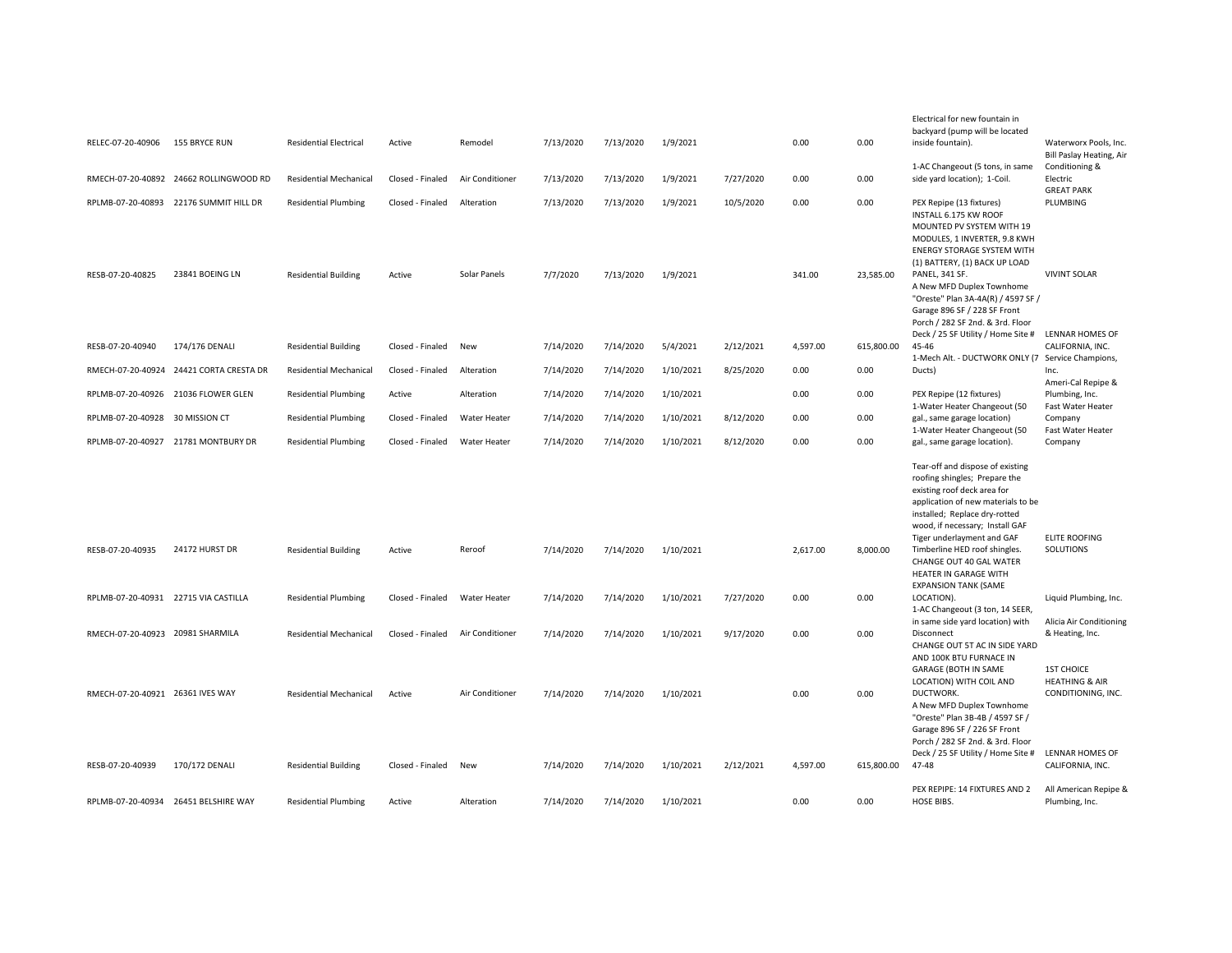|                                   | RMECH-07-20-40922 24291 SUNNYBROOK CIR | <b>Residential Mechanical</b> | Closed - Finaled              | Alteration                        | 7/14/2020 | 7/14/2020 | 1/10/2021 | 9/1/2020  | 0.00   | 0.00      | 2-AC Changeouts (one 3 ton 16<br>SEER and one 4 ton 16 SEER, both<br>in same side yard locations) with 2-<br>Disconnects; 2-Coils; 2-FAU<br>Changeouts (one 60,000 BTU and<br>one 80,000 BTU, both in same<br>attic locations). ** CONTRACTOR<br>SHOULD BE AVAILABLE AT SITE<br>AND MUST HAVE LADDER OF<br><b>APPROPRIATE SIZE AND</b><br>STRENGTH SETUP FOR ATTIC<br>ACCESS AT THE TIME OF<br>INSPECTION** | Alicia Air Conditioning<br>& Heating, Inc. |
|-----------------------------------|----------------------------------------|-------------------------------|-------------------------------|-----------------------------------|-----------|-----------|-----------|-----------|--------|-----------|-------------------------------------------------------------------------------------------------------------------------------------------------------------------------------------------------------------------------------------------------------------------------------------------------------------------------------------------------------------------------------------------------------------|--------------------------------------------|
|                                   |                                        |                               |                               |                                   |           |           |           |           |        |           |                                                                                                                                                                                                                                                                                                                                                                                                             | <b>1ST CHOICE</b>                          |
| RMECH-07-20-40920 22062 APACHE DR |                                        | <b>Residential Mechanical</b> | Closed - Finaled              | Air Conditioner                   | 7/14/2020 | 7/14/2020 | 1/10/2021 | 8/7/2020  | 0.00   | 0.00      | CHANGE OUT 4T AC IN SIDE YARD HEATHING & AIR<br>(SAME LOCATION).<br>CHANGE OUT A 40 GAL WATER<br>HEATER WITH EXPANSION TANK                                                                                                                                                                                                                                                                                 | CONDITIONING, INC.<br>Water Heaters Only,  |
| RPLMB-07-20-40950 24382 OSPREY ST |                                        | <b>Residential Plumbing</b>   | Closed - Finaled              | Water Heater                      | 7/15/2020 | 7/15/2020 | 2/8/2021  | 8/12/2020 | 0.00   | 0.00      | (LIKE FOR LIKE).<br><b>CONSTRUCTION OF 360 SF</b><br>ATTACHED OPEN LATTICE<br>ALUMINUM PATIO COVER; (2)<br>OPEN LATTICE ALUMINUM<br>WINDOW COVERS WITH 32 SF                                                                                                                                                                                                                                                | Inc.                                       |
| RESB-07-20-40964                  | 23061 STEARN CIR                       | <b>Residential Building</b>   | Closed - Finaled              | Patio Cover (Over 200<br>sq. ft.) | 7/15/2020 | 7/15/2020 | 1/11/2021 | 9/18/2020 | 440.00 | 6,900.00  | AND 48 SF.<br>INSTALL 12.42 KW ROOF                                                                                                                                                                                                                                                                                                                                                                         | Patio Warehouse, Inc.                      |
| RESB-07-20-40758                  | 25101 SHAVER LAKE CIR                  | <b>Residential Building</b>   | Active                        | Solar Panels                      | 7/2/2020  | 7/15/2020 | 1/11/2021 |           | 665.00 | 36,000.00 | MOUNTED PV SYSTEM WITH 36<br>MODULES, 1 INVERTER, 665 SF.                                                                                                                                                                                                                                                                                                                                                   | AMECO SOLAR                                |
| RESB-07-20-40808                  | 21511 VIA INVIERNO                     | <b>Residential Building</b>   | Closed - Finaled Solar Panels |                                   | 7/6/2020  | 7/15/2020 | 1/11/2021 | 9/18/2020 | 472.00 | 23,500.00 | INSTALL 8.16 KW ROOF MOUNTED<br>PV SYSTEM WITH 24 MODULES, 1<br>INVERTER, (1) 200A LOAD CENTER,<br>13.5 KWH ENERGY STORAGE<br>SYSTEM WITH (1) BATTERY, 472<br>SF. * revision to replace 150a load<br>center with a 200a load center in a<br>different location*                                                                                                                                             | <b>TESLA</b>                               |
|                                   |                                        |                               |                               |                                   |           |           |           |           |        |           |                                                                                                                                                                                                                                                                                                                                                                                                             |                                            |
|                                   | RPLMB-07-20-40954 21002 CALLE CAMINATA | <b>Residential Plumbing</b>   | Closed - Finaled              | Water Heater                      | 7/15/2020 | 7/15/2020 | 1/11/2021 | 8/31/2020 | 0.00   | 0.00      | CHANGE OUT A WATER HEATER<br>WITH EXPANSION TANK IN<br>OUTSIDE CLOSET (LIKE FOR LIKE).                                                                                                                                                                                                                                                                                                                      | AFFORDABLE WATER<br>HEATERS                |
| RESB-07-20-40955                  | 21462 CAMINO TREBOL                    | <b>Residential Building</b>   | Closed - Finaled              | Patio Cover (Over 200<br>sq. ft.) | 7/15/2020 | 7/15/2020 | 1/11/2021 | 12/9/2020 | 350.00 | 4,500.00  | 1-Alumawood Lattice Patio Cover<br>(ICC-ESR #2676; approx 350 SF); 1-<br>Gas Line for BBQ Grill (115 feet<br>from meter to grill), 6-Hose Bibbs; RMM Concrete<br>5-Rec 4-Lights 1-Switch.                                                                                                                                                                                                                   | Construction, Inc.                         |
|                                   | RPLMB-07-20-40956 25073 OWENS LAKE CIR | <b>Residential Plumbing</b>   | Active                        | Water Heater                      | 7/15/2020 | 7/15/2020 | 1/11/2021 |           | 0.00   | 0.00      | CHANGE OUT A WATER HEATER<br>WITH EXPANSION TANK IN<br>GARAGE (LIKE FOR LIKE).<br>6.825 kW; 21 roof-mounted solar<br>modules with 21 optimizers and 1<br>inverter; Includes electrical and<br>main panel upgrade (to 225                                                                                                                                                                                    | AFFORDABLE WATER<br><b>HEATERS</b>         |
| RESB-06-20-40487                  | 7 BIENVENU DR                          | <b>Residential Building</b>   | Closed - Finaled Solar Panels |                                   | 6/15/2020 | 7/15/2020 | 1/11/2021 | 9/23/2020 | 381.00 | 15,015.00 | amps).                                                                                                                                                                                                                                                                                                                                                                                                      | <b>VIVINT SOLAR</b>                        |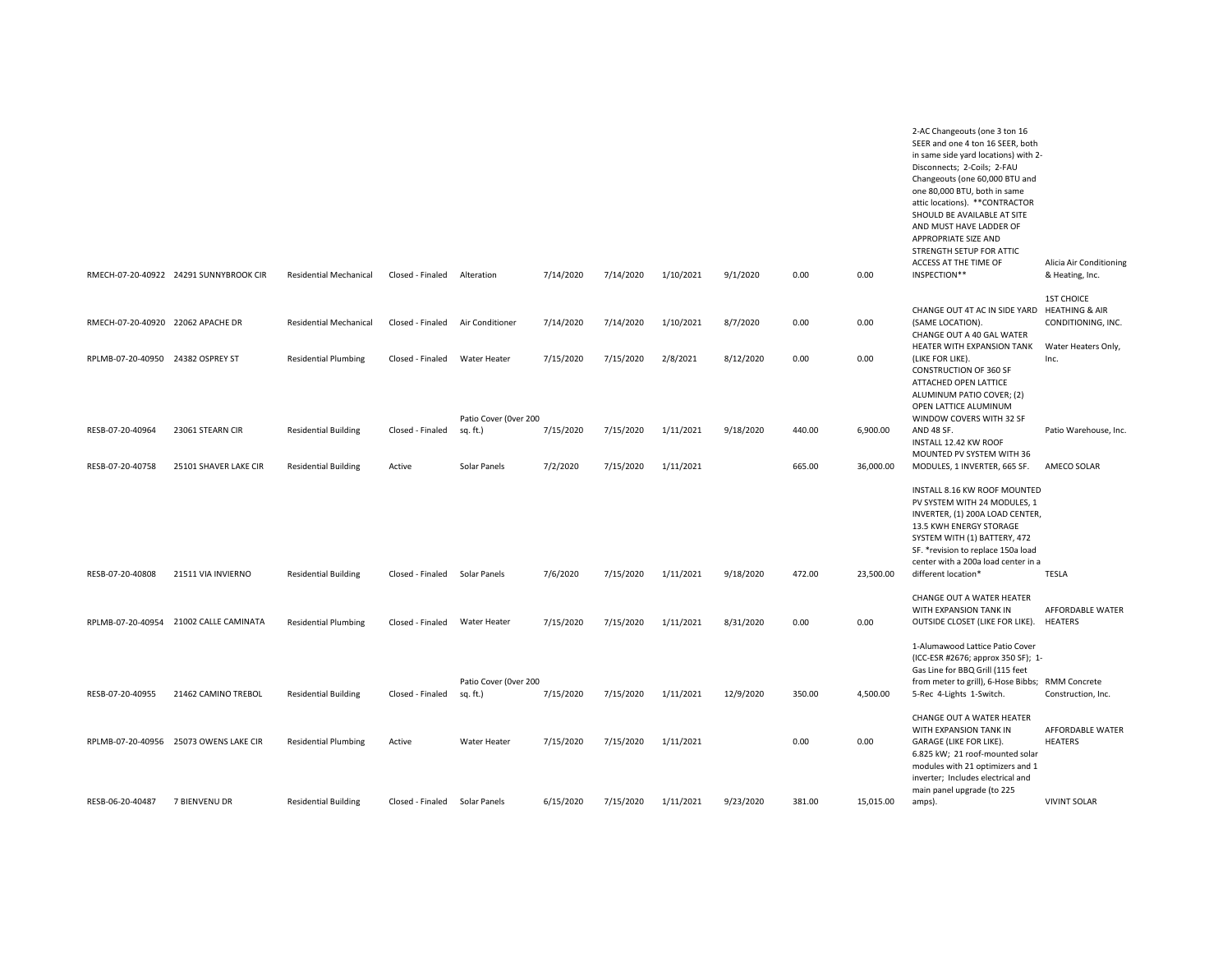| RPLMB-07-20-40949 25324 VIA VIEJO |                                    | <b>Residential Plumbing</b>   | Active           | Water Heater | 7/15/2020 | 7/15/2020 | 1/11/2021 |            | 0.00     | 0.00      | CHANGE OUT A 50 GAL WATER<br>HEATER WITH EXPANSION TANK<br>(LIKE FOR LIKE).                                                                                                                                                                                                                | Water Heaters Only,<br>Inc.                  |
|-----------------------------------|------------------------------------|-------------------------------|------------------|--------------|-----------|-----------|-----------|------------|----------|-----------|--------------------------------------------------------------------------------------------------------------------------------------------------------------------------------------------------------------------------------------------------------------------------------------------|----------------------------------------------|
| RESB-07-20-40953                  | 22734 BAYSHORE LN                  | <b>Residential Building</b>   | Active           | Reroof       | 7/15/2020 | 7/15/2020 | 1/11/2021 |            | 350.00   | 6,000.00  | T/O EXISTING 350 SF FLAT ROOF<br>(GARAGE ONLY); INSTALL 2<br>LAYERS OF UNDERLAYMENT;<br>TORCH DOWN RE-ROOF.                                                                                                                                                                                | OWNER-BUILDER                                |
| POOL-07-20-40958                  | 1161 SUMMIT OAK DRIVE              | Combination Pool/Spa          | Active           | Residential  | 7/15/2020 | 7/15/2020 | 2/7/2021  |            | 585.00   | 30,000.00 | 1-New Swimming Pool (504 SF)<br>and New Spa (81 SF) with related<br>equipment and water feature (30"<br>high into spa); Includes 1-Gas Line<br>to Fire Bowl.                                                                                                                               | California Pools                             |
| RESB-07-20-40957                  | 1702 SUNSET VIEW DRIVE             | <b>Residential Building</b>   | Closed - Finaled | Repair       | 7/15/2020 | 7/15/2020 | 1/11/2021 | 8/25/2020  | 0.00     | 10,000.00 | APPROX. 16' L WATER DRYWALLS<br>REPAIR IN THE KITCHEN; APPROX.<br>65 SF EXTERIOR WALLS REPAIR TO<br>REPLACE / REPAIR EXT. LATH,<br>STUCCO, VENNER STONE; RE-<br>INSTALL (1) SINK AND (1) DISH.W;<br>PLUMBING REPAIR ON A PEX LINE G & D RESTORATION<br>APPROX 10"; ELECT: 6 REC, 6 SW. INC |                                              |
|                                   |                                    |                               |                  |              |           |           |           |            |          |           | INSTALL 4.08 KW ROOF MOUNTED                                                                                                                                                                                                                                                               |                                              |
| RESB-07-20-40807                  | 22875 GRETTA ST                    | <b>Residential Building</b>   | Closed - Finaled | Solar Panels | 7/6/2020  | 7/15/2020 | 1/11/2021 | 10/21/2020 | 236.00   | 8,000.00  | PV SYSTEM WITH 12 MODULES, 1<br>INVERTER, 236.06 SF.<br>CHANGE OUT A 50 GAL WATER                                                                                                                                                                                                          | <b>TESLA</b>                                 |
|                                   | RPLMB-07-20-40951 24232 SPARROW ST | <b>Residential Plumbing</b>   | Closed - Finaled | Water Heater | 7/15/2020 | 7/15/2020 | 1/11/2021 | 7/29/2020  | 0.00     | 0.00      | HEATER WITH EXPANSION TANK<br>(LIKE FOR LIKE).                                                                                                                                                                                                                                             | Water Heaters Only,<br>Inc.                  |
|                                   |                                    |                               |                  |              |           |           |           |            |          |           | Tear-off and dispose of approx.<br>1,300 SF of flat roof only, built-up<br>roof; Replace sheathing, as<br>necessary; Install new GAF built-                                                                                                                                                |                                              |
| RESB-07-20-40982                  | 25235 MILES AV                     | <b>Residential Building</b>   | Active           | Reroof       | 7/16/2020 | 7/16/2020 | 1/12/2021 |            | 1,300.00 | 5,500.00  | up system.                                                                                                                                                                                                                                                                                 | Lion Roofing, Inc.                           |
| RELEC-07-20-40966                 | 22585 CLAUDE CIR                   | <b>Residential Electrical</b> | Closed - Finaled | Alteration   | 7/16/2020 | 7/16/2020 | 1/12/2021 | 7/23/2020  | 0.00     | 0.00      | 1-Panel Upgrade to 200 amps<br>CHANGE OUT 50 GAL WATER<br>HEATER IN GARAGE WITH<br><b>EXPANSION TANK (SAME</b>                                                                                                                                                                             | <b>ECO-TECH ELECTRICAL</b><br>SERVICES, INC. |
| RPLMB-07-20-40968                 | 23622 DUNE MEAR RD                 | <b>Residential Plumbing</b>   | Closed - Finaled | Water Heater | 7/16/2020 | 7/16/2020 | 1/12/2021 | 7/30/2020  | 0.00     | 0.00      | LOCATION).<br>INSTALL 4.14 KW ROOF MOUNTED<br>PV SYSTEMWITH 12 MODULES,                                                                                                                                                                                                                    | <b>Rescue Rooter</b>                         |
| RESB-07-20-40812                  | 2015 ALISO CANYON                  | <b>Residential Building</b>   | Closed - Finaled | Solar Panels | 7/7/2020  | 7/16/2020 | 1/12/2021 | 8/20/2020  | 221.00   | 17,000.00 | MICROINVERTERS, (1) COMBINER<br>BOX, 221 SF.<br>PEX Repipe (12 fixtures), plus                                                                                                                                                                                                             | SOLARMAX                                     |
| RPLMB-07-20-40974                 | 25092 VIA DEL RIO                  | <b>Residential Plumbing</b>   | Active           | Alteration   | 7/16/2020 | 7/16/2020 | 1/12/2021 |            | 0.00     | 0.00      | Water Heater Changeout (in same<br>garage location).                                                                                                                                                                                                                                       | Pacific Coast Copper<br>Repipe, Inc.         |
|                                   |                                    |                               |                  |              |           |           |           |            |          |           | INSTALL A NEW 3T AC UNIT IN THE<br>SIDE YARD, CHANGE OUT 40K BTU<br>FURNACE IN INTERIOR CLOSET<br>(SAME LOCATION) WITH COIL AND All Star Service                                                                                                                                           |                                              |
| RESB-07-20-40983                  | 23332 CAVANAUGH RD                 | <b>Residential Building</b>   | Closed - Finaled | Remodel      | 7/16/2020 | 7/16/2020 | 1/12/2021 | 11/5/2020  | 0.00     | 0.00      | NEW ELECT. DISCONENCT.<br>INSTALL 5.85 KW ROOF MOUNTED                                                                                                                                                                                                                                     | Company                                      |
| RESB-06-20-40705                  | 23952 SWAN DR                      | <b>Residential Building</b>   | Closed - Finaled | Solar Panels | 6/29/2020 | 7/16/2020 | 1/12/2021 | 7/22/2020  | 327.00   | 12.870.00 | PV SYSTEM WITH 18 MODULES, 1<br>INVERTE, 327 SF.                                                                                                                                                                                                                                           | <b>VIVINT SOLAR</b>                          |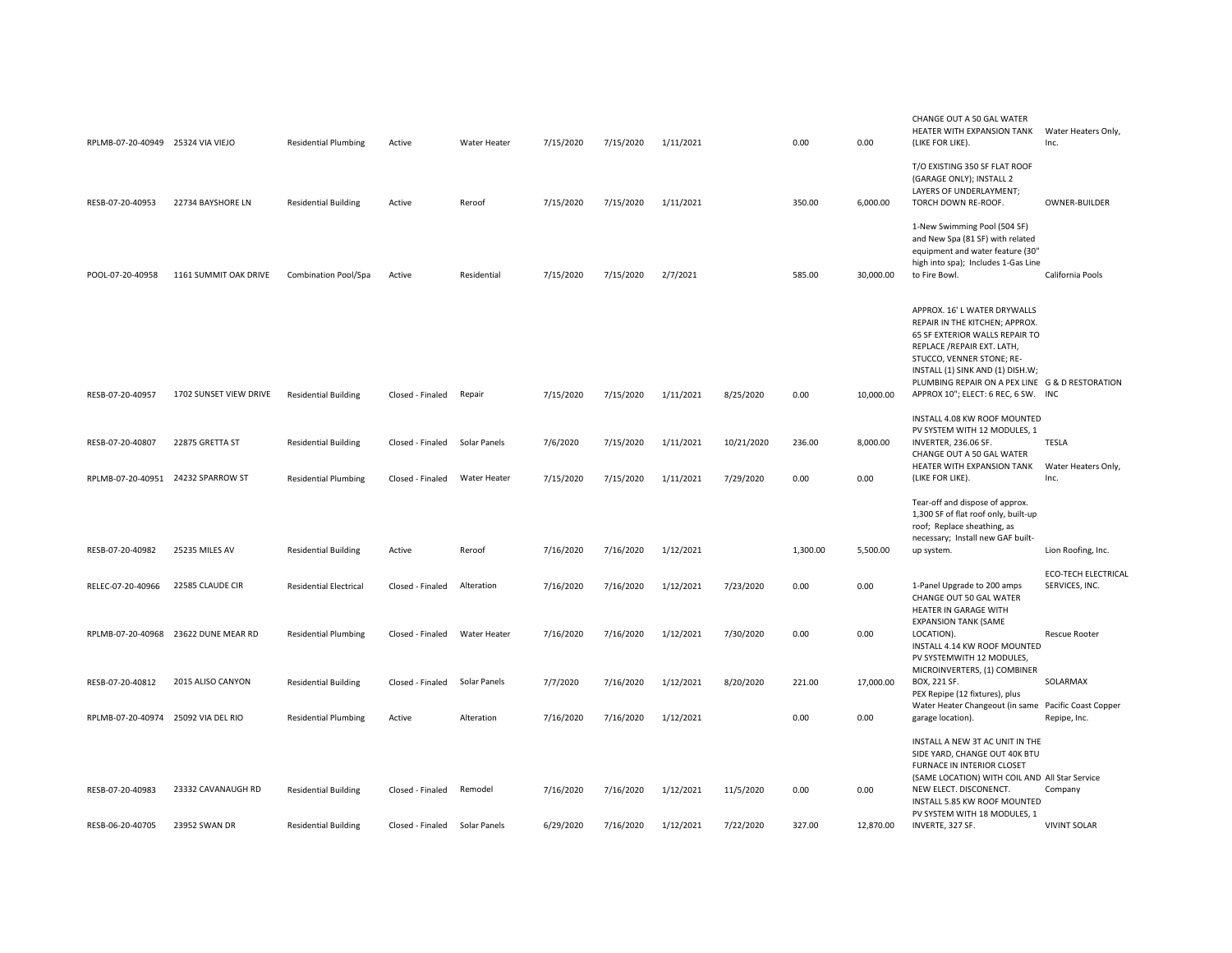| RESB-07-20-40908                      | 24752 SCOTT LN                                            | <b>Residential Building</b>                                  | Closed - Finaled                     | Solar Panels             | 7/13/2020              | 7/16/2020              | 1/12/2021              | 8/5/2020               | 395.00       | 15,730.00    | INSTALL 7.15 KW ROOF MOUNTED<br>PV SYSTEM WITH 22 MODULES, 1<br>INVERTER, 395 SF.<br>INSTALL 3.63 KW ROOF MOUNTED<br>PV SYSTEM WITH 11 MODULES, 1<br>INVERTER, 202 SF.*PERMIT                                                              | VIVINT SOLAR INC          |
|---------------------------------------|-----------------------------------------------------------|--------------------------------------------------------------|--------------------------------------|--------------------------|------------------------|------------------------|------------------------|------------------------|--------------|--------------|--------------------------------------------------------------------------------------------------------------------------------------------------------------------------------------------------------------------------------------------|---------------------------|
| RESB-07-20-40910                      | 24416 PEACOCK ST                                          | <b>Residential Building</b>                                  | Closed - Finaled                     | Solar Panels             | 7/13/2020              | 7/16/2020              | 1/12/2021              | 9/14/2020              | 202.00       | 15,000.00    | REVISED TO INCLUDE NEW SUB<br>PANEL.*<br>INSTALL 4.14 KW ROOF MOUNTED<br>PV SYSTEM WITH 12 MODULES,<br>MICRO INVERTERS, (1) COMBINER                                                                                                       | <b>BARNES SOLAR INC</b>   |
| RESB-07-20-40809                      | 19702 DORADO DR                                           | <b>Residential Building</b>                                  | Closed - Finaled                     | Solar Panels             | 7/6/2020               | 7/16/2020              | 1/12/2021              | 7/31/2020              | 221.00       | 15,000.00    | BOX, 221 SF.                                                                                                                                                                                                                               | SOLARMAX                  |
| RMECH-07-20-40971 25121 PASEO CIPRES  |                                                           | <b>Residential Mechanical</b>                                | Closed - Finaled                     | Alteration               | 7/16/2020              | 7/16/2020              | 1/12/2021              | 10/13/2020             | 0.00         | 0.00         | 1-Heat Pump Changeout (5 ton, in<br>same backyard location); 1-Coil; 1-<br>Air Handling Unit Changeout (in<br>same interior closet location) with<br>Ductwork (7 Ducts).                                                                   | Tactical Air, Inc.        |
|                                       |                                                           |                                                              |                                      |                          |                        |                        |                        |                        |              |              | PEX Repipe (12 fixtures), plus                                                                                                                                                                                                             |                           |
| RPLMB-07-20-40973 25432 SHAWNEE DR    |                                                           | <b>Residential Plumbing</b>                                  | Active                               | Alteration               | 7/16/2020              | 7/16/2020              | 1/12/2021              |                        | 0.00         | 0.00         | Water Heater Changeout (in same Pacific Coast Copper<br>garage location).                                                                                                                                                                  | Repipe, Inc.              |
|                                       |                                                           |                                                              |                                      |                          |                        |                        |                        |                        |              |              | 2'D FLOOR DECH REPAIR TO<br>REMOVE/REPLACE THE COATING<br>(SEALER) AND REMOVE/INSTALL<br>(1) SLIDING DOOR AND (1) SIDE<br>DOOR WITH A DOOR PAN;<br>KITCHEN REMODEL TO REPLACE<br>(1) SINK, (1) DISHWASHER, UP TO                           |                           |
| RESB-07-20-40984<br>RPLMB-07-20-41004 | 22765 BAYFRONT LN<br>25876 GREENHILL                      | <b>Residential Building</b><br><b>Residential Plumbing</b>   | Closed - Finaled<br>Closed - Finaled | Remodel<br>Alteration    | 7/16/2020<br>7/17/2020 | 7/16/2020<br>7/17/2020 | 1/12/2021<br>1/13/2021 | 12/29/2020<br>8/5/2020 | 0.00<br>0.00 | 0.00<br>0.00 | 4 REC, 8 LIGHTS, 2 SW.<br>PEX Repipe (16 fixtures)                                                                                                                                                                                         | OWNER-BUILDER<br>Repipe 1 |
| RPLMB-07-20-41003                     | 22321 PARKWOOD ST                                         | <b>Residential Plumbing</b>                                  | Closed - Finaled                     | Alteration               | 7/17/2020              | 7/17/2020              | 1/13/2021              | 7/29/2020              | 0.00         | 0.00         | PEX Repipe (15 fixtures)                                                                                                                                                                                                                   | Repipe 1                  |
|                                       | RMECH-07-20-41007 26411 CHARFORD WAY                      | <b>Residential Mechanical</b>                                | Closed - Finaled                     | Alteration               | 7/17/2020              | 7/17/2020              | 1/13/2021              | 7/23/2020              | 0.00         | 0.00         | 1-AC Changeout (4 ton, in same<br>right side yard location); 1-Coil; 1-<br>FAU Changeout (75,000 BTU, in<br>same interior closet location) with Baker Electric Home<br>Ductwork (5 Ducts).                                                 | Energy                    |
| RMECH-07-20-41000 25642 WESTOVER CIR  |                                                           | <b>Residential Mechanical</b>                                | Active                               | Alteration               | 7/17/2020              | 7/17/2020              | 1/13/2021              |                        | 0.00         | 0.00         | 1-Mech. Alt. - DUCTWORK ONLY (6 Service Champions,<br>Ducts).                                                                                                                                                                              | Inc.                      |
|                                       |                                                           |                                                              |                                      |                          |                        |                        |                        |                        |              |              | Street work and traffic control<br>associated with the approved<br>Neighborhood Park Renovations - Lehman Construction,                                                                                                                    |                           |
| ENCRH-07-20-40996                     |                                                           | Encroachment                                                 | Closed - Finaled                     | Construction             | 7/17/2020              | 7/17/2020              | 10/15/2020             | 12/30/2020             | 0.00         | 0.00         | Cherry Park (PW 2017-17C)<br>1-Gas Line for BBQ and Firepit; 1- Land Reform                                                                                                                                                                | Inc.                      |
| RESB-07-20-40930                      | 5582 HERITAGE OAK DR                                      | <b>Residential Building</b>                                  | Active                               | Remodel                  | 7/14/2020              | 7/17/2020              | 1/13/2021              |                        | 0.00         | 0.00         | Rec for BBQ                                                                                                                                                                                                                                | Construction, Inc.        |
| RMECH-07-20-40999                     | 355 CHAUMONT CIR<br>RPLMB-07-20-41005 19262 SHADOW OAK DR | <b>Residential Mechanical</b><br><b>Residential Plumbing</b> | Active<br>Closed - Finaled           | Alteration<br>Alteration | 7/17/2020<br>7/17/2020 | 7/17/2020<br>7/17/2020 | 1/13/2021<br>1/13/2021 | 8/11/2020              | 0.00<br>0.00 | 0.00<br>0.00 | 1-Heat Pump Changeout (2 ton /<br>15 SEER / 24,000 BTUs; like-for-<br>like, in same existing location) and<br>1-Air Handler Unit Changeout (like-<br>for-like, in same existing location). JUST RIGHT SERVICES<br>PEX Repipe (18 fixtures) | Repipe 1                  |
|                                       | RMECH-07-20-41002 22582 DUNKENFIELD CIR                   | <b>Residential Mechanical</b>                                | Closed - Finaled                     | Alteration               | 7/17/2020              | 7/17/2020              | 1/13/2021              | 8/27/2020              | 0.00         | 0.00         | 1-AC Changeout (3 ton, 16 SEER,<br>in same backyard location); 1-Coil; Nexgen Air<br>1-FAU Changeout (80,000 BTU, in Conditioning &<br>same garage location).                                                                              | Heating, Inc.             |
|                                       |                                                           |                                                              |                                      |                          |                        |                        |                        |                        |              |              |                                                                                                                                                                                                                                            |                           |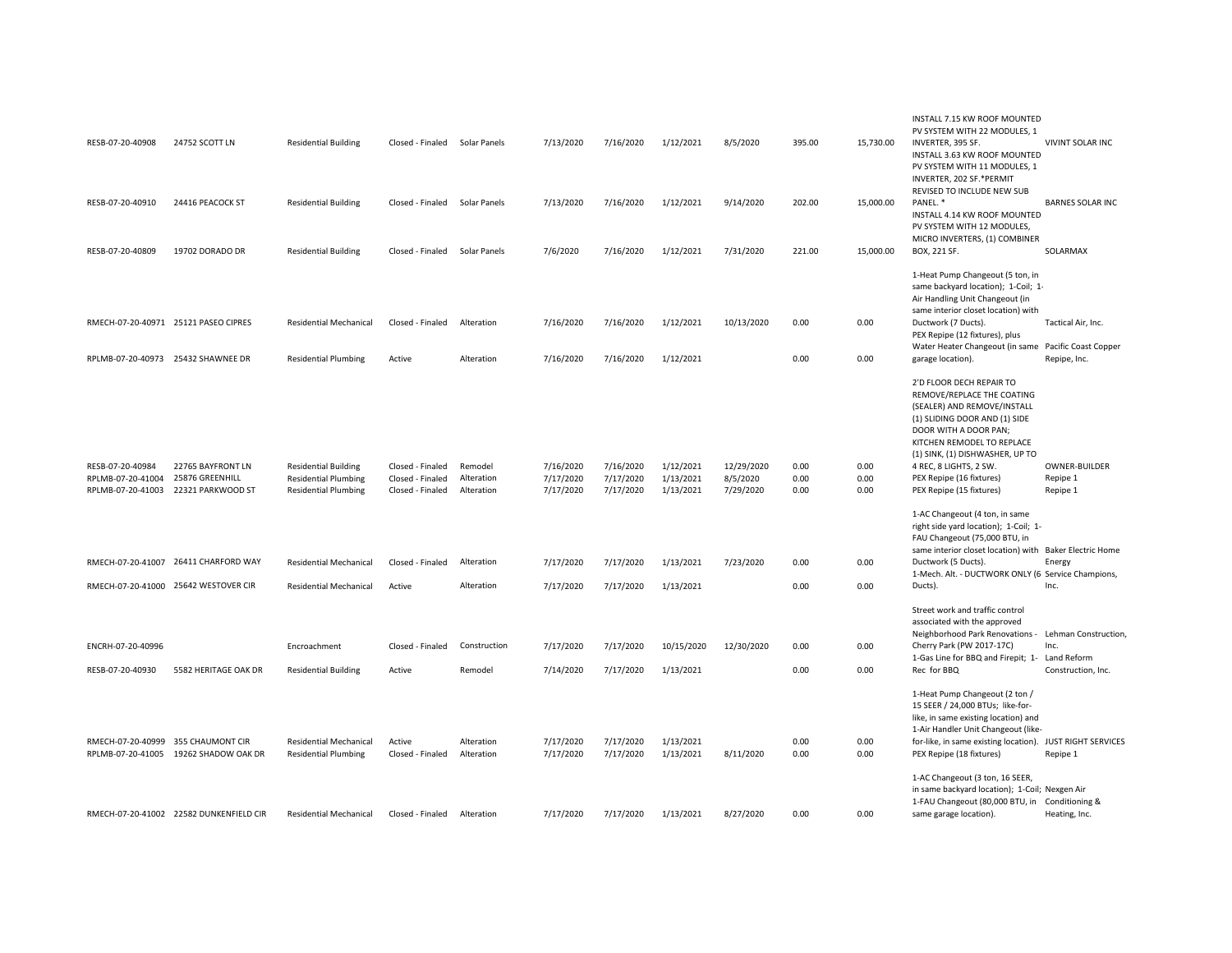| RPLMB-07-20-41076 11 PASTORA          |                                          | <b>Residential Plumbing</b>                                  | Closed - Finaled                     | Water Heater            | 7/20/2020              | 7/20/2020              | 1/16/2021              | 8/10/2020              | 0.00             | 0.00              | 1-Water Heater Changeout (in<br>same garage location).                                                                                                                                                                               | <b>Competent Plumbing</b><br>Inc.<br><b>GREAT PARK</b>    |
|---------------------------------------|------------------------------------------|--------------------------------------------------------------|--------------------------------------|-------------------------|------------------------|------------------------|------------------------|------------------------|------------------|-------------------|--------------------------------------------------------------------------------------------------------------------------------------------------------------------------------------------------------------------------------------|-----------------------------------------------------------|
|                                       | RPLMB-07-20-41061 26442 MARSHFIELD LN    | <b>Residential Plumbing</b>                                  | Active                               | Alteration              | 7/20/2020              | 7/20/2020              | 1/20/2021              |                        | 0.00             | 0.00              | PEX Repipe (13 fixtures)                                                                                                                                                                                                             | PLUMBING                                                  |
| RESB-07-20-41071<br>RPLMB-07-20-41062 | 21371 FALKIRK LN<br>22146 SUMMIT HILL DR | <b>Residential Building</b><br><b>Residential Plumbing</b>   | Closed - Finaled<br>Closed - Finaled | Reroof<br>Alteration    | 7/20/2020<br>7/20/2020 | 7/20/2020<br>7/20/2020 | 1/16/2021<br>1/16/2021 | 7/28/2020<br>9/29/2020 | 2,400.00<br>0.00 | 15,000.00<br>0.00 | Tear-off existing roof shingles;<br>Install new synthetic<br>underlayment; Install new Owens CERTIFIED ROOFING<br>Corning comp. shingles.<br>PEX Repipe (13 fixtures)                                                                | <b>SPECIALISTS</b><br><b>GREAT PARK</b><br>PLUMBING       |
|                                       |                                          |                                                              |                                      |                         |                        |                        |                        |                        |                  |                   |                                                                                                                                                                                                                                      | AAA PACIFIC ELECTRIC                                      |
| RELEC-07-20-41064<br>RESB-07-20-41065 | 23871 CANDOR LN<br>22802 AVALON ST       | <b>Residential Electrical</b><br><b>Residential Building</b> | Closed - Finaled<br>Closed - Finaled | Meter<br>Reroof         | 7/20/2020<br>7/20/2020 | 7/20/2020<br>7/20/2020 | 1/16/2021<br>1/16/2021 | 7/29/2020<br>7/27/2020 | 0.00<br>1,400.00 | 0.00<br>5,700.00  | MAIN PANEL UPGRADE TO 200A.<br>Tear-off and remove existing<br>asphalt shingles; Install new<br>synthetic underlayment; Install<br>new Owens Corning Title 24 Cool<br>Roof asphalt shingles.                                         | <b>INC</b><br>Marco Antonio Juarez-<br>Ortiz              |
| RPLMB-07-20-41063                     | 26398 WATERFORD CIR                      | <b>Residential Plumbing</b>                                  | Closed - Finaled                     | Alteration              | 7/20/2020              | 7/20/2020              | 1/16/2021              | 10/5/2020              | 0.00             | 0.00              | PEX Repipe (13 fixtures)                                                                                                                                                                                                             | <b>GREAT PARK</b><br>PLUMBING                             |
| RMECH-07-20-41069 24503 JERONIMO LN   |                                          | <b>Residential Mechanical</b>                                | Active                               | Air Conditioner         | 7/20/2020              | 7/20/2020              | 1/16/2021              |                        | 0.00             | 0.00              | CHANGE OUT 5T AC IN BACK YARD<br>AND 80K BTU FURNACE IN CLOSET<br>(BOTH IN SAME LOCATION) WITH WHITE MECHANICAL,<br>COIL AND DISCONNECT.<br>Add 93 SF (loft addition) to                                                             | INC.                                                      |
| RESB-07-20-41066                      | 15 CORONADO                              | <b>Residential Building</b>                                  | Closed - Finaled                     | Addition                | 7/20/2020              | 7/20/2020              | 1/16/2021              | 8/31/2020              | 93.00            | 11,300.00         | enlarge an existing bonus room; 2-<br>Rec 4-Lights 2-Switches                                                                                                                                                                        | The Loftcrafters, Inc.                                    |
| RESB-07-20-40858                      | <b>66 TOULON AV</b>                      | <b>Residential Building</b>                                  | Closed - Finaled                     | Loft                    | 7/10/2020              | 7/20/2020              | 1/16/2021              | 9/24/2020              | 335.00           | 23,000.00         | CONSTRUCTION OF 355 SF 2'D<br>FLOOR LOFT WITH ADDING NEW<br>FLOOR TO BE USED AS A BONUS<br>ROOM, REPLACE (3) WINDOWS<br>(NEW SIZE), DUCTWORK, 10 REC,<br>15 LIGHTS, 4 SW.<br>CHANGE OUT 4T AC IN BACK YARD<br>AND 80K BTU FURNACE IN | <b>BND2 Construction</b>                                  |
|                                       | RMECH-07-20-41068 26472 ELMCREST WAY     | <b>Residential Mechanical</b>                                | Active                               | Air Conditioner         | 7/20/2020              | 7/20/2020              | 1/16/2021              |                        | 0.00             | 0.00              | <b>GARAGE (BOTH IN SAME</b><br>LOCATION) WITH COIL AND<br>DISCONNECT.<br>PARTIAL RE-ROOF ON THE SOLAR<br>ARRAY AREA: T/O EXISTING 1100<br>SF SHINGLE ROOF, INSTALL 2<br>LAYER OS UNDERLAYMENT,<br>INSTALL OWENS CORNING              | WHITE MECHANICAL.<br>INC.                                 |
| RESB-07-20-41060                      | 23896 GATES ST                           | <b>Residential Building</b>                                  | Active                               | Reroof                  | 7/20/2020              | 7/20/2020              | 1/16/2021              |                        | 1,100.00         | 4,815.00          | SHINGLES.                                                                                                                                                                                                                            | <b>VIVINT SOLAR</b>                                       |
| RPLMB-07-20-41089<br>RESB-07-20-41087 | 26072 DUNDEE DR<br>20901 CALLE CELESTE   | <b>Residential Plumbing</b><br><b>Residential Building</b>   | Closed - Finaled<br>Closed - Finaled | Water Heater<br>Remodel | 7/21/2020<br>7/21/2020 | 7/21/2020<br>7/21/2020 | 1/17/2021<br>1/17/2021 | 9/24/2020<br>9/2/2020  | 0.00<br>1,000.00 | 0.00<br>2,000.00  | CHANGE OUT 50 GAL WATER<br>HEATER WITH EXPANSION TANK<br>IN GARAGE (SAME LOCATION).<br>1000 SF OF R-19 INSULATION IN<br>ATTIC.                                                                                                       | Fast Water Heater<br>Company<br>SERVICE CHAMPIONS,<br>LLC |
| RMECH-07-20-41086 19621 TORRES WAY    |                                          | <b>Residential Mechanical</b>                                | Closed - Finaled                     | Air Conditioner         | 7/21/2020              | 7/21/2020              | 1/17/2021              | 10/13/2020             | 0.00             | 0.00              | CHANGE OUT (2) 4T AC UNITS IN<br>SIDE YARD AND (1) 48K BTU<br>FURNACE IN ATTIC (ALL IN SAME<br>LOCATION) WITH (2) COILS.                                                                                                             | SERVICE CHAMPIONS,<br><b>LLC</b>                          |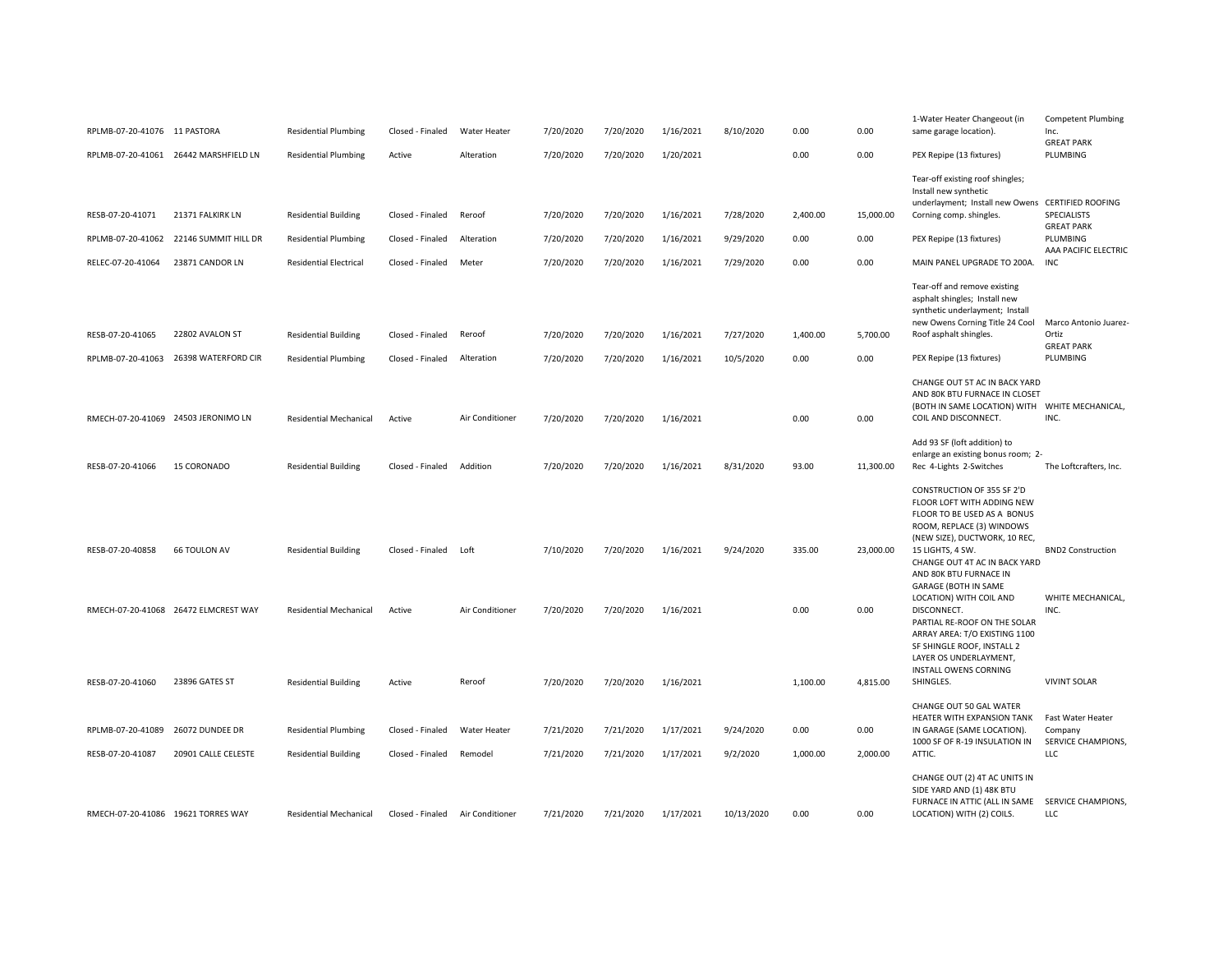|                                       |                                                                                                                                                                                            |                                              |                      |                        |                               |                        |                        |                  |                  |                                                                                                                                                                                                                                                                                                                                                                                                                                                                                    | INTEGRITY REPIPE,                                                                                                                                                                       |
|---------------------------------------|--------------------------------------------------------------------------------------------------------------------------------------------------------------------------------------------|----------------------------------------------|----------------------|------------------------|-------------------------------|------------------------|------------------------|------------------|------------------|------------------------------------------------------------------------------------------------------------------------------------------------------------------------------------------------------------------------------------------------------------------------------------------------------------------------------------------------------------------------------------------------------------------------------------------------------------------------------------|-----------------------------------------------------------------------------------------------------------------------------------------------------------------------------------------|
|                                       | <b>Residential Plumbing</b>                                                                                                                                                                | Active                                       | Alteration           | 7/21/2020              | 7/21/2020                     | 1/17/2021              |                        | 0.00             | 0.00             | PEX Repipe (12 fixtures)<br>(ROLL PLANS) 900 SF INTERIOR TI<br>FOR "APPLIED MEDICAL" @ L201<br>BUILDING. INSTALLATION OF<br>EQUIPMENT (max height 6') FOR<br>DEBINDING OVEN WITH<br>ASSOCIATED ELECTRICAL, GAS,<br>AND MECHANICAL; ELECTRICAL:<br>(2) POWER APP UP TO 1 HP, (2)<br>POWER APP UP TO 10 HP, (1)<br>POWER APP UP TO 50 HP, (1)<br>POWER APP OVER 100 HP;<br>MECHANICAL: (1)<br>COOLING/REHEATING COIL, (2)<br>FURNACE WITH DUCT/VENT UP<br>TO 100K BTU, (2) HOOD WITH | INC.                                                                                                                                                                                    |
|                                       | <b>Commercial Building</b>                                                                                                                                                                 | Closed - Finaled                             |                      |                        | 7/21/2020                     | 1/17/2021              | 11/10/2020             | 900.00           | 30,000.00        | REG, (1) GAS SYSTEM.                                                                                                                                                                                                                                                                                                                                                                                                                                                               | <b>DBAC INC</b>                                                                                                                                                                         |
| 23802 BARRETT DR                      | <b>Residential Building</b>                                                                                                                                                                | Closed - Finaled                             | Solar Panels         | 7/16/2020              | 7/21/2020                     | 1/17/2021              | 7/31/2020              | 254.00           | 10,010.00        | 4.55 kW; 14 roof-mounted solar<br>modules with 14 optimizers and 1<br>inverter; Includes electrical.                                                                                                                                                                                                                                                                                                                                                                               | <b>VIVINT SOLAR</b>                                                                                                                                                                     |
| 22025 TANBARK LN                      | <b>Residential Electrical</b>                                                                                                                                                              | Active                                       | Alteration           | 7/20/2020              | 7/21/2020                     | 1/17/2021              |                        | 0.00             | 0.00             | amps                                                                                                                                                                                                                                                                                                                                                                                                                                                                               | <b>Steve Cavenee Electric</b>                                                                                                                                                           |
|                                       | <b>Residential Plumbing</b>                                                                                                                                                                | Active                                       | Water Heater         | 7/21/2020              | 7/21/2020                     | 1/17/2021              |                        | 0.00             | 0.00             | CHANGE OUT 40 GAL WATER<br>HEATER WITH EXPANSION TANK<br>IN GARAGE (SAME LOCATION).                                                                                                                                                                                                                                                                                                                                                                                                | PRISTINE PLUMBING<br>INC                                                                                                                                                                |
|                                       |                                                                                                                                                                                            | Active                                       | Alteration           | 7/9/2020               | 7/22/2020                     | 1/18/2021              |                        | 0.00             | 0.00             | Add 12 new branch circuits to an<br>existing panel board in MO-1<br>at "Saddleback Church".                                                                                                                                                                                                                                                                                                                                                                                        | Construction, Inc.                                                                                                                                                                      |
|                                       | <b>Residential Mechanical</b>                                                                                                                                                              | Active                                       | Alteration           | 7/16/2020              | 7/22/2020                     | 1/18/2021              |                        | 0.00             | 0.00             | 1-AC Changeout (4 ton, 16 SEER,<br>1-FAU Changeout (60,000 BTU, in<br>same indoor closet location).                                                                                                                                                                                                                                                                                                                                                                                | Temp Air System, Inc.                                                                                                                                                                   |
| 24276 LARKWOOD LN<br>24276 SPARROW ST | <b>Residential Building</b><br><b>Residential Electrical</b>                                                                                                                               | Closed - Finaled<br>Closed - Finaled         | Reroof<br>Alteration | 7/22/2020<br>7/22/2020 | 7/22/2020<br>7/22/2020        | 1/18/2021<br>1/18/2021 | 8/4/2020<br>10/19/2020 | 1,900.00<br>0.00 | 9,000.00<br>0.00 | HOUSE/GARAGE; INSTALL 2<br>LAYERS OF #30 UNDERLAYMENT;<br>INSTALL OWENS CORNING 50 YR<br>SHINGLES.<br>1-Panel Upgrade to 200 amps                                                                                                                                                                                                                                                                                                                                                  | <b>GUARDIAN ROOFS</b><br><b>ENERGY SOLUTIONS</b><br><b>AC Electric</b>                                                                                                                  |
|                                       | Residential Mechanical                                                                                                                                                                     | Closed - Finaled                             | Alteration           | 7/22/2020              | 7/22/2020                     | 1/18/2021              | 8/25/2020              | 0.00             | 0.00             | 1-AC Changeout (4 tons, in same<br>backyard location); 1-Coil; 1-FAU<br>Changeout (80,000 BTU, in same<br>attic location). ** CONTRACTOR<br>SHOULD BE AVAILABLE AT SITE<br>AND MUST HAVE LADDER OF<br>APPROPRIATE SIZE AND<br>STRENGTH SETUP FOR ATTIC<br>ACCESS AT THE TIME OF<br>INSPECTION**                                                                                                                                                                                    | Lewis Air Services, Inc.                                                                                                                                                                |
|                                       | RPLMB-07-20-41082 21716 TWINFORD DR<br>COMB-12-19-37337 20161 WINDROW DR<br>RPLMB-07-20-41093 24231 ONTARIO LN<br>RMECH-07-20-40986 24032 EAGLEMONT AV<br>RMECH-07-20-41101 10 CARILLON PL | 1 SADDLEBACK CHURCH RD Commercial Electrical |                      |                        | Tenant Improvement 12/19/2019 |                        |                        |                  |                  |                                                                                                                                                                                                                                                                                                                                                                                                                                                                                    | FAN/DUCT; PLUMBING (1) GAS<br>1-Main Panel Upgrade to 200<br>Building (existing 2-story building) Sauers Lopez<br>in same backyard location); 1-Coil;<br>T/O EXISTING 1900 SF ROOF OVER |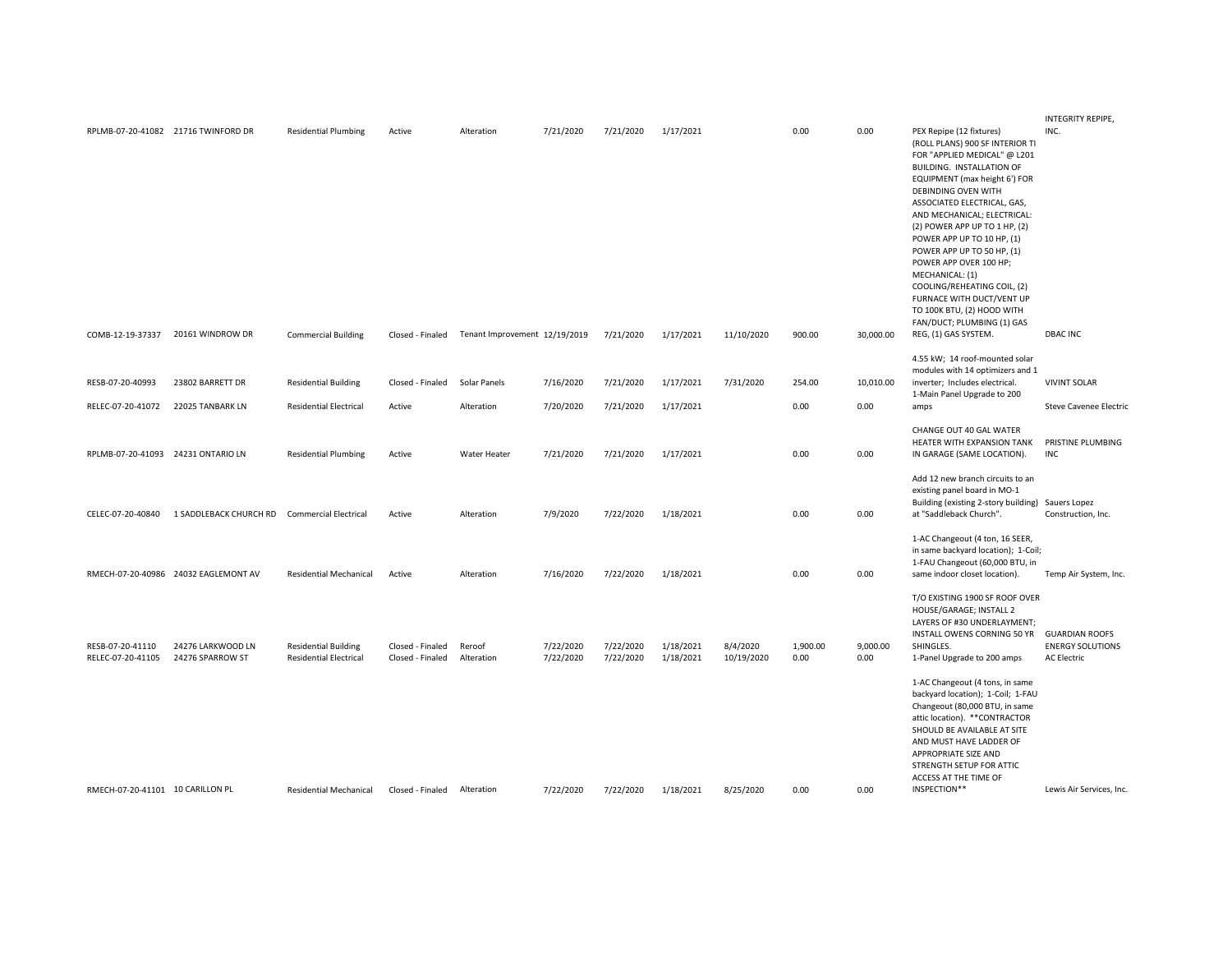|                  |                                       |                               |                  |                                   |           |           |           |            |          |           | REMOVE EXISTING CONCRETE<br>TILES; WOOD REPAIR AS NEEDED;<br><b>INSTALL 2 LAYERS OF #30</b><br>UNDERLAYMENT; RE-INSTALL THE                                                                                                                                                                                                                        |                                                       |
|------------------|---------------------------------------|-------------------------------|------------------|-----------------------------------|-----------|-----------|-----------|------------|----------|-----------|----------------------------------------------------------------------------------------------------------------------------------------------------------------------------------------------------------------------------------------------------------------------------------------------------------------------------------------------------|-------------------------------------------------------|
| RESB-07-20-41102 | 18930 CANYON HILL DR                  | <b>Residential Building</b>   | Active           | Reroof                            | 7/22/2020 | 7/22/2020 | 1/18/2021 |            | 7,000.00 | 27,000.00 | EXISTING TILES; 7000 SF.<br>PEX REPIPE: 10 FIXTURES AND 3                                                                                                                                                                                                                                                                                          | Luke Roofing, Inc.<br>California Repipe               |
|                  | RPLMB-07-20-41124 24832 BENT TREE LN  | <b>Residential Plumbing</b>   | Active           | Alteration                        | 7/23/2020 | 7/23/2020 | 1/19/2021 |            | 0.00     | 0.00      | HOSE BIBS.<br>INSTALL 4.83 KW ROOF MOUNTED<br>PV SYSTEM WITH 14 MODULES, 1                                                                                                                                                                                                                                                                         | Specialist                                            |
| RESB-07-20-40977 | 1842 SUNSET VIEW COURT                | <b>Residential Building</b>   | Closed - Finaled | Solar Panels                      | 7/16/2020 | 7/23/2020 | 1/19/2021 | 8/3/2020   | 252.00   | 14,000.00 | INVERTER, 252 SF.                                                                                                                                                                                                                                                                                                                                  | True Power Solar                                      |
|                  | RMECH-07-20-41118 25522 SAWMILL LN    | <b>Residential Mechanical</b> | Closed - Finaled | Air Conditioner                   | 7/23/2020 | 7/23/2020 | 1/19/2021 | 10/23/2020 | 0.00     | 0.00      | CHANGE OUT 5T AC IN BACK YARD GREENSTAR HOME<br>(SAME LOCATION) WITH COIL.                                                                                                                                                                                                                                                                         | <b>SERVICES</b>                                       |
|                  |                                       |                               |                  |                                   |           |           |           |            |          |           | 1-Heat Pump & Air Handler<br>Changeout (2 ton, 14 SEER; 24,000<br>BTU) like-for-like with heat pump<br>in same courtyard location (near<br>garage) and air handler in same<br>attic location. ** CONTRACTOR<br>SHOULD BE AVAILABLE AT SITE<br>AND MUST HAVE LADDER OF<br>APPROPRIATE SIZE AND<br>STRENGTH SETUP FOR ATTIC<br>ACCESS AT THE TIME OF |                                                       |
|                  | RMECH-07-20-41116 19 SANTA BARBARA CT | <b>Residential Mechanical</b> | Active           | Alteration                        | 7/23/2020 | 7/23/2020 | 1/19/2021 |            | 0.00     | 0.00      | INSPECTION**<br>CHANGE OUT 5T ROOF TOP AC                                                                                                                                                                                                                                                                                                          | <b>JUST RIGHT SERVICES</b>                            |
|                  | RMECH-07-20-41119 23862 BARRETT DR    | <b>Residential Mechanical</b> | Active           | Air Conditioner                   | 7/23/2020 | 7/23/2020 | 1/19/2021 |            | 0.00     | 0.00      | UNIT (SAME LOCATION) WITH<br>COIL.                                                                                                                                                                                                                                                                                                                 | <b>GREENSTAR HOME</b><br><b>SERVICES</b>              |
|                  | RPLMB-07-20-41125 22695 ISLAMARE LN   | <b>Residential Plumbing</b>   | Closed - Finaled | Alteration                        | 7/23/2020 | 7/23/2020 | 1/19/2021 | 9/9/2020   | 0.00     | 0.00      | PEX REPIPE: 8 FIXTURES AND 3<br>HOSE BIBS.                                                                                                                                                                                                                                                                                                         | California Repipe<br>Specialist<br>SERVICE CHAMPIONS, |
|                  | RMECH-07-20-41120 25906 GREENBANK     | <b>Residential Mechanical</b> | Closed - Finaled | Alteration                        | 7/23/2020 | 7/23/2020 | 1/19/2021 | 10/15/2020 | 0.00     | 0.00      | Ductwork only - 7 Ducts                                                                                                                                                                                                                                                                                                                            | LLC                                                   |
|                  |                                       |                               |                  |                                   |           |           |           |            |          |           | Tear-off existing comp. shingles;<br>Use existing sheathing; Install 30#<br>felt underlayment; Install<br>CertainTeed Presidential Solaris<br>comp. shingles (CRRC#0668-0132;<br>26 squares); Install new metals<br>and flashings; Install 6 low-profile                                                                                           |                                                       |
| RESB-07-20-41123 | 24201 GRAYSTON DR                     | <b>Residential Building</b>   | Closed - Finaled | Reroof                            | 7/23/2020 | 7/23/2020 | 1/19/2021 | 8/5/2020   | 2,600.00 | 10,500.00 | dormer vents.<br><b>CONSTRUCTION OF A 448 SF</b>                                                                                                                                                                                                                                                                                                   | OWNER/BUILDER                                         |
| RESB-07-20-41108 | 22021 BROKEN BOW DR                   | <b>Residential Building</b>   | Closed - Finaled | Patio Cover (Over 200<br>sq. ft.) | 7/22/2020 | 7/23/2020 | 1/19/2021 | 9/16/2020  | 448.00   | 4,500.00  | ATTACHED OPEN LATTICE<br>ALUMOWOOD PATIO COVER<br>T/O EXISTING2300 SF COMP.<br>ROOF; INSTALL 1 LAYER OF<br>SYNTHETIC UNDERLAYMENT;                                                                                                                                                                                                                 | PATIOS BY B AND B                                     |
| RESB-07-20-41126 | 25191 VISTA FUSCO                     | <b>Residential Building</b>   | Closed - Finaled | Reroof                            | 7/23/2020 | 7/23/2020 | 1/19/2021 | 8/12/2020  | 2,300.00 | 24,590.00 | <b>INSTALL OWENS CORNING</b><br>DURATION COMP.<br>CHANGE OUT 4T AC IN SIDE YARD<br>AND80K BTU FURNACE IN ATTIC                                                                                                                                                                                                                                     | Semper Solaris                                        |
|                  | RMECH-07-20-41128 24206 SPARROW ST    | <b>Residential Mechanical</b> | Closed - Finaled | Air Conditioner                   | 7/23/2020 | 7/23/2020 | 1/19/2021 | 1/4/2021   | 0.00     | 0.00      | (BOTH IN SAME LOCATION) WITH DYNAMIC AIR<br>DUCTWORK.<br>CHANGE OUT 3T AC IN BACK YARD<br>AND 80K BTU FURNACE IN CLOSET NEXGEN AIR                                                                                                                                                                                                                 | SERVICES, INC.                                        |
|                  | RMECH-07-20-41129 22826 CEDARSPRING   | <b>Residential Mechanical</b> | Active           | Air Conditioner                   | 7/23/2020 | 7/23/2020 | 1/19/2021 |            | 0.00     | 0.00      | (BOTH IN SAME LOCATION) WITH CONDITIONING AND<br>COIL.                                                                                                                                                                                                                                                                                             | <b>HEATING INC</b>                                    |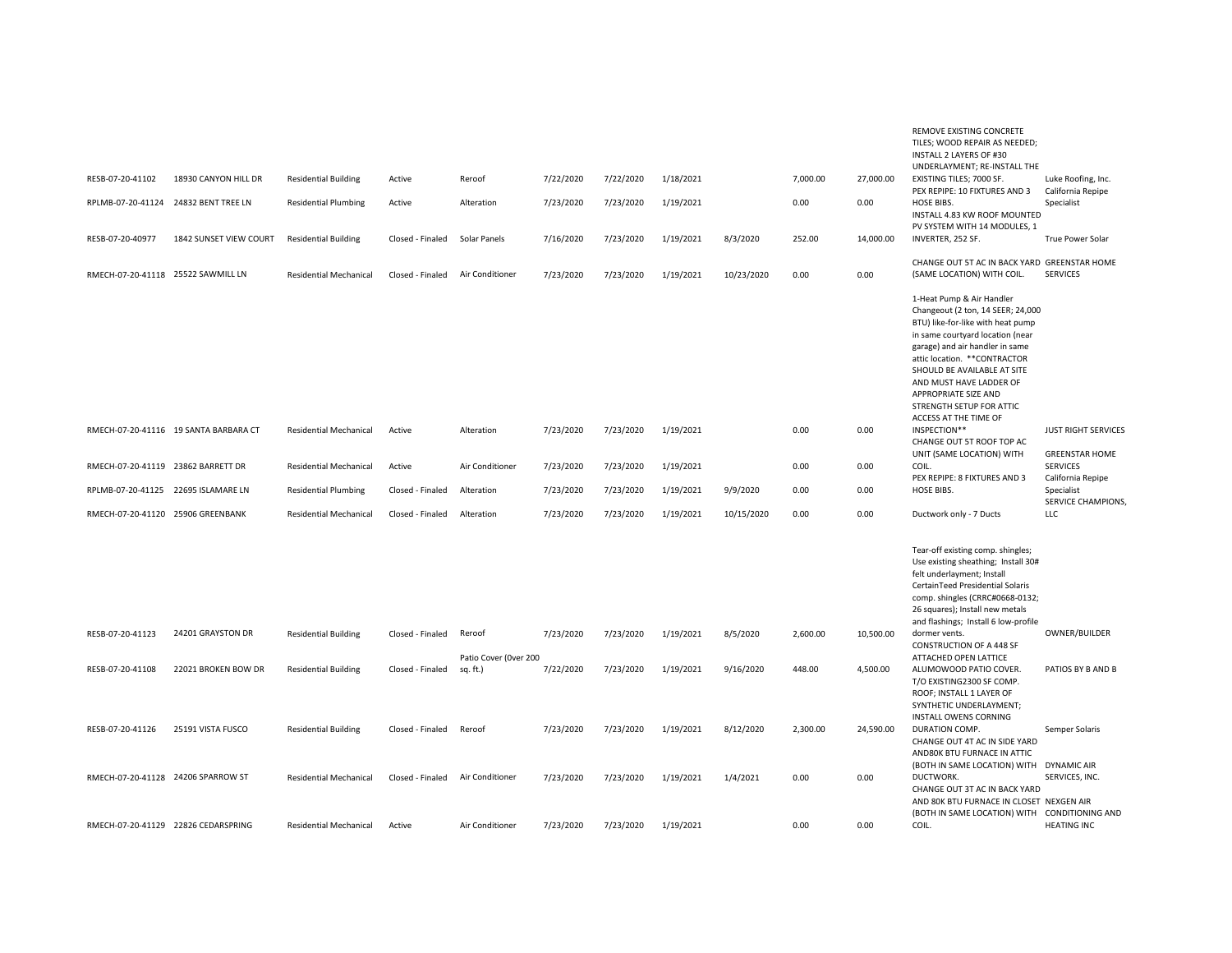|                                        |                                            |                                                             |                                      |                     |                        |                        |                        |                       |              |              | PEX REPIPE: 9 FIXTURES AND 2<br>HOSE BIBS: CHANGE OUT 50 GAL<br>WATER HEATER WITH EXPANSION<br>TANK IN GARAGE (SAME                                                 |                                              |
|----------------------------------------|--------------------------------------------|-------------------------------------------------------------|--------------------------------------|---------------------|------------------------|------------------------|------------------------|-----------------------|--------------|--------------|---------------------------------------------------------------------------------------------------------------------------------------------------------------------|----------------------------------------------|
| RPLMB-07-20-41117 22236 LANTERN LN     |                                            | <b>Residential Plumbing</b>                                 | Closed - Finaled                     | Alteration          | 7/23/2020              | 7/23/2020              | 1/19/2021              | 7/29/2020             | 0.00         | 0.00         | LOCATION).<br>INSTALL 10.23 KW ROOF<br>MOUNTED PV SYSTEM WITH 33<br>MODULES, 2 INVERTERS, 125A                                                                      | SIMPEX REPIPE                                |
| RESB-07-20-40871                       | 25661 ASHBY WAY                            | <b>Residential Building</b>                                 | Active                               | Solar Panels        | 7/10/2020              | 7/23/2020              | 1/19/2021              |                       | 580.00       | 38,000.00    | LOAD CENTER, 580 SF.                                                                                                                                                | Semper Solaris                               |
| RESB-07-20-41127                       | 23001 CAVANAUGH RD                         | <b>Residential Building</b>                                 | Closed - Finaled                     | Reroof              | 7/23/2020              | 7/23/2020              | 1/19/2021              | 7/31/2020             | 2,600.00     | 10,000.00    | T/O EXISTING 2600 ROOF (HOUSE<br>AND GARAGE); INSTALL 1 LAYER<br>OF #30UNDERLAYMENT; INSTALL<br><b>COLL ROOF SHINGLES.</b>                                          | <b>HUITRON INC</b>                           |
| RPLMB-07-20-41113                      | 43 CAMARIN ST                              |                                                             | Closed - Finaled                     | Alteration          | 7/22/2020              | 7/23/2020              | 1/19/2021              | 8/3/2020              | 0.00         | 0.00         | PEX REPIPE: 17 FIXTURES.                                                                                                                                            | Pipe It Right Plumbing,<br>Inc.              |
|                                        |                                            | <b>Residential Plumbing</b>                                 |                                      |                     |                        |                        |                        |                       |              |              | (1) 100A TEMP. POWER POLE FOR<br>A CONSTRUCTION SITE @                                                                                                              |                                              |
| CELEC-07-20-41139<br>RPLMB-07-20-41136 | 115.5 DENALI<br>24982 CRYSTAL CIR          | <b>Commercial Electrical</b><br><b>Residential Plumbing</b> | Closed - Finaled<br>Closed - Finaled | Meter<br>Alteration | 7/24/2020<br>7/24/2020 | 7/24/2020<br>7/24/2020 | 1/20/2021<br>1/20/2021 | 7/30/2020<br>8/6/2020 | 0.00<br>0.00 | 0.00<br>0.00 | <b>CASTELLON (LENNAR)</b><br>PEX REPIPE: 17 FIXTURES.                                                                                                               | Power Plus<br>REPIPE 1                       |
|                                        |                                            |                                                             |                                      |                     |                        |                        |                        |                       |              |              |                                                                                                                                                                     |                                              |
|                                        |                                            |                                                             |                                      |                     |                        |                        |                        |                       |              |              | INSTALL 10.24 KW ROOF<br>MOUNTED PV SYSTEM WITH 32                                                                                                                  |                                              |
| RESB-07-20-40990                       | 22386 SUNLIGHT CREEK                       | <b>Residential Building</b>                                 | Closed - Finaled                     | Solar Panels        | 7/16/2020              | 7/24/2020              | 1/20/2021              | 8/17/2020             | 580.00       | 20,480.00    | MODULES, 1 INVERTER, 580.5 SF.                                                                                                                                      | <b>Bright Planet Solar</b><br>MR ELECTRIC OF |
| RELEC-07-20-41141                      | 22617 LAKESIDE LN                          | <b>Residential Electrical</b>                               | Closed - Finaled                     | Meter               | 7/24/2020              | 7/24/2020              | 1/20/2021              | 8/7/2020              | 0.00         | 0.00         | MAIN PANEL UPGRADE TO 200A.                                                                                                                                         | ORANGE                                       |
| RPLMB-07-20-41135                      | 21511 CAMINO PAPAL                         | <b>Residential Plumbing</b>                                 | Closed - Finaled                     | Alteration          | 7/24/2020              | 7/24/2020              | 1/20/2021              | 8/12/2020             | 0.00         | 0.00         | PEX REPIPE: 14 FIXTURES.                                                                                                                                            | REPIPE 1<br><b>OAKBROOK</b>                  |
|                                        |                                            |                                                             |                                      |                     |                        |                        |                        |                       |              |              | NEW GAS LINE TO BBQ AND                                                                                                                                             | LANDSCAPE AND                                |
| RESB-07-20-41137                       | 1112 SUMMIT OAK DRIVE                      | <b>Residential Building</b>                                 | Active                               | Remodel             | 7/24/2020              | 7/24/2020              | 1/20/2021              |                       | 0.00         | 0.00         | FIREPIT, NEW ELECT LINE WITH 5<br>REC, 2 SW, 4 LIGHTS.                                                                                                              | POOL CONSTRUCTION<br>INC                     |
| RESB-07-20-41183                       | 22801 AVALON ST                            | <b>Residential Building</b>                                 | Closed - Finaled                     | Reroof              | 7/27/2020              | 7/27/2020              | 1/23/2021              | 8/10/2020             | 1,500.00     | 5,900.00     | Tear-off and remove existing<br>asphalt shingles; Install new<br>synthetic underlayment; Install<br>new Owens Corning Title 24 Cool<br>Roof asphalt shingles.       | Marco Antonio Juarez-<br>Ortiz               |
| RPLMB-07-20-41175                      | 26377 WATERFORD CIR                        | <b>Residential Plumbing</b>                                 | Closed - Finaled                     | Alteration          | 7/27/2020              | 7/27/2020              | 1/23/2021              | 10/5/2020             | 0.00         | 0.00         | PEX Repipe (13 fixtures)                                                                                                                                            | <b>GREAT PARK</b><br>PLUMBING                |
|                                        |                                            |                                                             |                                      |                     |                        |                        |                        |                       |              |              | 178 SF LOFT IN-FILL ADDITION TO<br>CREATE A NEW 154 SF BONUS<br>ROOM AND 24 SF CLOSET;<br>REMOVE 5 EXISTING WINDOWS<br>AND INSTALL 2 NEW WINDOWS; 8                 |                                              |
| RESB-07-20-41138                       | 28651 PENDLETON RD<br>26387 MOUNTAIN GROVE | <b>Residential Building</b>                                 | Closed - Finaled                     | Loft                | 7/24/2020              | 7/27/2020              | 1/23/2021              | 8/19/2020             | 178.00       | 32,420.00    | LIGHTS, 2 SE, 6 REC, DUCTWORK.                                                                                                                                      | The Loftcrafters, Inc.<br><b>GREAT PARK</b>  |
| RPLMB-07-20-41174                      | CIR                                        | <b>Residential Plumbing</b>                                 | Active                               | Alteration          | 7/27/2020              | 7/27/2020              | 1/23/2021              |                       | 0.00         | 0.00         | PEX Repipe (13 fixtures)                                                                                                                                            | PLUMBING                                     |
|                                        |                                            |                                                             |                                      |                     |                        |                        |                        |                       |              |              | A New 3-Story SFD, Plan 2C (R) -<br>"Soria" - 2,467 SF / Garage 462 SF<br>/ 2nd. Fl Covered Deck 85 SF / 3rd.<br>FI Covered Deck 151 SF / (8) Solar LENNAR HOMES OF |                                              |
| RESB-07-20-40900                       | 570 CATALONIA                              | <b>Residential Building</b>                                 | Closed - Finaled                     | New                 | 7/13/2020              | 7/27/2020              | 4/10/2021              | 3/31/2021             | 2,467.00     | 328,988.00   | Panels 2.72/2.56 Kw / Lot 35                                                                                                                                        | CALIFORNIA, INC.                             |
| RELEC-07-20-41170                      | 22812 RUMBLE DR                            | <b>Residential Electrical</b>                               | Closed - Finaled                     | Meter               | 7/27/2020              | 7/27/2020              | 1/23/2021              | 11/3/2020             | 0.00         | 0.00         | MAIN PANEL UPGRADE TO 200A.                                                                                                                                         | ION ELECTRIC, INC.                           |
| RPLMB-07-20-41172 33 MONSERRAT PL      |                                            | <b>Residential Plumbing</b>                                 | Closed - Finaled                     | Alteration          | 7/27/2020              | 7/27/2020              | 1/23/2021              | 8/17/2020             | 0.00         | 0.00         | PEX REPIPE: 12 FIXTURES.                                                                                                                                            | Integrity Repipe, Inc.                       |
|                                        |                                            |                                                             |                                      |                     |                        |                        |                        |                       |              |              |                                                                                                                                                                     |                                              |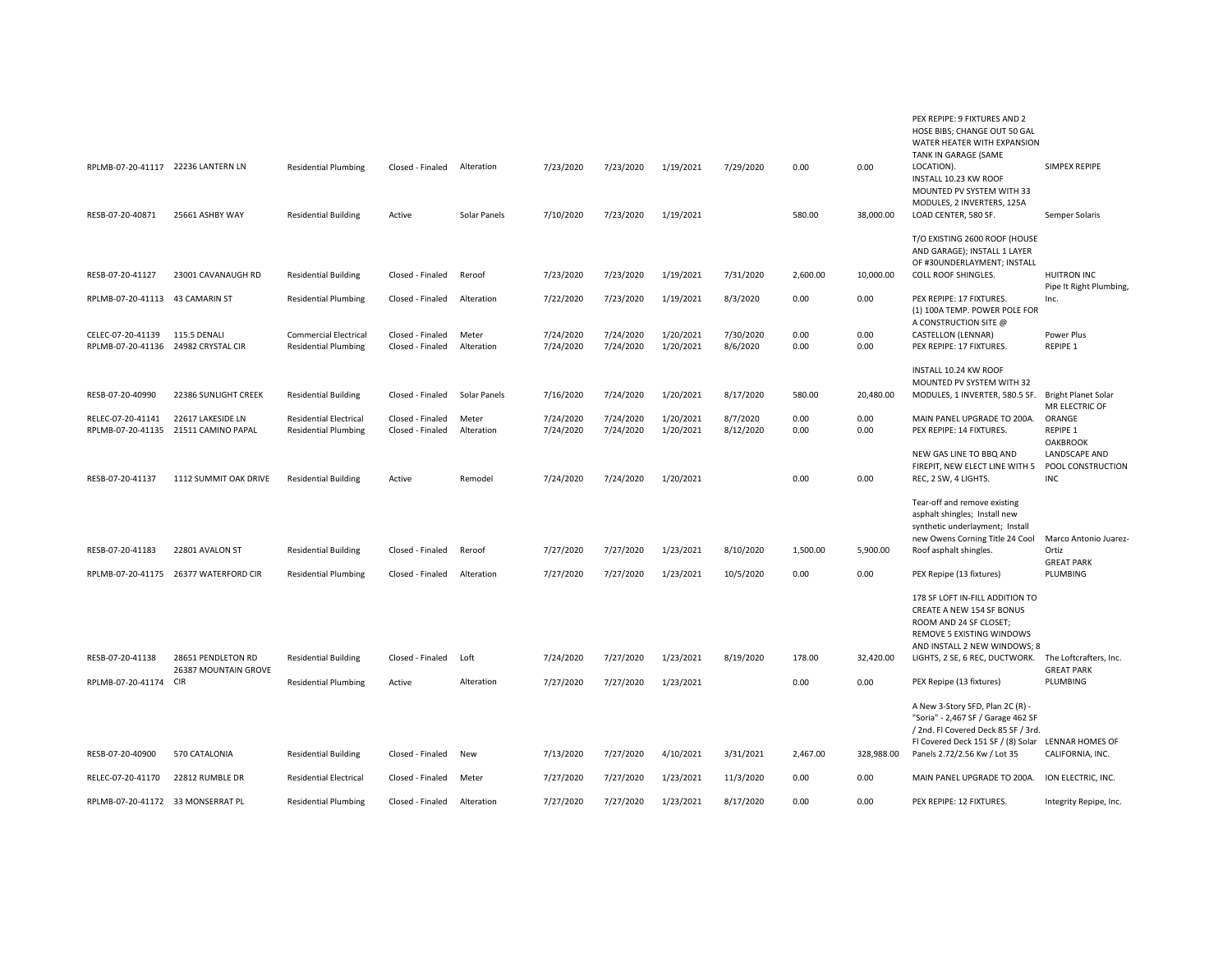| RESB-07-20-40903                       | 572 CATALONIA                            | <b>Residential Building</b>                                  | Closed - Finaled           | New                 | 7/13/2020              | 7/27/2020              | 6/16/2021              | 3/31/2021 | 2,308.00     | 312,458.00   | New 3-Story SFD / Plan 1B(R) -<br>"Soria" 2,308 SF / Garage 462 SF /<br>Covered Patio 75 SF / 2nd Fl<br>Covered Deck 160 SF / 3rd Fl<br>Covered Deck 160 SF / (8) Solar<br>Panels 2.72/2.56 kW / LOT 34<br>A New 3-Story SFD, / Plan 1A-<br>"Soria" 2,308 SF/ Garage 462 SF /<br>Covered Patio 75 SF/2nd. Fl<br>Covered Deck 160SF / 3rd. Fl | <b>LENNAR HOMES OF</b><br>CALIFORNIA, INC.     |
|----------------------------------------|------------------------------------------|--------------------------------------------------------------|----------------------------|---------------------|------------------------|------------------------|------------------------|-----------|--------------|--------------|----------------------------------------------------------------------------------------------------------------------------------------------------------------------------------------------------------------------------------------------------------------------------------------------------------------------------------------------|------------------------------------------------|
| RESB-07-20-40899                       | 564 CATALONIA                            | <b>Residential Building</b>                                  | Closed - Finaled           | New                 | 7/13/2020              | 7/27/2020              | 1/23/2021              | 3/30/2021 | 2,308.00     | 312,458.00   | Covered Deck 160SF / (8) Solar<br>Panels 2.72/2.56 Kw / Lot 30                                                                                                                                                                                                                                                                               | <b>LENNAR HOMES OF</b><br>CALIFORNIA, INC.     |
| RPLMB-07-20-41178                      | 26342 WEST GROVE CIR                     | <b>Residential Plumbing</b>                                  | Active                     | Alteration          | 7/27/2020              | 7/27/2020              | 1/23/2021              |           | 0.00         | 0.00         | PEX Repipe (13 fixtures)                                                                                                                                                                                                                                                                                                                     | <b>GREAT PARK</b><br>PLUMBING                  |
| RELEC-07-20-41168                      | 25675 NUGGET                             | <b>Residential Electrical</b>                                | Closed - Finaled           | Meter               | 7/27/2020              | 7/27/2020              | 1/23/2021              | 8/18/2020 | 0.00         | 0.00         | MAIN PANEL UPGRADE TO 200A.<br>REMOVE EXISTING ROOF; INSTALL                                                                                                                                                                                                                                                                                 | ION ELECTRIC, INC.                             |
| RESB-07-20-41177                       | 23285 BUCKLAND LN                        | <b>Residential Building</b>                                  | Closed - Finaled           | Reroof              | 7/27/2020              | 7/27/2020              | 1/23/2021              | 8/6/2020  | 1,800.00     | 8,700.00     | 80 LBS ; ONLY FLAT ROOF AREA,<br>1800 SF.<br>A New 3-Story SFD, / Plan 3B,<br>"Soria" 2,527 SF / Garage 484 SF /<br>Porch 58 SF / 2nd Fl. Covered Deck<br>140 SF / 3rd. Fl. Covered Deck 140                                                                                                                                                 | <b>Professional Roofing</b>                    |
| RESB-07-20-40902                       | 562 CATALONIA                            | <b>Residential Building</b>                                  | Closed - Finaled           | New                 | 7/13/2020              | 7/27/2020              | 1/23/2021              | 3/30/2021 | 2,527.00     | 339,294.00   | SF / (8) Solar Panels 2.72/2.56 Kw LENNAR HOMES OF<br>$/$ Lot 31                                                                                                                                                                                                                                                                             | CALIFORNIA, INC.                               |
| RPLMB-07-20-41176                      | 26381 WATERFORD CIR                      | <b>Residential Plumbing</b>                                  | Closed - Finaled           | Alteration          | 7/27/2020              | 7/27/2020              | 1/23/2021              | 10/5/2020 | 0.00         | 0.00         | PEX Repipe (13 fixtures)                                                                                                                                                                                                                                                                                                                     | <b>GREAT PARK</b><br>PLUMBING                  |
| RPLMB-07-20-41179 25376 VIA VERDE      |                                          | <b>Residential Plumbing</b>                                  | Active                     | Alteration          | 7/27/2020              | 7/27/2020              | 1/23/2021              |           | 0.00         | 0.00         | PEX Repipe (9 fixtures)                                                                                                                                                                                                                                                                                                                      | I GOT PLUMBING, INC                            |
| POOL-07-20-41188                       | 23995 RALEIGH ST                         | Combination Pool/Spa                                         | Closed - Finaled           | Residential         | 7/27/2020              | 7/27/2020              | 4/4/2021               | 3/18/2021 | 465.00       | 30,000.00    | FOLDED PLANS, CONSTRUCTION<br>OF A 427 SF STANDARD POOL AND<br>38 SF SPA WITH EQUIPMENTS.<br>A New 3-Story SFD, / Plan 3A (R),<br>"Soria" 2,527 SF / Garage 484 SF /<br>Porch 58 SF / 2nd Fl. Covered Deck<br>140 SF / 3rd. Fl. Covered Deck 140                                                                                             | OWNER-BUILDER                                  |
| RESB-07-20-40897                       | 568 CATALONIA                            | <b>Residential Building</b>                                  | Closed - Finaled           | New                 | 7/13/2020              | 7/27/2020              | 1/23/2021              | 3/31/2021 | 2,527.00     | 339,294.00   | SF / (8) Solar Panels 2.72/2.56 KW LENNAR HOMES OF<br>$/$ Lot 36                                                                                                                                                                                                                                                                             | CALIFORNIA, INC.                               |
| RELEC-07-20-41173<br>RPLMB-07-20-41186 | 22791 RUMBLE DR<br>25022 SHAVER LAKE CIR | <b>Residential Electrical</b><br><b>Residential Plumbing</b> | Closed - Finaled<br>Active | Meter<br>Alteration | 7/27/2020<br>7/27/2020 | 7/27/2020<br>7/27/2020 | 1/23/2021<br>1/23/2021 | 8/4/2020  | 0.00<br>0.00 | 0.00<br>0.00 | MAIN PANEL UPGRADE TO 200A.<br>PEX Repipe (12 fixtures)                                                                                                                                                                                                                                                                                      | <b>1ST CHOICE</b><br>DEVELOPMENT<br>OC Repipes |
| RELEC-07-20-41169                      | 21511 VIA INVIERNO                       | <b>Residential Electrical</b>                                | Closed - Finaled           | Meter               | 7/27/2020              | 7/27/2020              | 1/23/2021              | 8/4/2020  | 0.00         | 0.00         | MAIN PANEL UPGRADE TO 200A.                                                                                                                                                                                                                                                                                                                  | ION ELECTRIC, INC.                             |
| RPLMB-07-20-41180                      | 25387 VIA VERDE                          | <b>Residential Plumbing</b>                                  | Active                     | Alteration          | 7/27/2020              | 7/27/2020              | 1/23/2021              |           | 0.00         | 0.00         | PEX Repipe (9 fixtures)                                                                                                                                                                                                                                                                                                                      | I GOT PLUMBING, INC                            |
| RESB-07-20-40989                       | 21925 DREXEL WAY                         | <b>Residential Building</b>                                  | Closed - Finaled           | Solar Panels        | 7/16/2020              | 7/27/2020              | 1/23/2021              | 9/16/2020 | 254.00       | 10,010.00    | 4.55 kW; 14 roof-mounted solar<br>modules with 14 optimizers and 1<br>inverter; Includes electrical plus 1-<br>New Subpanel (125 amps). This<br>permit also includes the structural<br>upgrade that is required to<br>strengthen the roof system.                                                                                            | Vivint Solar                                   |
|                                        |                                          |                                                              |                            |                     |                        |                        |                        |           |              |              |                                                                                                                                                                                                                                                                                                                                              |                                                |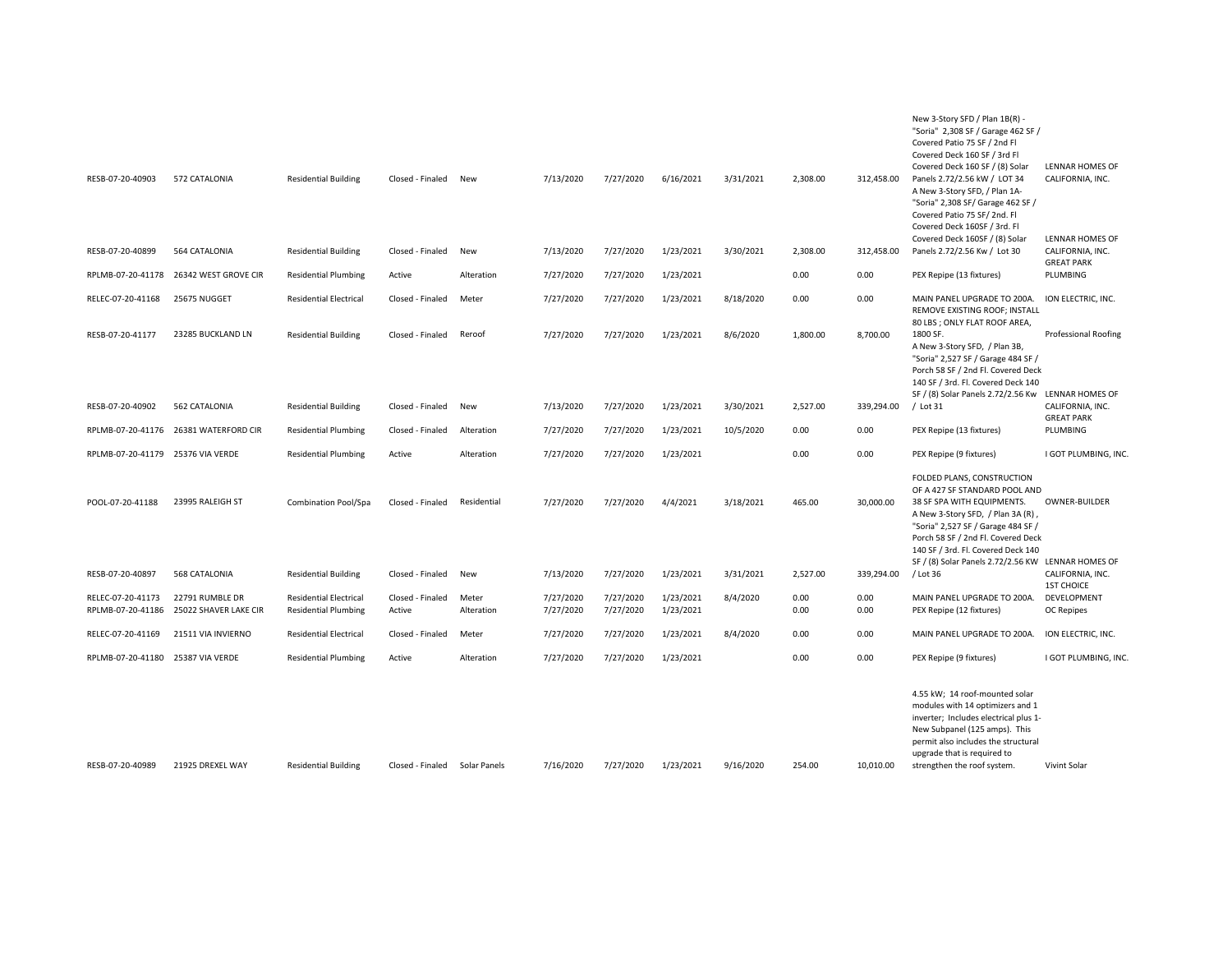| RESB-07-20-40905<br>RESB-07-20-40992 | 574 CATALONIA<br>1 COZUMEL            | <b>Residential Building</b><br><b>Residential Building</b> | Closed - Finaled<br>Closed - Finaled | New<br>Solar Panels | 7/13/2020<br>7/16/2020 | 7/27/2020<br>7/27/2020 | 6/16/2021<br>1/23/2021 | 4/1/2021<br>9/23/2020 | 2,727.00<br>145.00 | 358,548.00<br>5,720.00 | A New 3-Story SFD, Model / Plan<br>4C, "Soria @ Serrano Summit"<br>2,727 SF / Garage 462 SF / 2nd. Fl.<br>Covered Deck 157 SF / (9) Solar<br>Panels 3.06/2.88 Kw / Lot 33<br>INSTALL 2.6 KW ROOF MOUNTED<br>PV SYSTEM WITH 8 MODULES, 1<br>INVERTER, 145 SF.                                                                | LENNAR HOMES OF<br>CALIFORNIA, INC.<br>Vivint Solar        |
|--------------------------------------|---------------------------------------|------------------------------------------------------------|--------------------------------------|---------------------|------------------------|------------------------|------------------------|-----------------------|--------------------|------------------------|-----------------------------------------------------------------------------------------------------------------------------------------------------------------------------------------------------------------------------------------------------------------------------------------------------------------------------|------------------------------------------------------------|
| RESB-07-20-40904                     | 560 CATALONIA                         | <b>Residential Building</b>                                | Closed - Finaled                     | New                 | 7/13/2020              | 7/27/2020              | 1/23/2021              | 3/30/2021             | 2,727.00           | 358,548.00             | A New 3-Story SFD, / Plan 4A (R),<br>"Soria @ Serrano Summit" 2,727<br>SF / Garage 462 SF / 2nd. Fl.<br>Covered Deck 157 SF / (9) Solar<br>Panels 3.06/2.88 KW / Lot 32<br>(1) BATHROOM REMODEL TO<br>INCLUDE: REMOVE AND REPLACE<br>1 SHOWER, 1 BATH TUB, 2 SINKS, Miller & Sons<br>1 TOILET, 1 VENT. FAN, 2 REC, 2        | LENNAR HOMES OF<br>CALIFORNIA, INC.<br>Construction Group, |
| RESB-07-20-41181                     | 21045 CANTEBURY LN                    | <b>Residential Building</b>                                | Closed - Finaled                     | Remodel             | 7/27/2020              | 7/27/2020              | 1/23/2021              | 9/4/2020              | 0.00               | 10,000.00              | LIGHTS, 1 SW.<br>New 3-Story SFD / Plan 2B -                                                                                                                                                                                                                                                                                | Inc.                                                       |
| RESB-07-20-40890<br>RESB-07-20-40991 | 566 CATALONIA<br>24232 JAGGER ST      | <b>Residential Building</b><br><b>Residential Building</b> | Closed - Finaled<br>Closed - Finaled | New<br>Solar Panels | 7/13/2020<br>7/16/2020 | 7/27/2020<br>7/27/2020 | 1/23/2021<br>1/23/2021 | 3/30/2021<br>9/2/2020 | 2,467.00<br>236.00 | 328,988.00<br>9,295.00 | "Soria" 2,467 SF / Garage 462 SF /<br>2nd Fl Covered Deck 85 SF / 3rd Fl<br>Covered Deck 151 SF / (8) Solar<br>Panels 2.72/2.56 kW / LOT 29<br>INSTALL 4.225 KW ROOF<br>MOUNTED PV SYSTEM WITH 13<br>MODULES, 1 INVERTER, 236 SF.<br>*Revision 8/13/20 changed size of<br>pv system to 4.55 kw with 14<br>modules, 254 sf.* | LENNAR HOMES OF<br>CALIFORNIA, INC.<br>Vivint Solar        |
|                                      |                                       |                                                            |                                      |                     |                        |                        |                        |                       |                    |                        | Install main service disconnect as<br>shown on Revision #3 electrical<br>plans for Building Permit #34417,<br>in electrical room at back of<br>building. (NOTE: Contractor will<br>have BP#34417 Rev #3 plans on-<br>site, along with spec. sheets for                                                                      |                                                            |
| CELEC-07-20-41197                    | 26741 RANCHO PKWY                     | <b>Commercial Electrical</b>                               | Active                               | Alteration          | 7/28/2020              | 7/28/2020              | 1/24/2021              |                       | 0.00               | 0.00                   | inspection.)<br>CHANGE OUT 3T AC IN BACK YARD<br>(SAME LOCATION) WITH COIL AND WHITE MECHANICAL,                                                                                                                                                                                                                            | <b>Tier One Construction</b>                               |
|                                      | RMECH-07-20-41218 22901 PLAINVIEW CIR | <b>Residential Mechanical</b>                              | Closed - Finaled                     | Air Conditioner     | 7/28/2020              | 7/28/2020              | 1/24/2021              | 10/8/2020             | 0.00               | 0.00                   | DISCONNECT.                                                                                                                                                                                                                                                                                                                 | INC.<br>Ameri-Cal Repipe &                                 |
| RPLMB-07-20-41213 21196 DEERPATH     |                                       | <b>Residential Plumbing</b>                                | Active                               | Alteration          | 7/28/2020              | 7/28/2020              | 1/24/2021              |                       | 0.00               | 0.00                   | PEX Repipe (11 fixtures)                                                                                                                                                                                                                                                                                                    | Plumbing, Inc.                                             |
| SIGN-07-20-41198                     | 20292 COOKS BAY DR                    | Sign                                                       | Active                               | Combination         | 7/28/2020              | 7/28/2020              | 1/24/2021              |                       | 84.00              | 7,900.00               | REPLACE (2) CABINETS ON AN<br><b>EXISTING MONUMENT SIGN;</b><br>REMOVE (2) EXISTING WALL<br>SIGNS AND INSTALL (1) NEW<br>ILLUMINATED WALL SIGN FOR<br>"PUBLIC STORAGE"; 84 SF TOTAL. LIGHTING                                                                                                                               | <b>REYNER SIGN &amp;</b>                                   |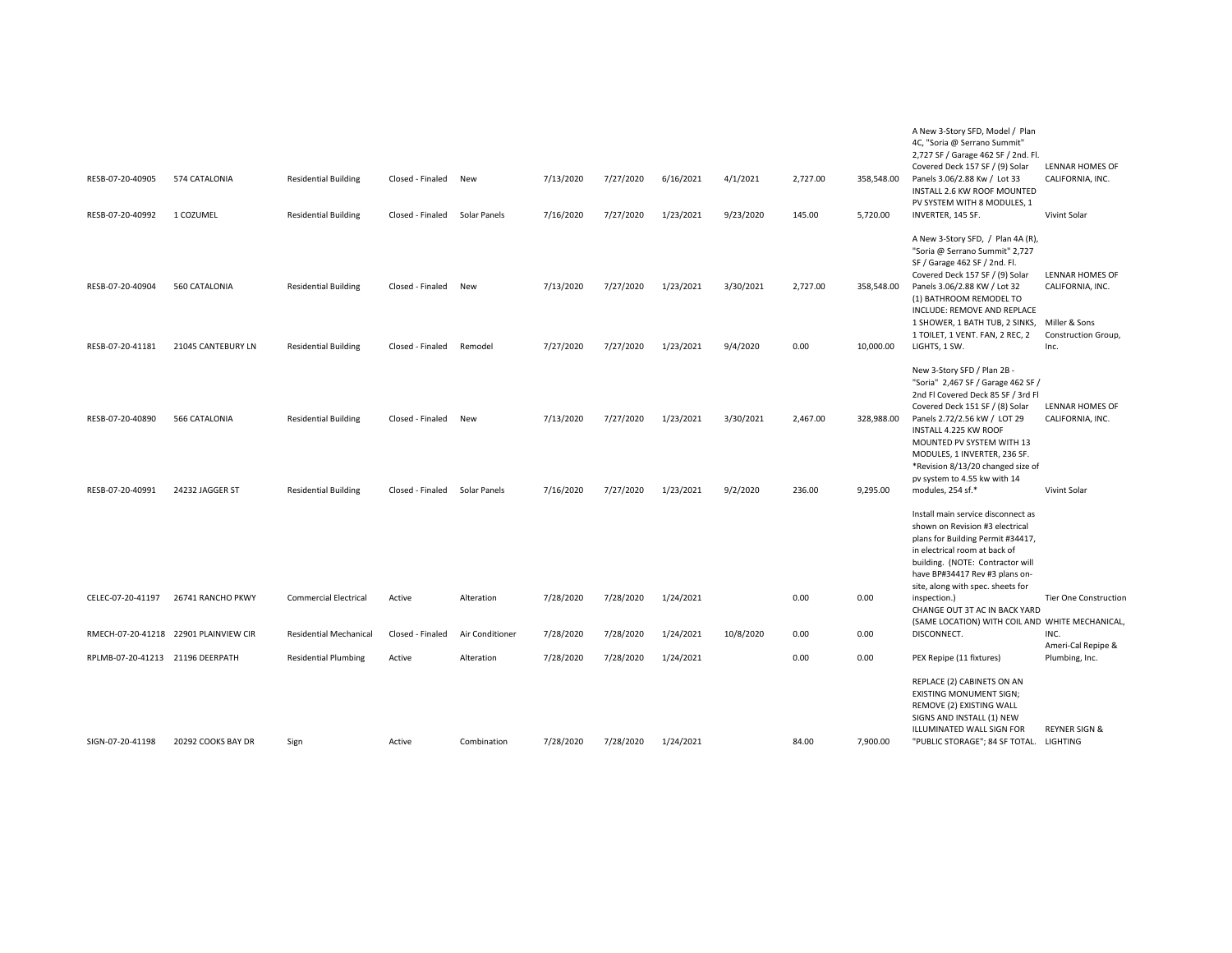|                                   |                                                    |                               |                  |                 |           |           |           |           |           |            | 1-AC Changeout (4 ton, 16 SEER,<br>in same front side yard location)<br>with Disconnect; 1-Coil; 1-FAU<br>Changeout (80,000 BTU, in same<br>attic location). ** CONTRACTOR<br>SHOULD BE AVAILABLE AT SITE<br>AND MUST HAVE LADDER OF<br>APPROPRIATE SIZE AND<br>STRENGTH SETUP FOR ATTIC                          |                                     |
|-----------------------------------|----------------------------------------------------|-------------------------------|------------------|-----------------|-----------|-----------|-----------|-----------|-----------|------------|-------------------------------------------------------------------------------------------------------------------------------------------------------------------------------------------------------------------------------------------------------------------------------------------------------------------|-------------------------------------|
|                                   | RMECH-07-20-41191 26365 MOORSVIEW                  | <b>Residential Mechanical</b> | Active           | Alteration      | 7/27/2020 | 7/28/2020 | 2/20/2021 |           | 0.00      | 0.00       | ACCESS AT THE TIME OF<br>INSPECTION**<br>Demo approx. 46 receptacles and<br>install approx. 50 new receptacles                                                                                                                                                                                                    | White Mechanical,<br>Inc.           |
| CELEC-07-20-41204                 | 20202 WINDROW DR                                   | <b>Commercial Electrical</b>  | Closed - Finaled | Alteration      | 7/28/2020 | 7/28/2020 | 1/24/2021 | 10/5/2020 | 0.00      | 0.00       | at "Orange County Sheriff's<br>Department" (OCSD).                                                                                                                                                                                                                                                                | Dalke & Sons<br>Construction, Inc.  |
| RESB-07-20-40938                  | 289,291,293,295,297,299,30<br>1,303 CARMONA BLDG 6 | <b>Residential Building</b>   | Closed - Finaled | New             | 7/14/2020 | 7/28/2020 | 1/24/2021 | 3/1/2021  | 12,580.00 |            | New 8-Plex MFD Building (3-story)<br>"Arieta @ Serrano Summit" /<br>12,580 SF / Garage 4,004 SF /<br>Utility 39 SF / Balcony/Deck 670 SF LENNAR HOMES OF<br>1,629,000.00 / M-E-P / BUILDING #6                                                                                                                    | CALIFORNIA, INC.                    |
|                                   |                                                    |                               |                  |                 |           |           |           |           |           |            | 1-AC Changeout (4 ton, 16 SEER,<br>in same right side yard location)<br>with Disconnect; 1-Coil; 1-FAU<br>Changeout (80,000 BTU, in same<br>attic location). ** CONTRACTOR<br>SHOULD BE AVAILABLE AT SITE<br>AND MUST HAVE LADDER OF<br>APPROPRIATE SIZE AND<br>STRENGTH SETUP FOR ATTIC<br>ACCESS AT THE TIME OF | White Mechanical,                   |
| RMECH-07-20-41189 98 PARRELL AV   |                                                    | <b>Residential Mechanical</b> | Closed - Finaled | Alteration      | 7/27/2020 | 7/28/2020 | 1/24/2021 | 8/24/2020 | 0.00      | 0.00       | INSPECTION**<br>CHANGE OUT 5T AC IN BACK YARD ORANGE COUNTY /                                                                                                                                                                                                                                                     | Inc.<br>AIRE SERV OF                |
| RMECH-07-20-41203 21612 RIO VERDE |                                                    | <b>Residential Mechanical</b> | Active           | Air Conditioner | 7/28/2020 | 7/28/2020 | 1/24/2021 |           | 0.00      | 0.00       | (SAME LOCATION).                                                                                                                                                                                                                                                                                                  | CORONA                              |
|                                   |                                                    |                               |                  |                 |           |           |           |           |           |            | Tear-off and remove existing<br>roofing material; Replace<br>sheathing, as needed; Install one<br>new layer of 30# felt; Install new<br>Certainteed Landmark 30-year                                                                                                                                              |                                     |
| RESB-07-20-41214                  | 24011 CARMEL DR                                    | <b>Residential Building</b>   | Closed - Finaled | Reroof          | 7/28/2020 | 7/28/2020 | 1/24/2021 | 8/7/2020  | 26.00     | 9,000.00   | comp. shingles.<br>INSTALL 20.6 SF ILLUMINATED<br>WALL SIGN FOR :BEIJING NOODLE AD ELECTRICAL                                                                                                                                                                                                                     | J.L. Ray Company, Inc.              |
| SIGN-07-20-41202                  | 23642 ROCKFIELD 502                                | Sign                          | Active           | Wall Sign       | 7/28/2020 | 7/28/2020 | 1/24/2021 |           | 21.00     | 2,800.00   | HOUSE".                                                                                                                                                                                                                                                                                                           | ADVERTISING INC                     |
| RESB-07-20-40936                  | 166/168 DENALI                                     | <b>Residential Building</b>   | Closed - Finaled | New             | 7/14/2020 | 7/28/2020 | 4/19/2021 | 2/12/2021 | 3,887.00  | 515,554.00 | A New MFD Duplex Townhome<br>"Oreste" Plan 1B-2B / 3,887 SF /<br>Garage 900 SF / 36 SF Covered<br>Entry / 114 SF Covered Parking /<br>21 SF Utility / Homesite #49-50<br>1-AC Changeout (5 ton, 16 SEER,                                                                                                          | LENNAR HOMES OF<br>CALIFORNIA, INC. |
|                                   | RMECH-07-20-41190 21502 VIA SOMBREADA              | <b>Residential Mechanical</b> | Closed - Finaled | Alteration      | 7/27/2020 | 7/28/2020 | 1/24/2021 | 9/22/2020 | 0.00      | 0.00       | in same left side yard location)<br>with Disconnect; 1-Coil; 1-FAU<br>Changeout (88,000 BTU, in same<br>closet location) with Ductwork<br>(Replace 40 feet with R8 mylar).                                                                                                                                        | White Mechanical,<br>Inc.           |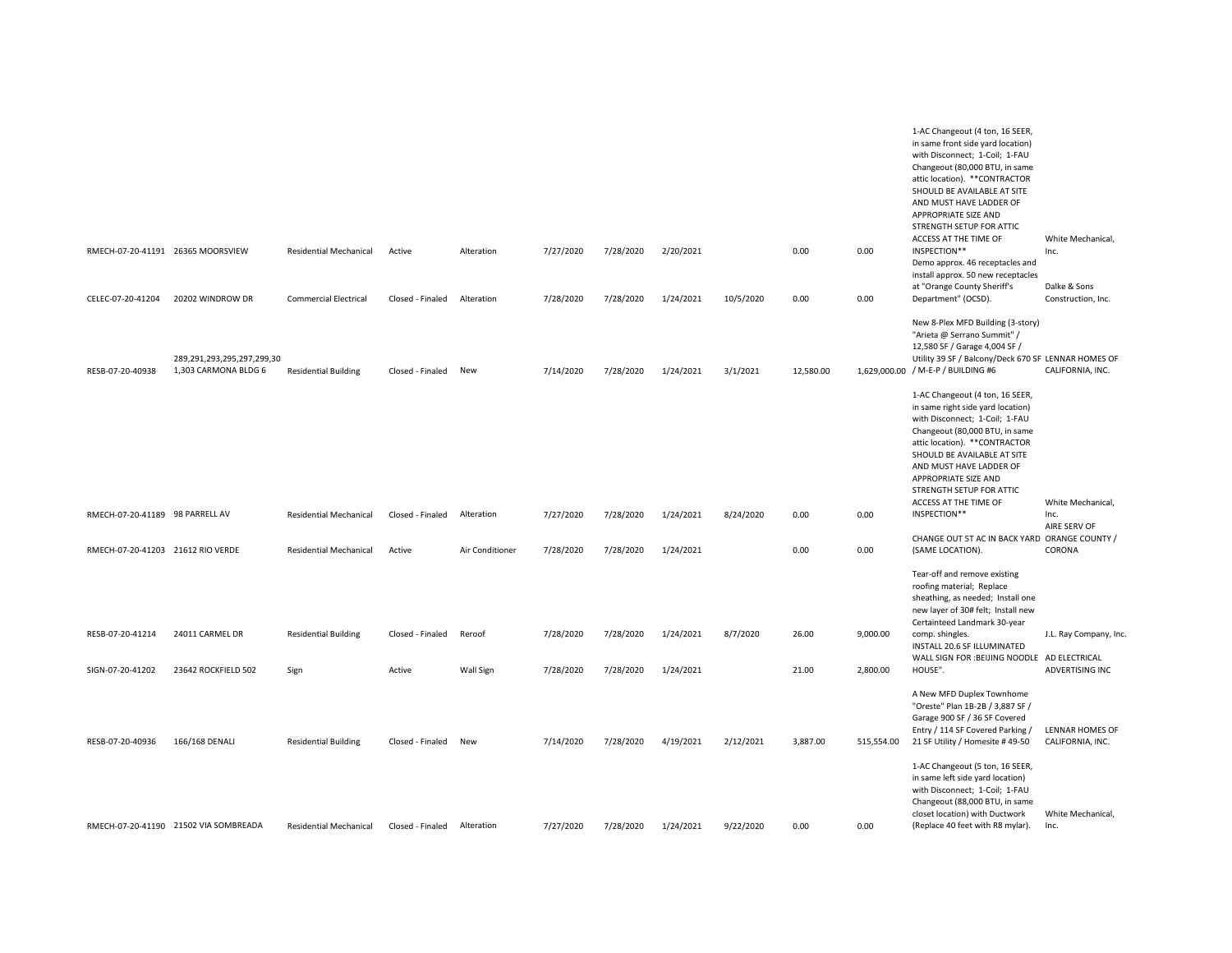|                                    |                                           |                               |                  |                              |           |           |           |            |           |           | 1-Changeout of Package Unit (3<br>ton, 14 SEER, in same rooftop<br>location). ** CONTRACTOR<br>SHOULD BE AVAILABLE AT SITE<br>AND MUST HAVE LADDER OF<br>APPROPRIATE SIZE AND<br>STRENGTH SETUP FOR ROOFTOP                                                                                                                                                                                                                                                                      |                                                |
|------------------------------------|-------------------------------------------|-------------------------------|------------------|------------------------------|-----------|-----------|-----------|------------|-----------|-----------|----------------------------------------------------------------------------------------------------------------------------------------------------------------------------------------------------------------------------------------------------------------------------------------------------------------------------------------------------------------------------------------------------------------------------------------------------------------------------------|------------------------------------------------|
| RMECH-07-20-41210 25671 LE PARC 72 |                                           | <b>Residential Mechanical</b> | Closed - Finaled | Alteration                   | 7/28/2020 | 7/28/2020 | 1/24/2021 | 2/22/2021  | 0.00      | 0.00      | ACCESS AT THE TIME OF<br>INSPECTION**<br>REMOVE (2) EXISTING 20 TON<br>ROOF MOUNTED UNITS AND<br>REPLACE (2) NEW 20 TON UNITS;<br>SAME SIZE AND LOCATION FOR                                                                                                                                                                                                                                                                                                                     | TRITON AIR, INC.                               |
| COMB-07-20-41184                   | 25341 COMMERCENTRE DR Commercial Building |                               | Closed - Finaled | Tenant Improvement 7/27/2020 |           | 7/28/2020 | 1/24/2021 | 12/10/2020 | 0.00      | 60,000.00 | "NATIONAL MONITORING<br>CENTER".<br>CHANGE OUT 2.5T AC IN<br>BACKYARD AND 60K BTU<br>FURNACE IN CLOSET (BOTH IN<br>SAME LOCATION) WITH COIL AND                                                                                                                                                                                                                                                                                                                                  | <b>EMCOR MESA ENERGY</b><br>SYSTEMS, INC.      |
|                                    | RMECH-07-20-41217 22723 VIA CASTILLA      | <b>Residential Mechanical</b> | Closed - Finaled | Air Conditioner              | 7/28/2020 | 7/28/2020 | 1/24/2021 | 11/16/2020 | 0.00      | 0.00      | DISCONNECT.<br>INSTALL 9.117 KW ROOF                                                                                                                                                                                                                                                                                                                                                                                                                                             | ALISO AIR, INC.                                |
| RESB-07-20-40975                   | 19496 MISTY RIDGE LN                      | <b>Residential Building</b>   | Closed - Finaled | Solar Panels                 | 7/16/2020 | 7/28/2020 | 1/24/2021 | 8/4/2020   | 563.00    | 30,000.00 | MOUNTED PV SYSTEM WITH31<br>MODULES, MICROINVERTERS,<br>Demolition (& Backfill) of                                                                                                                                                                                                                                                                                                                                                                                               | <b>EFFECT ENERGY</b>                           |
| RESB-07-20-41201                   | <b>40 MONTECILO</b>                       | <b>Residential Building</b>   | Closed - Finaled | Demolition                   | 7/28/2020 | 7/28/2020 | 1/24/2021 | 9/2/2020   | 0.00      | 10,000.00 | Swimming Pool and Spa - future<br>landscape use only.                                                                                                                                                                                                                                                                                                                                                                                                                            | Kennah Construction,<br>Inc.<br>JMT Lighting & |
| RELEC-07-20-41205                  | 25117 CINERIA WAY                         | <b>Residential Electrical</b> | Closed - Finaled | Meter                        | 7/28/2020 | 7/28/2020 | 1/24/2021 | 8/6/2020   | 0.00      | 0.00      | MAIN PANEL UPGRADE TO 200A.                                                                                                                                                                                                                                                                                                                                                                                                                                                      | Electrical                                     |
| RELEC-07-20-41231                  | 1613 SONORA CREEK                         | <b>Residential Electrical</b> | Closed - Finaled | Remodel                      | 7/29/2020 | 7/29/2020 | 1/25/2021 | 9/29/2020  | 0.00      | 0.00      | NEW ELECT. LINE WITH (1)<br>OUTLET @ THE BBQ.<br>INSTALL 8.505 KW ROOF<br>MOUNTED PV SYSTEM WITH 27<br>MODULES, 1 INVERTER, MAIN<br>PANEL UPGRADE TO 200 A, 489.75<br>SF. ** PERMIT REVISED ON<br>8/5/2020 TO CHANGE THE MAIN<br>PANEL UPGRADE FROMM 225A                                                                                                                                                                                                                        | RALPH CENTOLELLA<br>LANDSCAPING                |
| RESB-06-20-40660                   | 22582 AUBURN DALE DR                      | <b>Residential Building</b>   | Closed - Finaled | Solar Panels                 | 6/25/2020 | 7/29/2020 | 1/25/2021 | 10/1/2020  | 490.00    | 27,000.00 | TO 200A**                                                                                                                                                                                                                                                                                                                                                                                                                                                                        | <b>Bright Planet Solar</b>                     |
|                                    | 23442 EL TORO ROAD WEST                   |                               |                  |                              |           |           |           |            |           |           | Reroof "West Wing" Building of<br>"Freedom Village Retirement<br>Community"; 235 squares; Flat<br>Only (low-slope); No tile; Remove<br>the existing roof layer; Replace<br>any rotten wood sheathing as<br>needed; Install one layer of<br>Certainteed Modified Base (glass<br>base); Install one layer of Self-<br>Adhesive Ultra Glass; Install final<br>layer of GTA-FR Coolstar CAP APP<br>Modified (torch-down system).<br>**REROOF SHOULD BE<br>COMPLETED IN APPROX. 3 - 4 |                                                |
| RESB-07-20-41232                   | WING BLDG.                                | <b>Residential Building</b>   | Closed - Finaled | Reroof                       | 7/29/2020 | 7/29/2020 | 2/3/2021  | 10/8/2020  | 23,500.00 | 75,000.00 | PHASES**                                                                                                                                                                                                                                                                                                                                                                                                                                                                         | LANG ROOFING, INC.                             |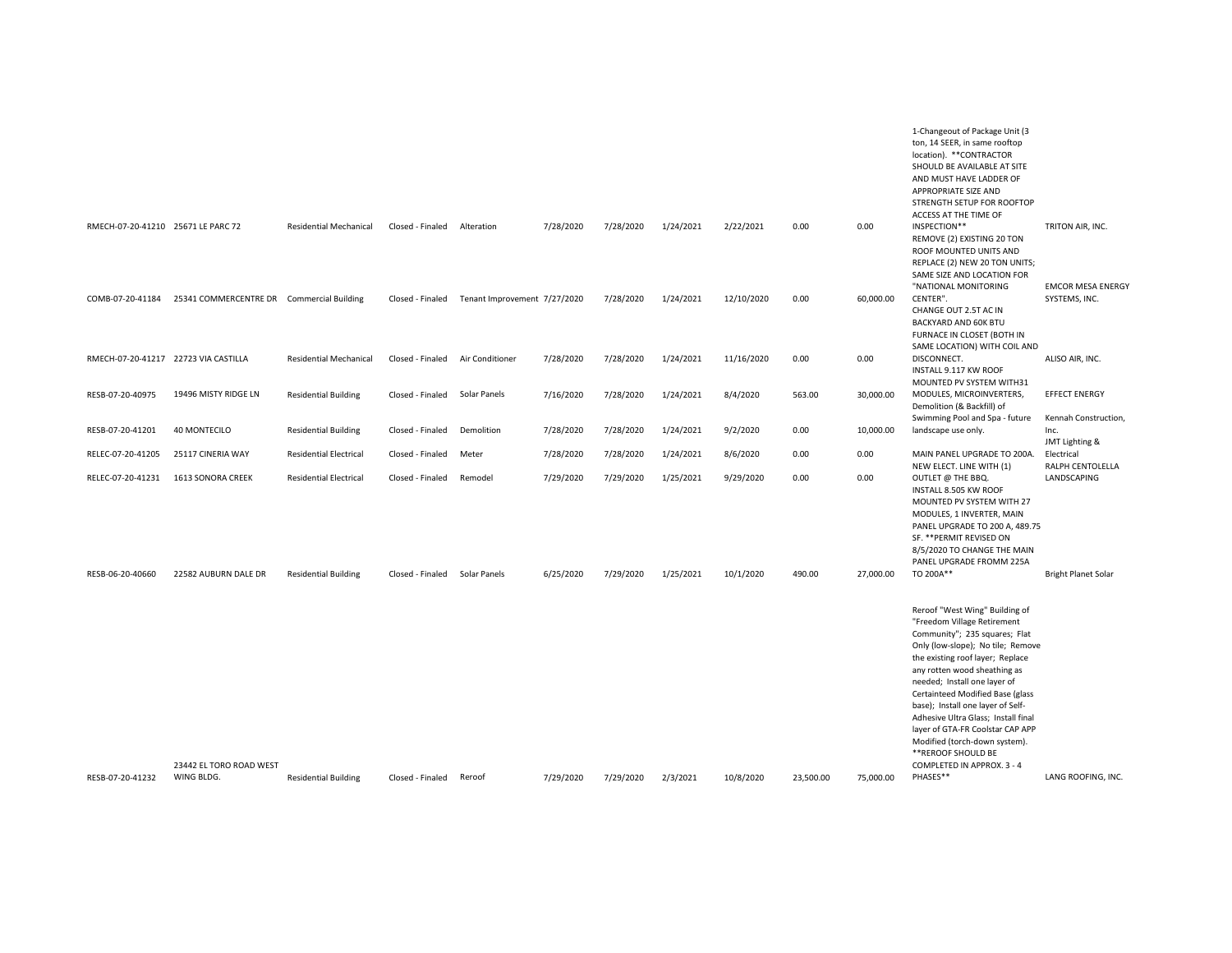| RESB-07-20-41228                    | 23276 BUCKLAND LN                    | <b>Residential Building</b>   | Active                        | Reroof                            | 7/29/2020 | 7/29/2020 | 1/25/2021 |            | 1,000.00 | 4,500.00  | T/O THE EXISTING 1000 SF ROOF<br>ON THE ARRAY AREA; INSTALL 1<br>LAYER OF 25 LBS<br>UNDERLAYMENT; INSTALL ROLLED<br>COMP (ARRAY AREA ONLY).<br>CONSTRUCTION OF A 270 SF<br>SOLID ROOF ATATCHED PATIO<br>COVER; CONSTRUCTION OF 28'3"<br>MAX 6' HIGH RETAINING WALL; | Vivint Solar                          |
|-------------------------------------|--------------------------------------|-------------------------------|-------------------------------|-----------------------------------|-----------|-----------|-----------|------------|----------|-----------|---------------------------------------------------------------------------------------------------------------------------------------------------------------------------------------------------------------------------------------------------------------------|---------------------------------------|
| RESB-07-20-40842                    | <b>15 VITALE LN</b>                  | <b>Residential Building</b>   | Closed - Finaled              | Patio Cover (Over 200<br>sq. ft.) | 7/9/2020  | 7/29/2020 | 1/25/2021 | 12/7/2020  | 270.00   | 25,000.00 | ELECT LINE, 4 LIGHTS, 1 CEILING<br>FAN, 1 SW, UP TO 3 REC; GAS LINE CONSTRUCTION<br>TO BBQ.                                                                                                                                                                         | <b>SHORELINE</b><br>POOLS & SPAS      |
|                                     |                                      |                               |                               |                                   |           |           |           |            |          |           | Remove existing roof tiles and set<br>aside; Remove old underlayment<br>down to wood surface; Install 2<br>new layers of 40 lb. felt; Re-Install Alpha & Omega                                                                                                      |                                       |
| RESB-07-20-41229                    | 25012 CALLE ARENAL                   | <b>Residential Building</b>   | Closed - Finaled              | Reroof                            | 7/29/2020 | 7/29/2020 | 1/25/2021 | 9/24/2020  | 2,200.00 | 12,000.00 | existing roof tiles.<br>NEW GAS LINE TO BBQ AND                                                                                                                                                                                                                     | Roofing, Inc.<br>RALPH CENTOLELLA     |
| RPLMB-07-20-41230 1613 SONORA CREEK |                                      | <b>Residential Plumbing</b>   | Closed - Finaled              | Remodel                           | 7/29/2020 | 7/29/2020 | 1/25/2021 | 9/29/2020  | 0.00     | 0.00      | FIREPLACE.<br>T/O THE EXISTING 2700 SF ROOF;<br>INSTALL 1 LAYER OF 25 LBS<br>UNDERLAYMENT; INSTALL OWENS                                                                                                                                                            | LANDSCAPING                           |
| RESB-07-20-41227                    | 24201 BARK ST                        | <b>Residential Building</b>   | Active                        | Reroof                            | 7/29/2020 | 7/29/2020 | 1/25/2021 |            | 2,700.00 | 13,498.00 | CORNING SHINGLES.                                                                                                                                                                                                                                                   | Vivint Solar                          |
|                                     |                                      |                               |                               |                                   |           |           |           |            |          |           | Electrical for future portable<br>fountain in backyard; 1-Fan /<br>Light Combo for future patio                                                                                                                                                                     | Masonry Dynamics,                     |
| RELEC-07-20-41226                   | 22562 MARYLHURST CT                  | <b>Residential Electrical</b> | Closed - Finaled              | Remodel                           | 7/29/2020 | 7/29/2020 | 1/25/2021 | 1/20/2021  | 0.00     | 0.00      | cover; 1-Light at front of house.                                                                                                                                                                                                                                   | Inc.<br>Ameri-Cal Repipe &            |
|                                     | RPLMB-07-20-41252 21032 FLOWER GLEN  | <b>Residential Plumbing</b>   | Active                        | Alteration                        | 7/30/2020 | 7/30/2020 | 1/26/2021 |            | 0.00     | 0.00      | PEX REPIPE: 14 FIXTURES.<br>CHANGE OUT 5T AC IN SIDE YARD<br>AND 100K BTU FURNACE IN<br><b>GARAGE (BOTH IN SAME</b>                                                                                                                                                 | Plumbing, Inc.                        |
|                                     | RMECH-07-20-41248 19311 BRUSHWOOD LN | <b>Residential Mechanical</b> | Active                        | Air Conditioner                   | 7/30/2020 | 7/30/2020 | 1/26/2021 |            | 0.00     | 0.00      | LOCATION) WITH COIL AND<br>DOSCONNECT.<br>1-AC Changeout (4 ton, 14 SEER,<br>in same left side yard location)                                                                                                                                                       | CAPISTRANO AIR, INC                   |
| RMECH-07-20-41223 21691 FERNLEAF DR |                                      | <b>Residential Mechanical</b> | Closed - Finaled              | Alteration                        | 7/28/2020 | 7/30/2020 | 1/26/2021 | 9/1/2020   | 0.00     | 0.00      | with Disconnect; 1-Coil; 1-FAU<br>Changeout (80,000 BTU, in same<br>garage location).                                                                                                                                                                               | White Mechanical,<br>Inc.             |
| RESB-07-20-41243                    | 24632 PASEO VENDAVAL                 | <b>Residential Building</b>   | Closed - Finaled              | Remodel                           | 7/30/2020 | 7/30/2020 | 1/26/2021 | 11/17/2020 | 0.00     | 0.00      | 2'D FLOOR MATER AND GUEST<br>BATHROOMS REMODEL TO<br>INCLUDE; REPLACE (1) BATHTUB,<br>REPLACE (1) EXISTING BATH TUB<br>WITH A NEW SHOWER; 2 SINKS, 2 AMERICAN HOME<br>REC, 2 LIGHTS, 1 SW.                                                                          | REMODELING, INC.                      |
| RPLMB-07-20-41239                   | <b>12 SAUCITO</b>                    | <b>Residential Plumbing</b>   | Closed - Finaled              | Alteration                        | 7/30/2020 | 7/30/2020 | 1/26/2021 | 8/10/2020  | 0.00     | 0.00      | PEX Repipe (Whole House - 18<br>fixtures & 5 hose bibbs)                                                                                                                                                                                                            | Repipe 1                              |
| RESB-05-20-40043                    | 1202 VIEJO HILLS DR                  | <b>Residential Building</b>   | Closed - Finaled Solar Panels |                                   | 5/15/2020 | 7/30/2020 | 1/26/2021 | 8/21/2020  | 286.00   | 14,500.00 | 5.12 kW DC; 16 roof-mounted<br>solar modules with 1 inverter;<br>Includes electrical plus 1-Energy<br>Storage System (9.8 kWh) and 1-<br>New Subpanel (100 amp backed<br>up loads panel).                                                                           | Sunrun Installation<br>Services, Inc. |
|                                     |                                      |                               |                               |                                   |           |           |           |            |          |           |                                                                                                                                                                                                                                                                     |                                       |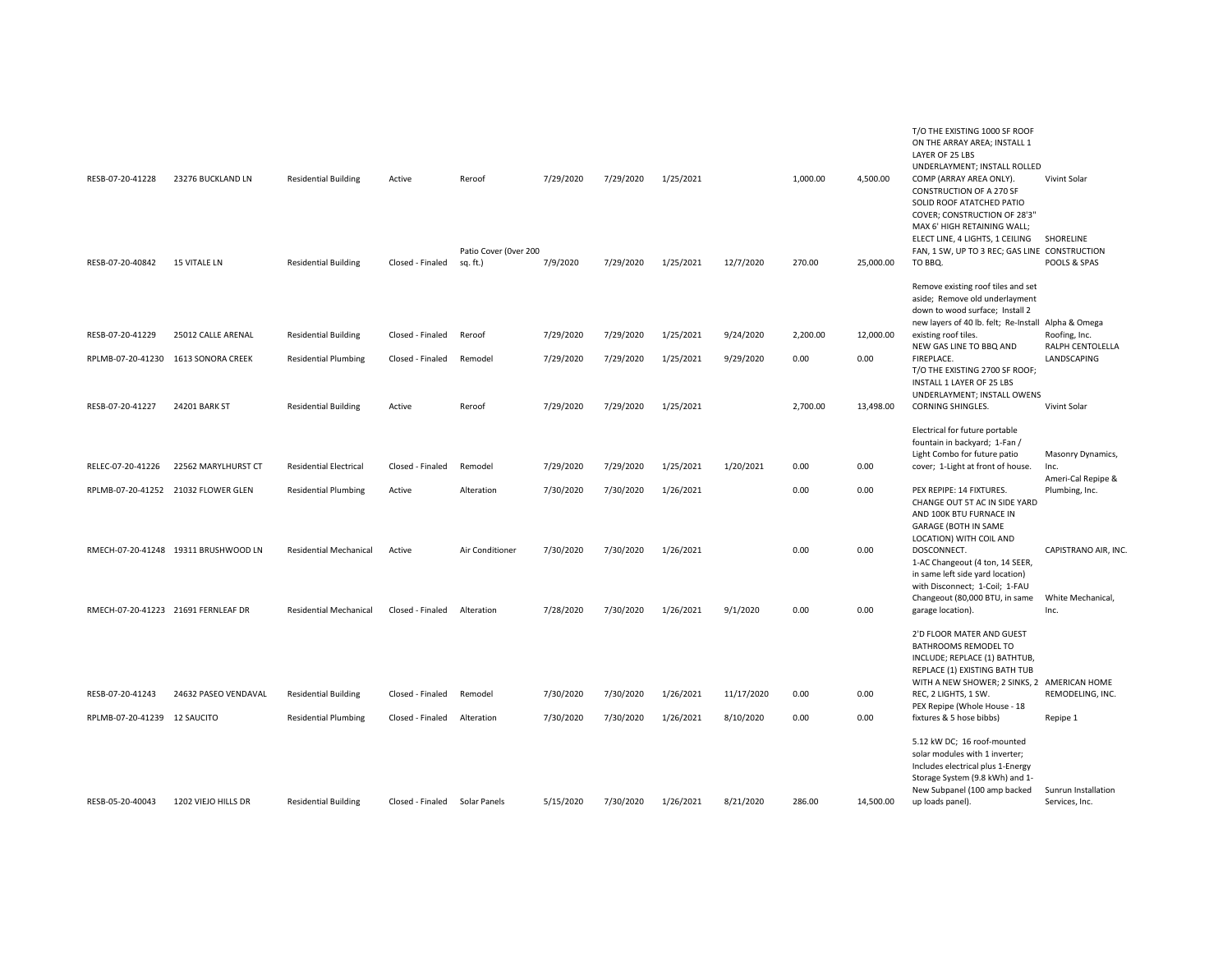| RMECH-07-20-41222 24575 BUNBURY DR |                                                 | <b>Residential Mechanical</b> | Closed - Finaled | Air Conditioner                   | 7/28/2020 | 7/30/2020 | 1/26/2021 | 9/21/2020  | 0.00     | 0.00      | 1-AC Changeout (4 ton, 16 SEER,<br>in same right side yard location)<br>with Disconnect; 1-Coil.                                                                                                                                                                                                           | White Mechanical,<br>Inc.                     |
|------------------------------------|-------------------------------------------------|-------------------------------|------------------|-----------------------------------|-----------|-----------|-----------|------------|----------|-----------|------------------------------------------------------------------------------------------------------------------------------------------------------------------------------------------------------------------------------------------------------------------------------------------------------------|-----------------------------------------------|
|                                    | RPLMB-07-20-41251 21035 FLOWER GLEN             | <b>Residential Plumbing</b>   | Active           | Alteration                        | 7/30/2020 | 7/30/2020 | 1/26/2021 |            | 0.00     | 0.00      | PEX REPIPE: 11 FIXTURES.<br><b>CONSTRUCTION OF 420 SF</b><br>ATTACHED SOLID ROOF PATIO<br>COVER; REPLACE EXISTING                                                                                                                                                                                          | Ameri-Cal Repipe &<br>Plumbing, Inc.          |
| RESB-07-20-40867                   | 22321 BLUEBERRY LN                              | <b>Residential Building</b>   | Active           | Patio Cover (Over 200<br>sq. ft.) | 7/10/2020 | 7/30/2020 | 1/26/2021 |            | 420.00   | 20,000.00 | SLIDING DOOR/WINDOW BY A<br>NEW BIGGER SLIDER.                                                                                                                                                                                                                                                             | <b>William Frey</b><br>Construction           |
| RPLMB-07-20-41253                  | 21034 FLOWER GLEN                               | <b>Residential Plumbing</b>   | Active           | Alteration                        | 7/30/2020 | 7/30/2020 | 1/26/2021 |            | 0.00     | 0.00      | PEX REPIPE: 10 FIXTURES.                                                                                                                                                                                                                                                                                   | Ameri-Cal Repipe &<br>Plumbing, Inc.          |
| SIGN-07-20-41242                   | 24251 MUIRLANDS BLVD                            | Sign                          | Active           | Wall Sign                         | 7/30/2020 | 7/30/2020 | 1/26/2021 |            | 126.00   | 8,000.00  | (1) 126 SF ILLUMINATED<br>WALLSIGN FOR "ALBERTSONS".<br>5.985 kW; 19 roof-mounted solar                                                                                                                                                                                                                    | <b>SUPERIOR ELECTRICAL</b><br>ADVERTISING INC |
| RESB-07-20-41114                   | 25592 DARTMOUTH CIR                             | <b>Residential Building</b>   | Closed - Finaled | Solar Panels                      | 7/22/2020 | 7/30/2020 | 1/26/2021 | 9/3/2020   | 343.00   | 18,500.00 | modules with 19 micro-inverters;<br>Includes electrical.                                                                                                                                                                                                                                                   | Sunrun Installation<br>Services, Inc.         |
|                                    | RMECH-07-20-41221 22951 CAVANAUGH RD            | <b>Residential Mechanical</b> | Closed - Finaled | Alteration                        | 7/28/2020 | 7/30/2020 | 1/26/2021 | 8/28/2020  | 0.00     | 0.00      | 1-AC Changeout (5 ton, 25 SEER,<br>in same back yard right corner<br>location) with Disconnect; 1-Coil;<br>1-FAU Changeout (110,000 BTU, in<br>same closet location) with<br>Ductwork (Replace 40 feet with<br>mylar R8).                                                                                  | White Mechanical,<br>Inc.                     |
| RESB-07-20-41130                   | 1194 VIEJO HILLS DR                             | <b>Residential Building</b>   | Closed - Finaled | Solar Panels                      | 7/23/2020 | 7/30/2020 | 1/26/2021 | 9/3/2020   | 199.00   | 11,500.00 | 3.465 kW; 11 roof-mounted solar<br>modules with 11 micro-inverters;<br>Includes electrical plus 1-Tesla<br>Powerwall (Energy Storage System<br>- 13.5 kWh) and 1-New Panel<br>(Backup Loads - 225 amps).                                                                                                   | Sunrun Installation<br>Services, Inc.         |
| RESB-07-20-41257                   | 26572, 26576, 26582, 26592,<br>26596 MOON RIDGE | <b>Residential Building</b>   | Closed - Finaled | Reroof                            | 7/30/2020 | 7/31/2020 | 1/30/2021 | 10/15/2020 | 5,400.00 | 17,550.00 | REROOF 5-UNIT BLDG: Tear-off<br>existing roofing material; Replace<br>plywood deck, as needed; Install<br>leak barrier; Install GAF Tiger Paw<br>underlayment; Install GAF<br>Timberline HDZ RS shingles with<br>flashing components; Eave<br>venting with GAF Intake-Pro;<br>Ridge venting with Ridglass. | <b>FONTAINE</b><br>WEATHERPROOFING,<br>INC.   |
| RESB-07-20-41258                   | 26571, 26573, 26575, 26581,<br>26585 FAWN       | <b>Residential Building</b>   | Closed - Finaled | Reroof                            | 7/30/2020 | 7/31/2020 | 1/30/2021 | 3/3/2021   | 5.400.00 | 17,550.00 | REROOF 5-UNIT BLDG: Tear-off<br>existing roofing material; Replace<br>plywood deck, as needed; Install<br>leak barrier; Install GAF Tiger Paw<br>underlayment; Install GAF<br>Timberline HDZ RS shingles with<br>flashing components; Eave<br>venting with GAF Intake-Pro;<br>Ridge venting with Ridglass. | <b>FONTAINE</b><br>WEATHERPROOFING,<br>INC.   |
|                                    |                                                 |                               |                  |                                   |           |           |           |            |          |           |                                                                                                                                                                                                                                                                                                            |                                               |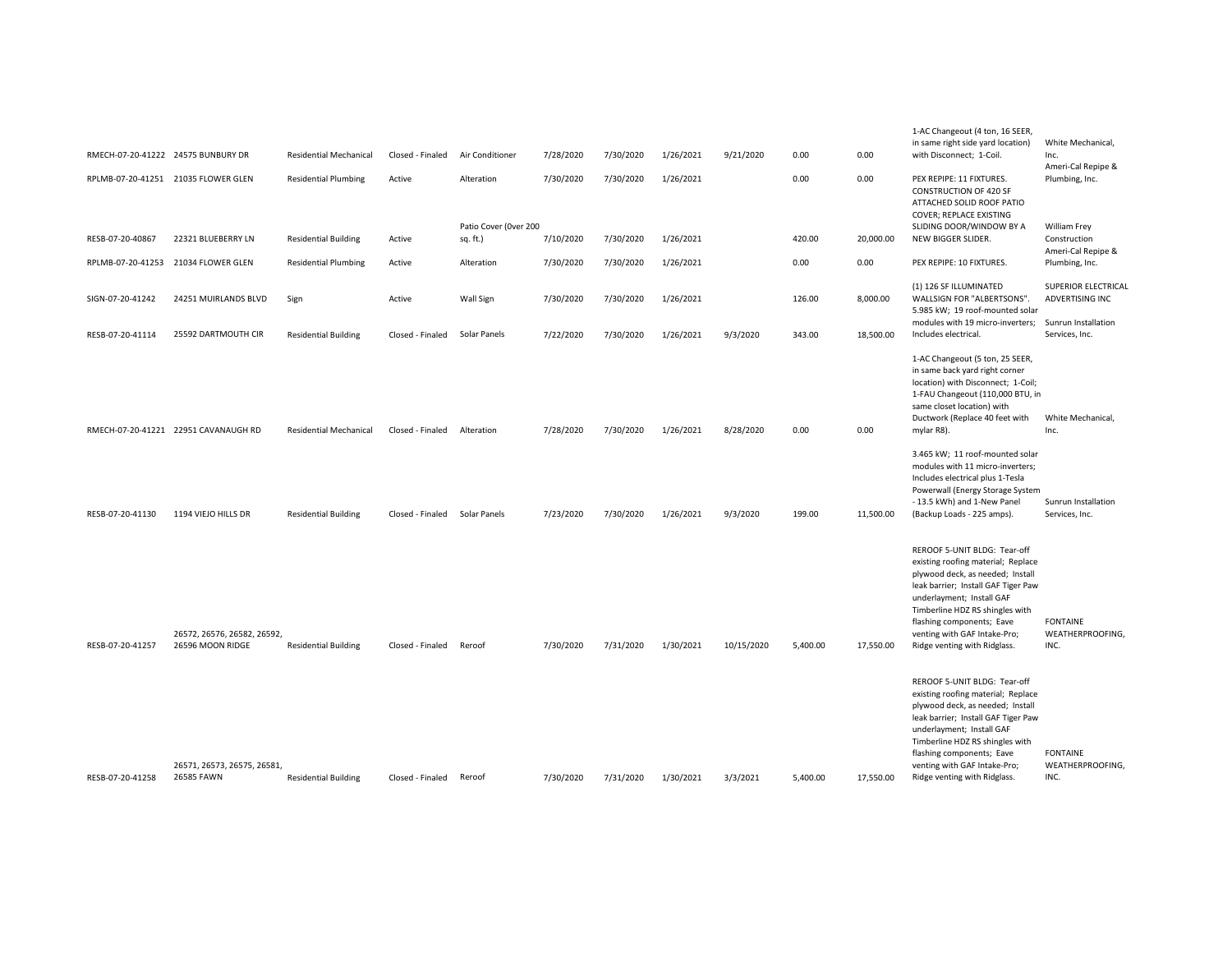| RESB-06-20-40401<br>RPLMB-07-20-41274<br>RPLMB-07-20-41246 19 COCA | 23141 EL CABALLO ST<br>25885 TRABUCO RD 288<br>RPLMB-07-20-41247 22271 NEWBRIDGE WAY | <b>Residential Building</b><br><b>Residential Plumbing</b><br><b>Residential Plumbing</b><br><b>Residential Plumbing</b> | Closed - Finaled<br>Active<br>Closed - Finaled<br>Closed - Finaled | Solar Panels<br>Water Heater<br>Water Heater<br>Water Heater | 6/9/2020<br>7/31/2020<br>7/30/2020<br>7/30/2020 | 7/31/2020<br>7/31/2020<br>7/31/2020<br>7/31/2020 | 1/27/2021<br>1/27/2021<br>1/26/2021<br>1/26/2021 | 8/5/2020<br>9/15/2020<br>1/20/2021 | 381.00<br>0.00<br>0.00<br>0.00 | 32,000.00<br>0.00<br>0.00<br>0.00 | INSTALL 6.825 KW ROOF<br>MOUNTED PV SYSTEM WITH 21<br>MODULES, 21 OPTIMIZERS, 1<br>INVERTER, MAIN PANEL UPGRADE<br>TO 125A, 381 SF.<br>1-Water Heater Changeout (40<br>gal. gas, in same inside closet<br>location).<br>1-Water Heater Changeout (50<br>gal., in same garage location)<br>1-Water Heater Changeout (40<br>gal., in same garage location)                         | <b>BURKE ELECTRIC, INC.</b><br>Service Champions,<br>Inc.<br>Fast Water Heater<br>Company<br>Fast Water Heater<br>Company |
|--------------------------------------------------------------------|--------------------------------------------------------------------------------------|--------------------------------------------------------------------------------------------------------------------------|--------------------------------------------------------------------|--------------------------------------------------------------|-------------------------------------------------|--------------------------------------------------|--------------------------------------------------|------------------------------------|--------------------------------|-----------------------------------|----------------------------------------------------------------------------------------------------------------------------------------------------------------------------------------------------------------------------------------------------------------------------------------------------------------------------------------------------------------------------------|---------------------------------------------------------------------------------------------------------------------------|
| RESB-07-20-41259                                                   | 21192, 21194, 21196, 21202,<br>21206 SIERRA RIDGE                                    | <b>Residential Building</b>                                                                                              | Closed - Finaled                                                   | Reroof                                                       | 7/30/2020                                       | 7/31/2020                                        | 1/30/2021                                        | 10/14/2020                         | 5,400.00                       | 17,550.00                         | REROOF 5-UNIT BLDG: Tear-off<br>existing roofing material; Replace<br>plywood deck, as needed; Install<br>leak barrier; Install GAF Tiger Paw<br>underlayment; Install GAF<br>Timberline HDZ RS shingles with<br>flashing components; Eave<br>venting with GAF Intake-Pro;<br>Ridge venting with Ridglass.<br>1-AC Changeout (4 ton, 16 SEER,                                    | <b>FONTAINE</b><br>WEATHERPROOFING,<br>INC.                                                                               |
|                                                                    | RMECH-07-20-41255 24122 BIRDROCK DR                                                  | <b>Residential Mechanical</b>                                                                                            | Closed - Finaled                                                   | Air Conditioner                                              | 7/30/2020                                       | 7/31/2020                                        | 1/30/2021                                        | 10/8/2020                          | 0.00                           | 0.00                              | in same right side yard location)<br>with Disconnect; 1-Coil.                                                                                                                                                                                                                                                                                                                    | White Mechanical,<br>Inc.                                                                                                 |
| RMECH-07-20-41192 6 DEL PADRE                                      |                                                                                      | <b>Residential Mechanical</b>                                                                                            | Closed - Finaled                                                   | Alteration                                                   | 7/27/2020                                       | 7/31/2020                                        | 1/30/2021                                        | 8/21/2020                          | 0.00                           | 0.00                              | 1-AC Changeout (5 ton, 16 SEER,<br>in same right side yard location)<br>with Disconnect; 1-Coil; 1-FAU<br>Changeout (60,000 BTU, in same<br>attic location) with Ductwork<br>(replace 40 feet R8 ductwork).<br>** CONTRACTOR SHOULD BE<br>AVAILABLE AT SITE AND MUST<br>HAVE LADDER OF APPROPRIATE<br>SIZE AND STRENGTH SETUP FOR<br>ATTIC ACCESS AT THE TIME OF<br>INSPECTION** | White Mechanical,<br>Inc.                                                                                                 |
|                                                                    |                                                                                      |                                                                                                                          |                                                                    |                                                              |                                                 |                                                  |                                                  |                                    |                                |                                   | 1-New Monument Sign reading                                                                                                                                                                                                                                                                                                                                                      |                                                                                                                           |
|                                                                    |                                                                                      |                                                                                                                          |                                                                    |                                                              |                                                 |                                                  |                                                  |                                    |                                |                                   | "Welcome to Santiago de                                                                                                                                                                                                                                                                                                                                                          |                                                                                                                           |
| SIGN-07-20-41277                                                   | 21682 LAKE FOREST DR                                                                 | Sign                                                                                                                     | Closed - Finaled                                                   | Monument                                                     | 7/31/2020                                       | 7/31/2020                                        | 1/27/2021                                        | 8/17/2020                          | 10.00                          | 950.00                            | Compostela Catholic Church"                                                                                                                                                                                                                                                                                                                                                      | OWNER/BUILDER<br>Ameri-Cal Repipe &                                                                                       |
|                                                                    | RPLMB-07-20-41272 23482 CAVANAUGH RD                                                 | <b>Residential Plumbing</b>                                                                                              | Closed - Finaled                                                   | Alteration                                                   | 7/31/2020                                       | 7/31/2020                                        | 1/27/2021                                        | 8/11/2020                          | 0.00                           | 0.00                              | PEX Repipe (12 fixtures)<br>Remodel Guest Bathroom on 2nd<br>Floor: 1-Toilet 1-Sink 1-Tub (with<br>tile & lath); 1-Rec 2-Lights 1-<br>Switch; 1-Exhaust Fan with                                                                                                                                                                                                                 | Plumbing, Inc.                                                                                                            |